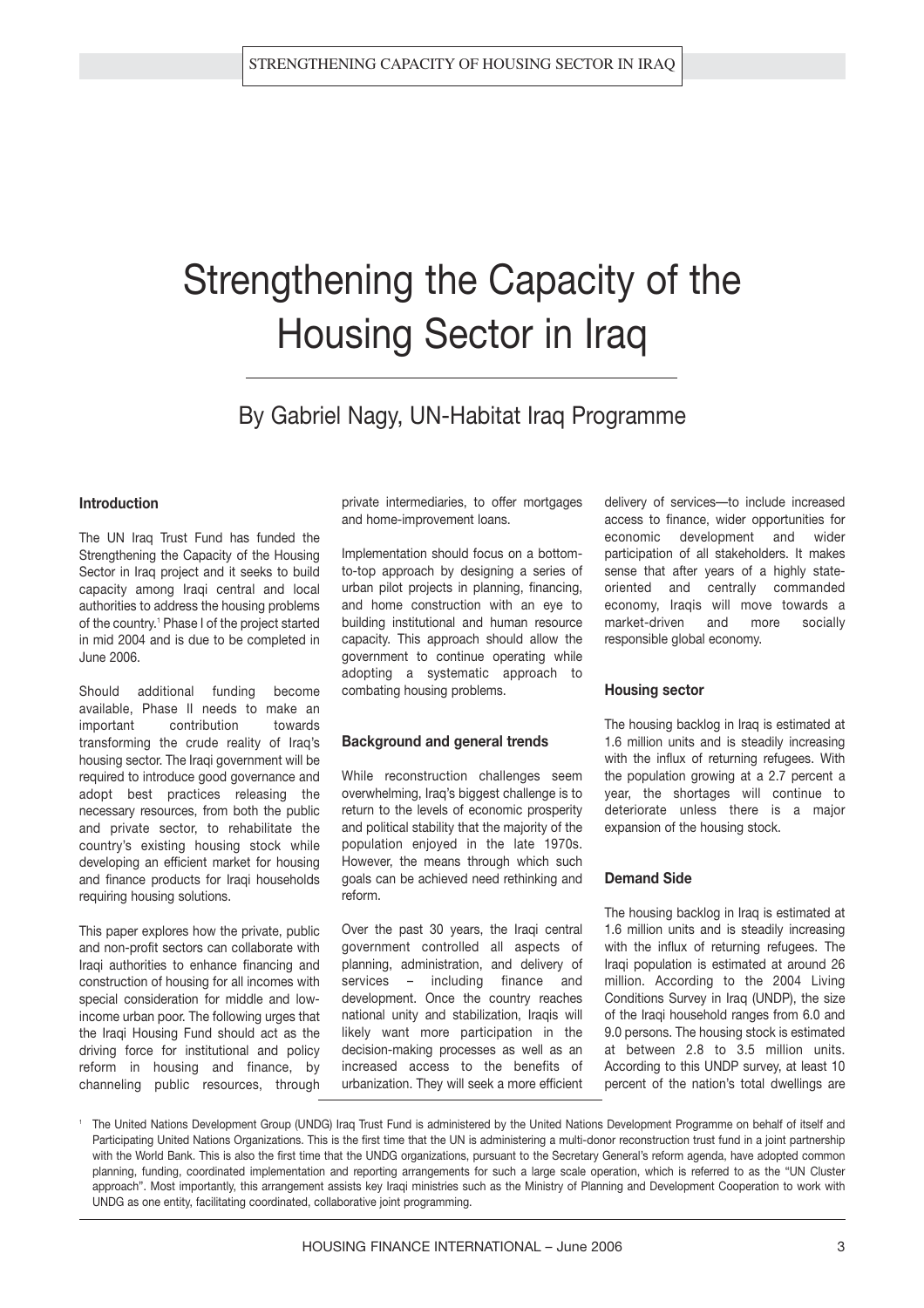overcrowded – which means a deficit equivalent to more than 400,000 units. In addition, it is estimated that 63 percent of some 2.5 million dwellings are units that are totally or partially destroyed, or in poor condition with limited electricity, water and sewerage. More than 3,500 new units a year will be required to accommodate people who would otherwise have to stay in emergency shelter or move in with friends and relatives. With the population growing at a 2.7 percent a year, the shortages will continue to deteriorate unless there is a major expansion of the housing stock.

#### **Supply Side: Housing finance**

The Iraqi government continues to view housing as social service expenditure and not as an investment. This position needs revisiting. Housing is a key engine for economic growth, creating jobs, generating wealth and promoting individual investment. Housing and basic infrastructure are expected to emerge in Iraq as important investments (rather than just expenditure) leading to a greater role for the financial services sector, the building and construction sector and individual private investors.

A preliminary assessment of the financial service in Iraq reveals that both public and commercial banks have hardly extended credit to the corporate sector. Public and private banks rarely offer mortgages and only offer expensive short-term loans, which are beyond the means of moderate and lowincome households.

It is necessary to engage both public and private financial institutions in home lending. The government should facilitate building capacity among formal finance institutions and help local community banks to operate in the mortgage market. Competition among providers will stimulate innovation and cost-saving, thus making loans more affordable to more customers. The beginning of the change in housing finance and housing delivery in Iraq should start with a solid partnership between the public and private sectors. For example, in a pilot-limited size intervention and relatively

secure locations, HSBC as Dar Essalaam Investment Bank and Standard Chartered are currently operating in northern Iraq.

Currently there are three obstacles preventing the development of a dynamic housing finance market in Iraq. First, the housing market is hampered by limited capacity and inadequate production. Second, banks are not issuing enough longterm loans, thus preventing the growth of a secondary market. Third, the country's prudential and regulatory framework governing real estate transactions is underdeveloped, preventing private investment in the housing sector.

The first problem identifies the needs of the growing and more urbanized population. Access to adequate and affordable housing and inexpensive financing for those with moderate and low-incomes, can prevent the proliferation of slums and improve the quality of life of many Iraqis.

Resolving the second problem is less complicated, but still a challenging task. Iraq, an oil-rich country, requires long-term investment to develop a dynamic housing market. To boost retail long-term lending, commercial and specialized banks in Iraq will require additional funding. At least for a couple of years, a prudent increase in lending will not endanger or overexpose financial institutions to a dangerous imbalance in the assets to loans ratio. Mortgage capabilities need to be expanded among commercial banks as well as the development of affordable financing for the urban poor – steps that are vital for creating the primary mortgage market.

Iraq needs to channel as much of the investment and savings that arise from local economic activities into the housing sector. Savings reduce the need for additional credit to purchase a house. Governments should undertake policies to stimulate savings for housing (equity as opposed to debt finance) and provide intelligent subsidies that improve the housing solution for lower-income households within their domestic budget constraint; any gap in funding should target priority groups with demand-side subsidies designed to achieve social equity while enhancing market efficiency.

The ability to access long term funding through the issuance of mortgage securities can enhance the supply of funds and facilitate improved risk management by lenders. A targeted objective of the Iraqi Housing Fund should be to reduce the liquidity risk and provide together with the Central Bank the ultimate backstop for liquidity. A liquidity facility is a second floor finance institution that provides loans to lenders and funds itself through bond issuance.

The objective will be to design for Iraq an efficient liquid market that treats mortgages as commodities. Funding long-term assets will mean a larger, more stable and affordable pool of resources, a bigger investor base and more money for homeownership. It is necessary, however, first to build a robust primary market.

Finally, in order to attract private capital investment the third problem requires macroeconomic stability and an effective legal framework for property ownership, mortgage lending and real estate transactions. It also requires adequate laws, property title systems and judicial processes allowing households to establish ownership and pledge collateral. For investors, property rights registration recognizes that investment in the private corporate world has a sole objective: selling or transferring ownership to a buyer as an exchange for a return, be it social or economic.

The Iraqi Transitional Government in 2004 created the Iraqi Housing Fund (IHF) on the assumption that banks do not have sufficient capital to fund long-term mortgages and that the lack of a secondary market prevented retail banks from selling their loans and recovering their capital.

#### **The Iraqi Housing Fund (IHF)**

The purpose of the IHF is to provide financial resources to undertake housing programs. The Fund is intended to have a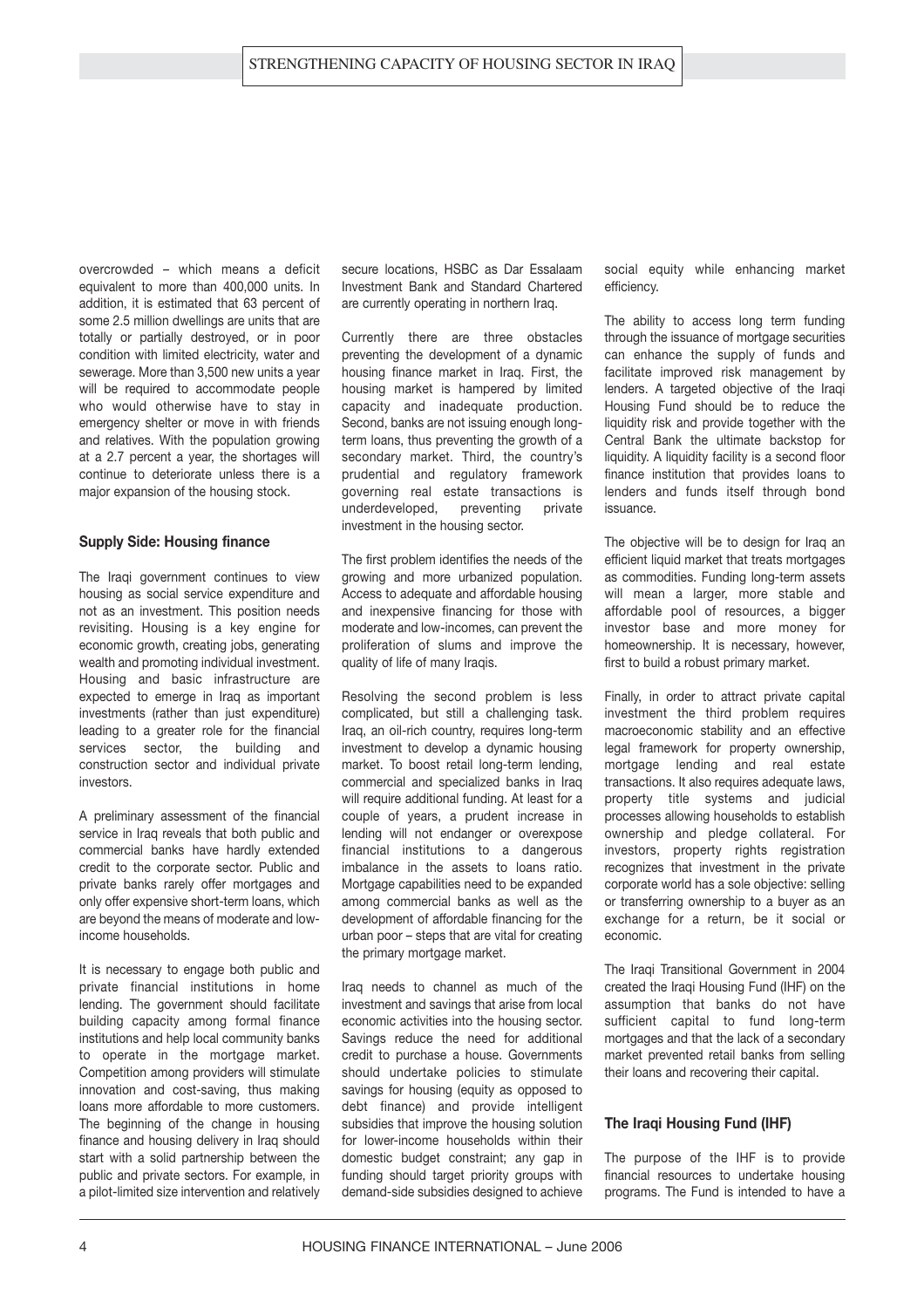two phase development: First, providing resources needed to implement housing projects; reviewing housing projects and making recommendations to the Board of Trustees; introducing and sponsoring necessary legislative reforms and new regulations in the housing and housing finance sector; partnering with the private sector to develop implementation capacity among other stakeholders different to the government; and building and strengthening the institutional capacity of the Ministry of Construction and Housing, other ministries and local authorities to coordinate, supervise, evaluate and fund the projects. The second phase of development sees IHF as a liquidity facility, issuing bonds.

Order (11) for 2004 Housing Fund commits the IHF to support private banks and private construction companies. During most of 2005, with little administrative capacity and logistics, the IHF continued to make direct retail efforts to public officials for building a house in individually owned plots of land. The IHF needs to reform its bylaws to allow the establishment of a more flexible, executive and mandate-driven institution, capable of designing resource mobilization strategies. Such strategies would include voluntary and compulsory saving schemes, and government issued securities and bonds fully engaging the private and public banking sectors.

#### **Response Strategy: Agreements between the Ministry of Construction and Housing (MoCH) and UN-HABITAT**

For housing to fulfil its potential in social and economic development, it is important that the Iraqi Government makes housing a priority. Iraq's housing policy requires a deliberate and embracing strategy to assess the market; adopt long term planning and growth management; mobilize private capital for mortgage financing and; engage the private sector and community based organizations to improve delivery of housing and infrastructure.

UN-HABITAT under the Iraqi-Trust Fund and within the project to strengthen the capacity of the housing sector in Iraq in response to a clear demand from the Ministry of Construction and Housing (MoCH) to prepare an action and implementation plan, focuses on a number of pilot urban projects covering four strategies below:

#### **1. Increase land availability and manage urban growth**

**Planning.** The reconstruction in the housing sector will be tied closely to policy decisions regarding decentralization, land management, planning and popular participation. Iraq requires a stronger regional planning strategy that views affordable housing as a foundation for community growth, and requires local authorities to explicitly assess their housing needs. An institutional framework has to be created with residents, advocates, community groups, and local planners meeting and discussing needs.

Like others countries around the world, Iraq will require municipalities and governorates to adopt housing elements in their mandatory general and strategic plans. Among other things, each local authority must develop plans and programs, and identify sites, to accommodate a "fair share" of its region's new growth for all kinds of housing, affordable and market-rate housing alike.

Officials must adopt growth management approaches instead of growth control policies. Growth control policies are usually implied in rigid Master Plans, and are designed to limit the growth of the housing stock. Growth management policies on the other hand, accommodate future growth and projected development. Growth management planning usually focuses on increasing density, mixing housing types, and promoting regional fair shares of housing.

#### **Strategic objectives:**

• Initiate a 20-year planning program for land supply (large mixed use development) including provision for basic services.

- Ensure the participation of communities and the empowerment of women in decisions affecting their well-being.
- Ensure a long-term scenario to secure new housing and land lots to adequately address population growth.
- Initiate pilot public/private partnership programs in land supply and basic services.

#### **2. Housing finance to increase affordability and the role of the IHF**

Housing finance plays an important role in improving the housing markets of a country. Housing finance around the world has moved from subsidizing the cost of very few low-quality housing, to a more enabling finance market providing capital requirements for corporate and individual investors. Greater availability of resources will allow for a more competitive and productive market, delivering better and more affordable housing units. Housing finance can also boost production of more diverse units, developed by the private sector and community based organizations.

What is needed is an inclusive and participatory policy enabling and empowering poor people. This policy should involve these beneficiaries and capture their initiative and solidarity to leverage social capital, inexpensive labour and underestimated savings. The first step will be to incorporate the assets of the poor into formal city economies by securing tenure and property titles for those in the informal sector.

A second step needed is to approach not only the private sector but also to include community groups and non-governmental organizations in home delivery and microfinancing. New housing finance, in both the primary and secondary markets, can provide a relatively safe alternative for foreign investors or local non-traditional sources.

Since Iraq is now more urbanized, the country will need to adopt a third step to develop housing finance mechanisms for poor people. Financial assistance could help banks and lending institutions build,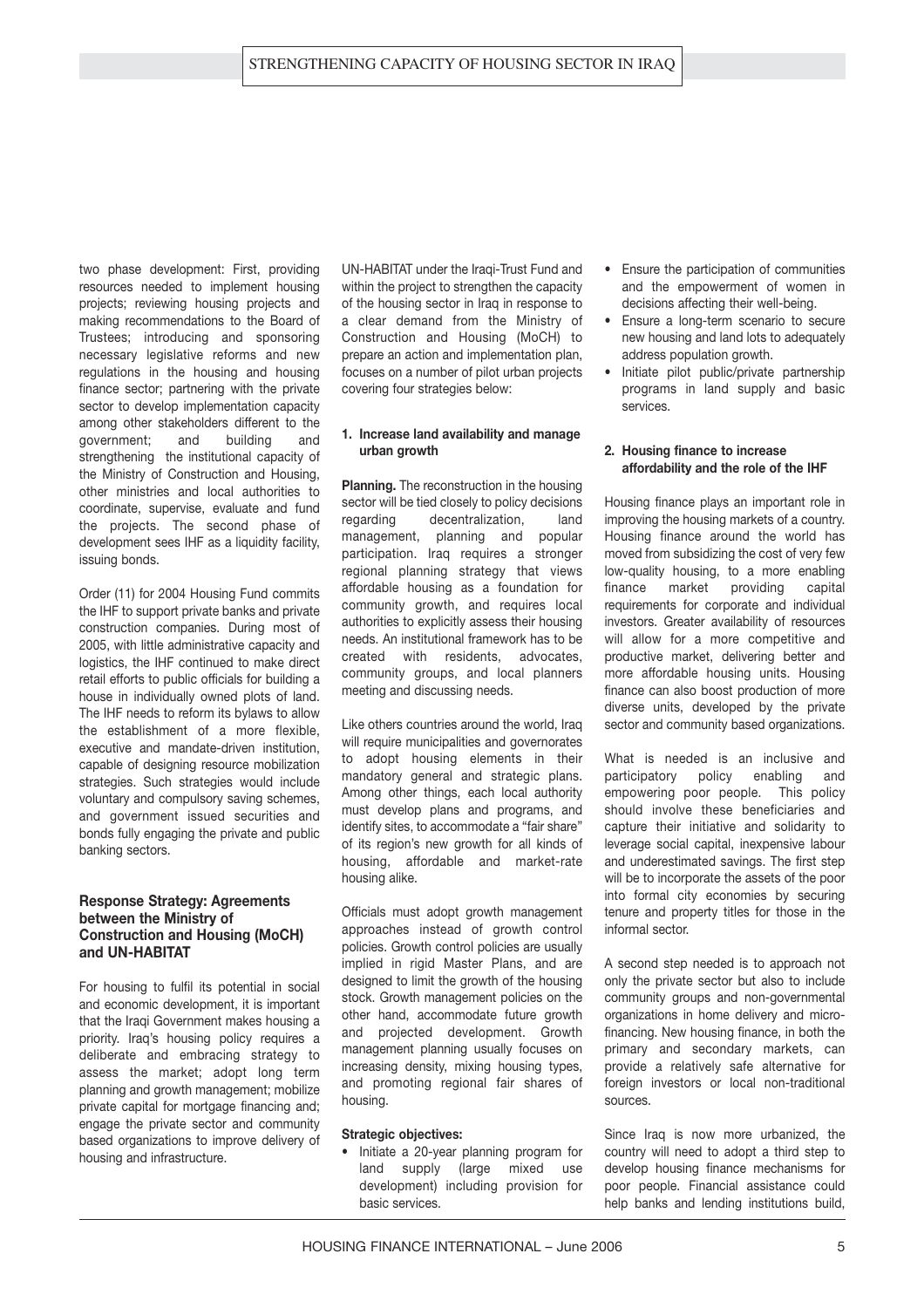improve or add to their existing housing unit. An alternative vehicle for affordable housing finance is microfinance (e.g. revolving loans). Compared with traditional financing, the loan to value ratio of microfinancing is smaller. If run by the community, costs will be lower and expensive foreclosures will be rare.

The Iraqi Housing Fund (IHF) should adopt a new set of written operational procedures following international standards in corporate governance and personal accountability and should design an operational strategy that includes interinstitutional agreements. The IHF should be the driving force behind institutional reforms in the housing sector in Iraq.

There is a need to engage old and new parties in housing finance. The expansion of mortgage capacity should not just be with existing banking institutions, but should also boost a new industry of regulated institutions that specialize in local housing finance, including savings and loans.

The IHF should play the role of a good partner and a strong player in the housing market promoting proper laws and procedures (such as foreclosure laws) that are conducive to the private sector – especially to banks interested in operating mortgage finance instruments. The IHF should aim at developing specialized lending products for low-income populations that do not meet the conditions of conventional lending (collateral, credit history, tax payments, etc).

Fund monies shall be maintained and managed separately from other general government accounts, and project-based and financial operations shall be transparent, with annual external, independent audits. Procedures awarding housing and infrastructure projects under the fund should adhere to high international procurement standards of transparency, accountability and fair competition. There

should be procedures built into the Fund's operation to ensure that program goals and activities are well-planned and executed according to internationally accepted development standards.

To leverage resources into the mortgage sector, the IHF can issue bonds in capital markets to raise money to loan to lenders. So rather than local banks relying exclusively on commercial loans and personal savings deposits to fund loans, the IHF can supplement these sources with capital, loaned or "advanced" to local lenders leveraging resources through bonds backed by the government.

Finally, the IHF has to build confidence in the housing market by setting up accounting and auditing mechanisms for transparent and correct management of resources, assets and subsidies.

#### **Strategic objectives:**

- Initiate a 10-year program for short and long-term financing of housing.
- Initiate a 20-year program to open Housing Savings Accounts and other incentives to mobilize private savings for short term funding to the housing sector. Through savings, Iraq will establish a new group of bankable clients and a collection of geographical information regarding the needs for housing and capacity among households to take  $long<sup>2</sup>$
- Provide technical assistance for policy and regulatory reform focusing on private/public partnership finance systems – to provide a front line of community-based finance and microfinance providers. This effort will also handle property registration and asset valuation, construction finance, longterm finance, risk insurance, foreclosure and repossession, underwriting, loan management, securitization and capital markets.
- Provide technical assistance to the Iraqi Housing Fund as a housing promoter

and liquidity facility. Reform the Iraqi Housing Fund, with the aim that the Fund be responsible to ensure that enough urban land is available for private housing development, and to guarantee that enough and affordable financing is available through out the country.

At least initially, it will be desirable to reach an agreement indicating that resources budgeted for housing, land management, and basic infrastructure from existing budgets of the relevant Ministries will be transferred or allocated to, and spent through, the Iraqi Housing Fund.

A 3 percent maximum administrative fee will be charged to help supplement the IHF functioning and supporting the Boards, project Committees, IT and procedures, external audits and capacity building among the fund and related ministries.

- Within the IHF establish one or more Project Committees representing Ministry of Construction and Housing (MoCH), Minstry of Finance (MoF), Ministry of Planning and Development Corporation (MoPDC), and relevant regional and local authorities.
- Define sustainable and better targeted subsidies.
- Closely follow policy and regulatory reform of the Real Estate Bank and the deregulation of mortgage financing in Iraq.
- Closely follow policy and regulatory reforms to the pension and insurance sector in Iraq to help attract institutional investors in order to build a secondary market in Iraq.
- Closely follow larger reforms in the financial sector.
- Initiate pilot public/private partnership programs in mortgage lending to purchase, construct and rehabilitate housing units.

<sup>2</sup> Usually governments make sophisticated calculations to estimate housing needs. Suppliers, public and private, limit their development to large cites were there is a working housing market. By opening accounts in the place of their preference, demand is decentralized and in favor of a more regional approach to housing delivery instead of focusing in the capital and main cites.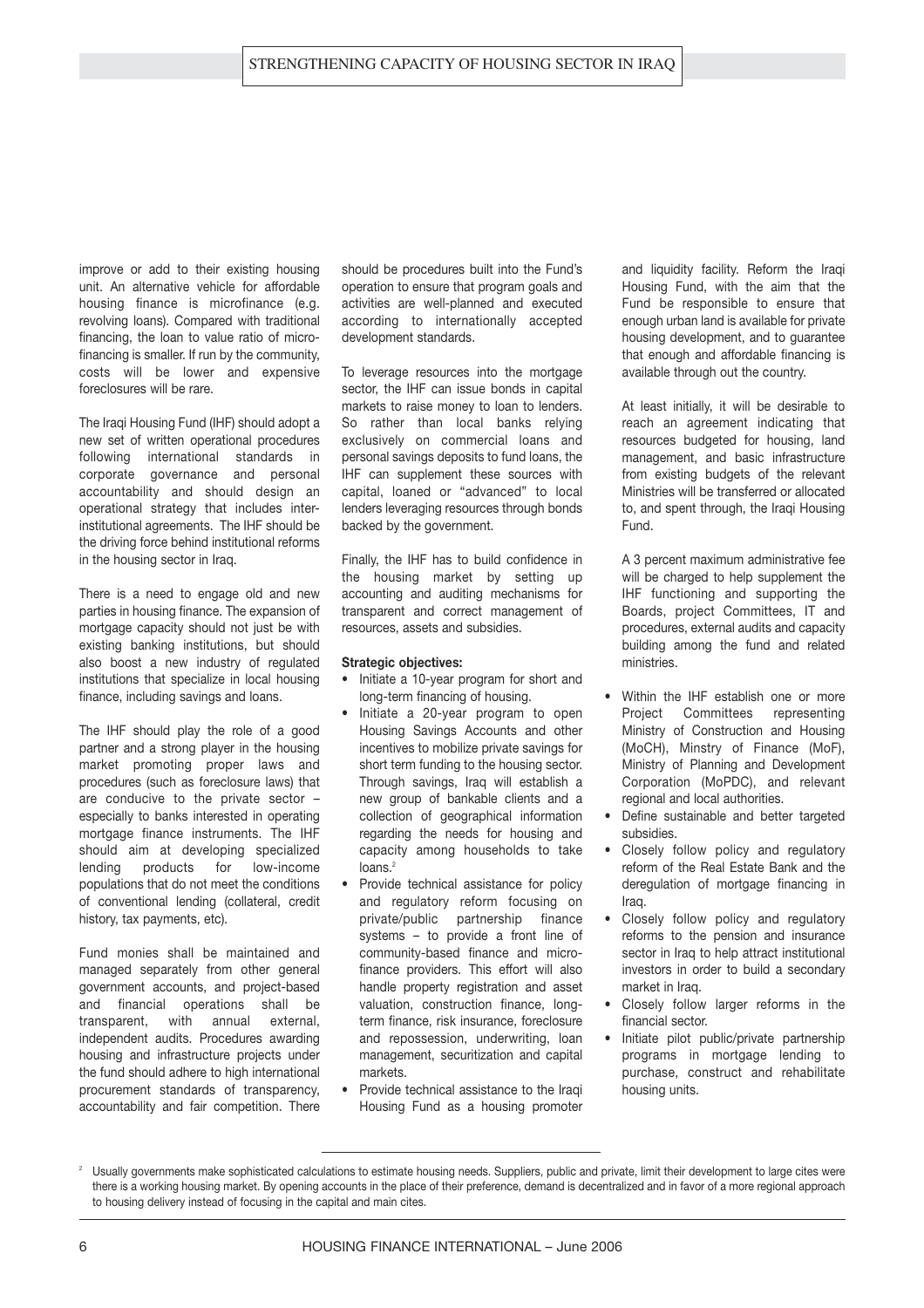#### **3. Improving productivity and affordability in the construction sector**

**Housing Delivery.** Iraq's response to the current housing crisis has been and continues to be state-driven with very limited involvement by the private sector. The state has assumed the responsibility of providing housing and has not adopted an enabling strategy engaging both the private sector and local communities and their organizations. The country lacks an enabling legislation to facilitate private sector investment in housing and basic service. Also constraining private participation in the housing market are the legal rent restrictions, weak financial services, and the rising costs of construction.

A short-term objective should be to raise equity capital. However raising equity capital to develop housing projects is more costly and problematic for affordable housing due to the greater perceived risk. That does not mean private equity cannot finance large affordable housing developments. If Iraq adopts some of the prudent measures suggested in this document, equity investors will supply operating capital and supply affordable products to the low-income housing market. Nevertheless, it is also true that in other countries non-profit organizations, community based groups and charitable foundations provide some of the funding. Hence the importance of engaging local community groups to deliver affordable housing.

#### **Strategic objectives:**

- Initiate a 10-year housing program at market rates with special emphasis (25%) addressing the needs of vulnerable groups.
- Initiate a 15-year urban upgrading program addressing the needs of lowincome social groups living in substandard neighbourhoods.
- Provide technical assistance for policy and regulatory reform, focusing on a private/public partnership as well as delivery systems, self-help programs, building materials, construction

technology and building codes and standards.

#### **4. Institutional and human resource capacity**

**Capacity Building.** While human capital, in the form of trained experts and professionals far exceeds that of many developing countries, the institutional framework is quite weak and not well oriented for addressing the housing shortfall and improving the quality of the existing housing stock.

#### **Strategic objectives:**

- Reform the institutional framework to manage the housing sector. Change the role of the public sector from being the supplier of housing to being an enabling body that regulates the market, encourages others' participation and ensures affordable and quality housing.
- Restore central and local authorities' institutional capacity to manage the sector and implement reform.
- To improve housing finance and banking the Ministry of Construction and Housing and Ministry of Finance need to be reexamined.
- Reform the Iraqi Housing Fund, and form an ad-hoc housing board that will bring together government, financial institutions, developers and NGO's.
- Build capacity among policy makers to analyze housing and urban data and deliver support policies and strategies.
- Upgrade the cities' planning departments and set up a specialized training program for participatory planning.
- Training of technical professionals to work in real estate development.
- Build capacity among the private sector to manage and run the mortgage sector.
- Organize training, workshops and study tours for added exposure to international practices.
- Introduce office administration, business information, and communication technology to better manage sector data and enable the design of an urban observatory in Iraq.
- Introduce privatization measures over a period of 5-10 years.
- Open up the construction and building material industry to private sector competition, in a manner that maintains present levels of productivity.
- Build capacity among state-owned companies to run as private enterprises.

#### **Conclusions**

The financial services industry in Iraq is only partially developed and does not provide housing finance, other than through one national housing bank. The National Real Estate Bank has been the sole service provider of mortgages and home loans but there is a well functioning and extended network of private finance institutions. State-owned corporations in Iraq need to focus on a more regulatory and policymaking role and leave to the private sector to leverage and channel the enormous amount of resources needed for the housing sector. It is key to note that most needed resources will come from the local market, and only some foreign seed capital (grants or loans) can be expected to boost financing activities.

As public resources are limited and Iraq's priorities focus on achieving security, macro economic stability and increasing revenue through oil production the housing sector needs to rely in the internal market.

The country needs to develop a sound and strong housing finance market. A better housing market can encourage saving and creates wealth. Improving delivery of housing will reduce the impact of squatter settlements – something the country needs to address as soon as possible as displacements have worsening since the war. It also means releasing state owned land to the market. Privately owned land should be easier to assemble and construction fees and standards should be kept to a minimum to keep housing affordable.

Finally, the government should avoid distorting the market and encourage the private sector to participate in the housing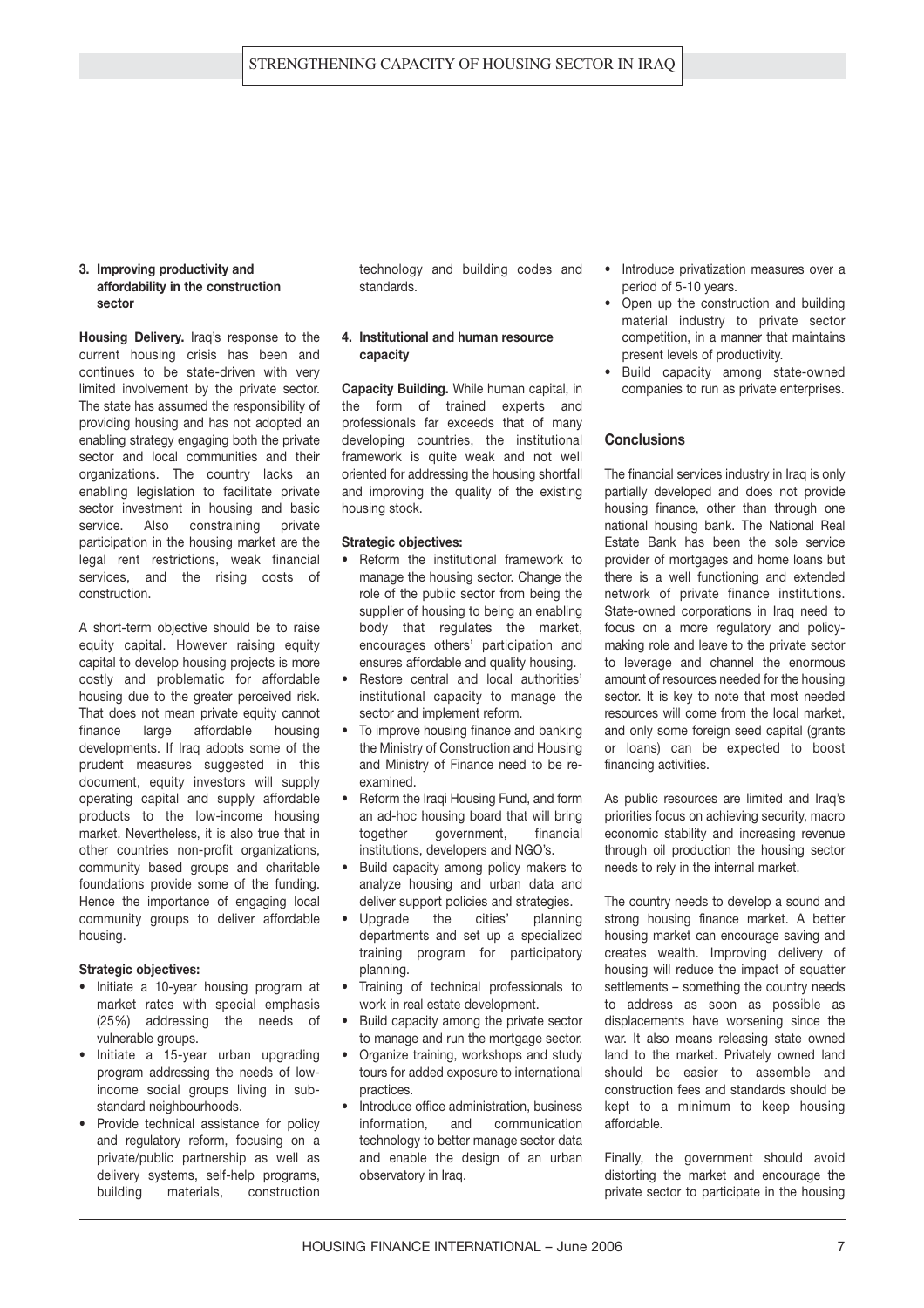finance and housing market. As macro stability and security is achieved in the country and competition increased affordability will be achieved. At the beginning housing finance will probably only benefit a small proportion of the population. But as in many other countries around the world, competition and global capital markets should pass on benefits to those households with limited income.

It is expected that the housing sector in Iraq will lead to improved cities. Building and infrastructure construction can contribute to create jobs and generate most needed income to poor households. A functioning housing market will contribute to bring security to the country, enhanced economic development and macroeconomic stability.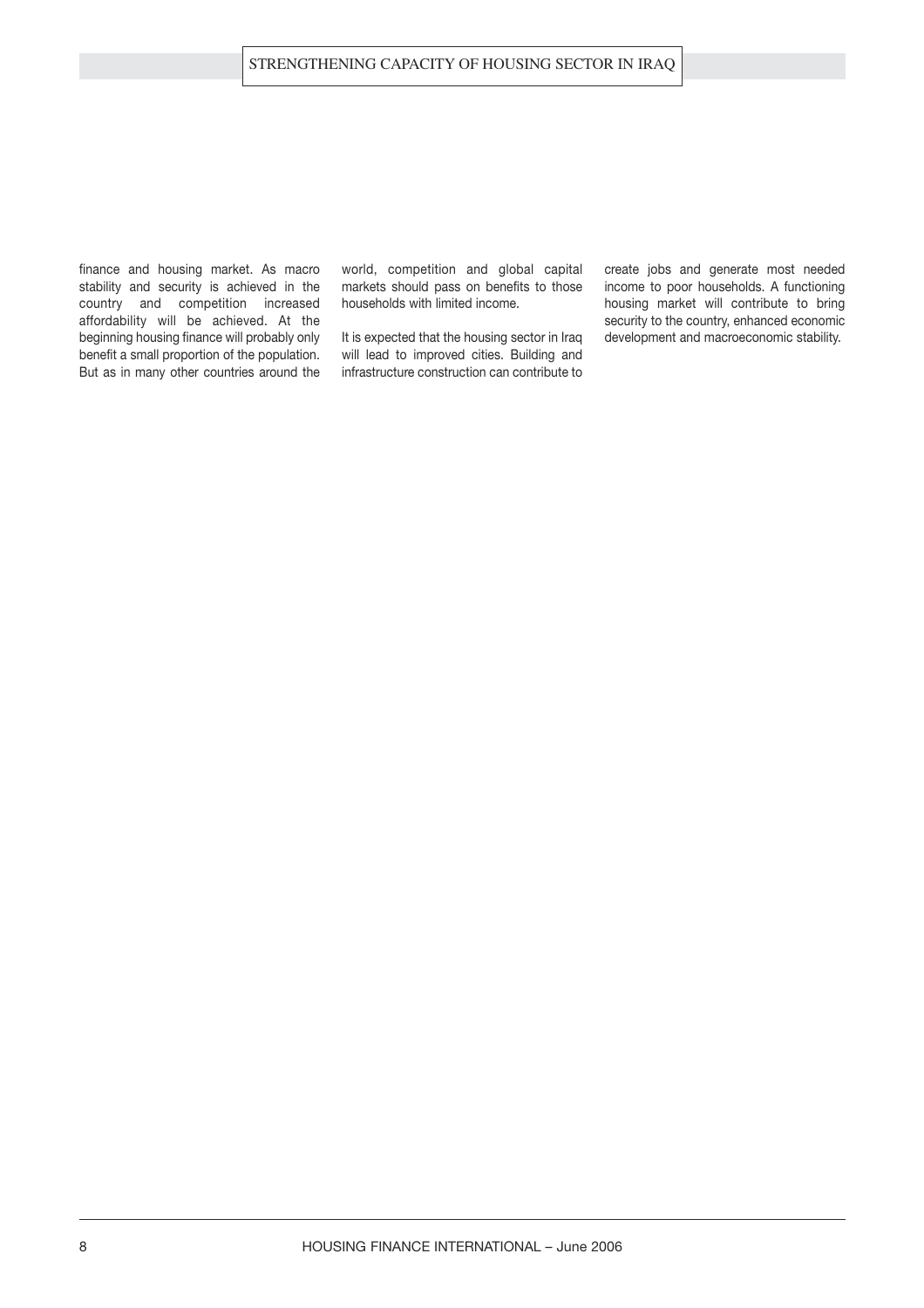## Egypt: Overview of the Housing Sector

### By Stephen Everhart, Berta Heybey, and Patrick Carleton, OPIC<sup>1</sup>

Housing investment is a key component of economic development, both because housing is a basic social need and because private home ownership is often an important source of capital for entrepreneurship at the grass roots level. A fully functioning housing market, including clearly defined titles to privately owned property, is an important element in the construction of a dynamic market economy.<sup>2</sup> Developing mortgage finance helps low- and middle-income citizens to acquire ownership of housing and enables these citizens to turn housing assets into a source for financing small business activities.

Currently, there is little to no mortgage financing in Egypt. Though Parliament passed a Mortgage Law in 2001, there have been a total of only 16 mortgages completed since that time. Without a broad access to mortgage financing, low- and middle-income households cannot afford to buy housing in the formal sector. Consequently, most of this part of the population lives in public housing or informal housing units with no clear legal title. The biggest obstacle to mortgage finance in Egypt is property registration, a cumbersome process with high registration fees, as well as the lack of critical legal infrastructure, particularly in terms of contract enforcement, to support it. Other issues include restrictions on extending bank credit to the housing sector; lack of

valuation information; lack of credit risk information; and complex regulations.<sup>3</sup>

Potential investors should be aware of these structural challenges before investing in the housing market in Egypt. However, despite these issues, there are still substantial opportunities for foreign investors in housing finance, construction and infrastructure projects. Such opportunities could be significantly enhanced by further legal reforms. In recent years, Egypt has passed a number of laws helping to establish a legal framework for housing finance, though a number of shortcomings remain. International and bilateral organizations are also working with the Egyptians on legal reforms. USAID, for example, has a \$35 million project to assist with the development of a mortgage finance system, while the US Appraisal Institute is helping to train and certify appraisers.

The following sections expand on the topics discussed above:

- The importance of housing finance in economic development
- Structural challenges to mortgage finance in Egypt
- The current state of the housing market in Egypt
- Opportunities for foreign investment/ involvement in the Egyptian housing sector

#### **THE IMPORTANCE OF HOUSING FINANCE IN ECONOMIC DEVELOPMENT – OVERVIEW**

Improving housing finance supports economic development through several channels: increasing saving, investment and employment; strengthening and deepening the financial sector; and reducing poverty. In many developing economies, including Egypt, the lack of a fully functioning mortgage market constrains the development of the housing sector. Without financing options, low- and middle-income households cannot afford to purchase homes. Since a house is often the primary investment and savings vehicle for those groups, a lack of housing finance also constrains overall saving rates. Low saving and investment rates restrict economic growth and limit economic development. Egypt would benefit from boosting both saving and investment rates.

International experience suggests that living standards increase when there is widespread availability of home mortgages because mortgages have a positive impact on the quality of housing, infrastructure, and urbanization. Mortgage availability for lowand middle-income groups encourages investment in both residential property and other real estate (such as retail shops and other small businesses). This, in turn, encourages medium- to long-term growth. New construction also provides jobs for

de Soto (1997).

<sup>1</sup> The authors are the Overseas Private Investment Corporation's Managing Director-Chief Economist, Director of Economic Analysis & Project Monitoring, and Senior International Economist, respectively. OPIC appreciates the invaluable support and advice of Gregg Wittala, Leader-Private Sector Programs, Office of Policy and Private Sector of the USAID Mission to Egypt, Debra Erb-Director of Housing Programs-OPIC, and Steven A. Bernstein, Senior Advisor-United States Department of the Treasury.

More details on these issues will be provided in the next pages.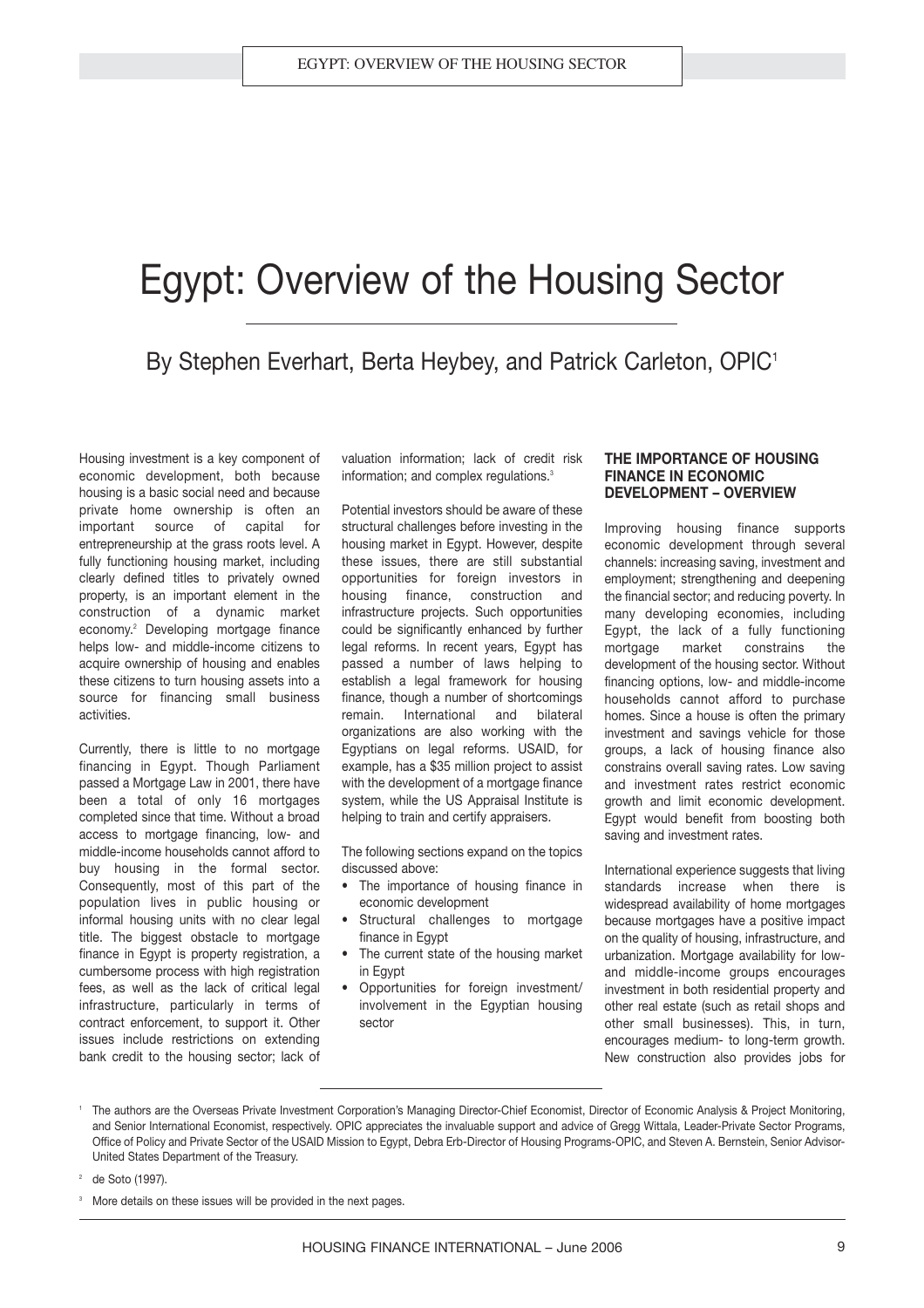low- and middle-income workers, which certainly are needed in Egypt.

Housing finance also encourages the growth of the financial services sector, which studies have also shown to be a key factor in economic development.<sup>4</sup> If consumers begin to save for down payments and loan repayments, these actions increase both the assets available to the financial services sector, and the demand for more financial services. Additionally, financial markets and intermediaries act as a lubricant in well functioning economies. They perform the crucial task of mitigating information and transactions costs and provide a needed bridge and filter between economic agents of information that otherwise would not be shared. This enables firms to allocate their resources more effectively and increase their productivity, resulting in greater overall economic growth.<sup>5</sup>

Finally, empirical studies show that there is a positive relationship between land distribution equality, poverty reduction and economic growth.<sup>6</sup> More accessible housing finance could lead to more ownership by low and middle income households. Low and middle income households are the most limited in financing options, both because of an inability to afford down payments and also an inability to access capital markets for long-term loans.<sup>7</sup> At the same time, housing is often their biggest expense, accounting for 50 to 70 percent of their budgets. If housing finance can be made more affordable, that will free up resources that the poor can then use for other opportunities, such as starting small businesses. Therefore, improving access to housing finance for low-income households will help reduce poverty, and serve as another channel to increase economic growth.

The main challenge facing the housing sector in Egypt and other Middle Eastern and North African countries is the lack of affordable housing, not a lack of available housing stock. The lack of efficient financing options is a large component, and the single most correctable component, of these high housing costs. Since housing policies affect the entire economy – influencing saving, consumption, financial depth, employment (construction and homes used as a place of business), and government budgets $8 -$  improving the availability of housing finance would go a long way towards furthering overall economic development and reducing poverty.

#### **STRUCTURAL CHALLENGES IN THE EGYPTIAN HOUSING MARKET**

Implementing a fully functioning mortgage market often requires structural reforms that may take a long time to implement. Mortgage finance is not possible until property rights and land registration rights are enforceable, for example. In Egypt, estimates are that over 90 percent of urban housing is in the informal sector – that is, without a formal title. Because the residents do not have a formal title to their property, they cannot use their houses as collateral for other investments, such as building small businesses, limiting economic growth. The lack of formal titles also limits infrastructure development. Since it is not possible for utilities to know who owns the properties using their services, and therefore who is responsible for paying for them, there is a disincentive to develop these services fully.<sup>9</sup>

As already mentioned in the introduction, the lack of mortgage lending in Egypt is due in part to the following issues:

- **Inadequate legal infrastructure:** The lack of well-defined legal procedures for enforcing claims, curing defaults and evicting former owners of foreclosed property has limited the willingness for providing housing finance. Similar reasons limit the availability of mortgage and property insurance. The inadequate infrastructure forces interest rates on secured loans to increase, approaching the level of unsecured loans. Although the Real Estate Finance Laws of 2001 (much of which were put into operation in early 2004) attempt to address this problem, their effectiveness is still unproven.
- **High registration fees, taxes and** inefficient property **procedures:** The regulatory burden is such that much of Egypt's housing is in the informal sector. In comparison to neighboring countries, the percentage of housing in the informal sector in Egypt is much higher. (In Tunisia, for example, only 29 percent of housing is in the informal sector.) Some progress has been made in this area, reducing property registration fees from 12 percent to 3 percent with consideration to further reducing the fees to the administrative cost of registration (less than 1,000 Egyptian Pounds (about USD 173).
- **Restrictions on bank credit to the housing sector:** The Central Bank has imposed a 5 percent ceiling on real estate lending, which local analysts suggest may be raised to 10 percent in the future. This limit applies cumulatively to both the supply and demand side of the market: residential and commercial real estate loans, as well as loans to individuals and housing developers.

- <sup>5</sup> See Schumpeter (1912) and Diamond (1996), among others.
- <sup>6</sup> Galal and Razzaz provide detailed information on the empirical literature. For example, Alesina and Rodrik have shown that reducing inequality in land ownership across income levels by one standard deviation increases economic growth by more than one percentage point (Alesina and Rodrik, 1994).
- Erbas and Nothaft (2002).
- World Bank (2003).
- de Soto (1997).

<sup>4</sup> See Beck et al (2000).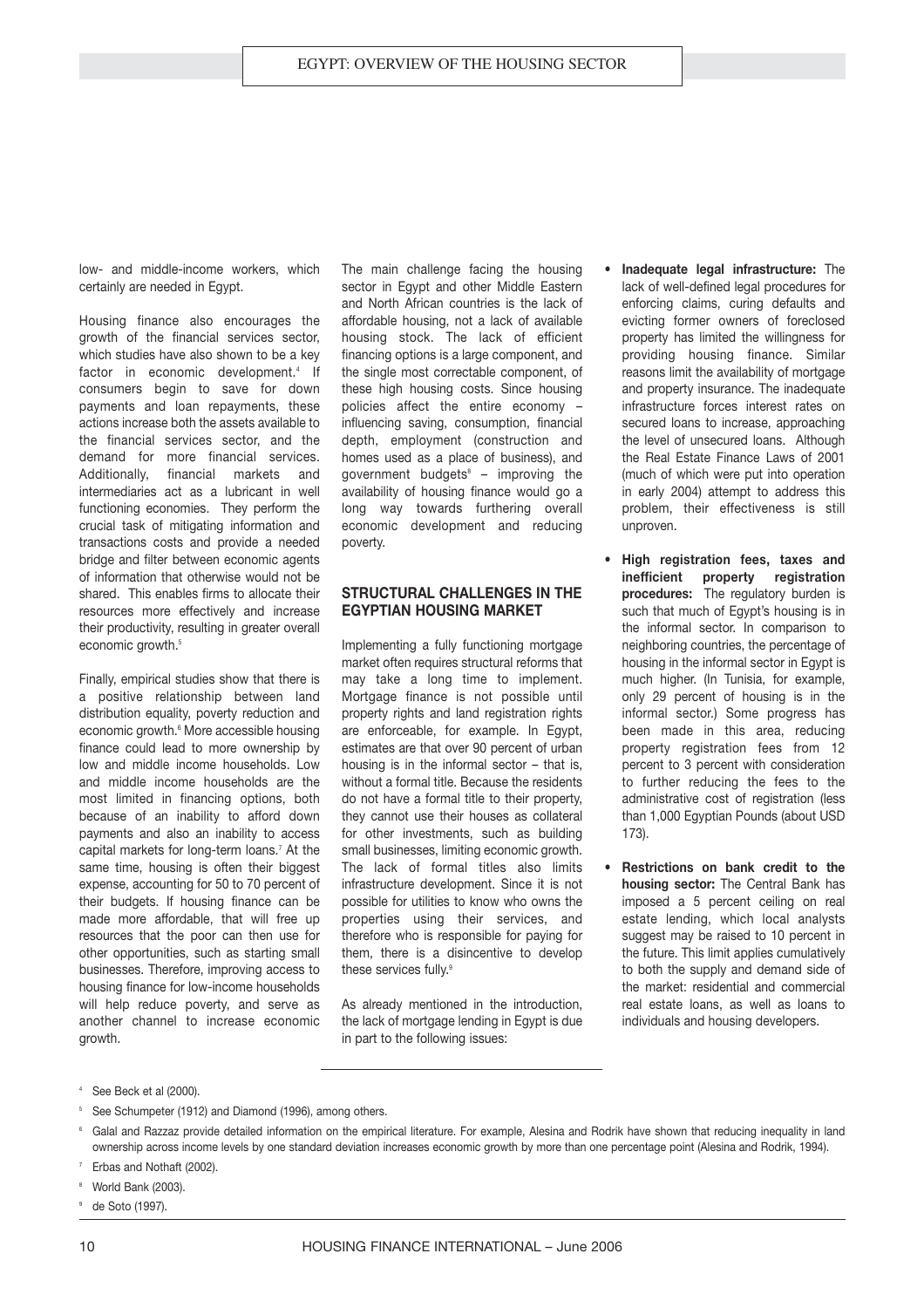- **Lack of risk information for lenders:** There are no credit bureaus in Egypt, though one is currently in development by a group of Egyptian banks and financial institutions, meaning lenders have no way of assessing credit risk of the borrower. Quite often lenders mistakenly assume that low-income people are poor credit risks and so do not tend to lend to them. Instead, lenders assume the rich are a better risk, so that there tends to be a good supply of high-income housing, but a shortage of low- and middle-income housing. Absent this sort of information, potentially creditworthy borrowers (for example the self-employed) often go without funding. In addition, the informal sector—with little incentive to report income to the tax authorities—will be missed by credit agencies as well.
- **Inconsistent approach to property valuations:** The lack of valuation information makes the effective use of financing very difficult, as lenders have very little idea of the true value of property that they will recover in the case of default. A program to train and certify appraisers is currently under development with assistance from the US Appraisal Institute.

#### **STATE OF THE EGYPTIAN HOUSING MARKET**

All of the issues discussed above contribute to inefficiencies in the housing sector in Egypt. Comparing Egypt with Algeria, Jordan, Morocco, and Tunisia shows that Egypt has the lowest rate of owner occupied property, the highest ratio of civilians in public housing, and the highest ratio of citizens in the informal housing sector (see Table 1). Egypt and Tunisia have the longest delays in settling foreclosure disputes. All of these measures are either impediments to a well functioning property

sector, or indicators of current troubles in that sector.

In the Middle East and North Africa, developing the housing sector is particularly important to support the needs of a quickly growing population. Population growth in the Middle East and North Africa is among the highest in the world. The rise in the working age population is particularly significant, requiring more jobs to prevent the current high unemployment rates from increasing further. In Egypt, the unemployment rate is around 12 percent, while the population aged between 20 and 29 years grew about 30 percent between 1990-2000, and is projected to grow a further 20 percent between 2000 and 2010.<sup>10</sup> New housing construction therefore serves two purposes: providing shelter and construction jobs.

Due to these demographic issues, housing and construction represent almost 50 percent of the Egyptian government's investments.<sup>11</sup> In 1998, for example, the government subsidized housing program financed about half of all low-cost units built in the formal sector (approximately 63,000 units).<sup>12</sup> The public sector owns about 29 percent of all housing units in urban areas, compared to 25 percent in Algeria and only 8 percent in Tunisia.<sup>13</sup>

Despite this emphasis on housing, Egypt currently has a supply-demand mismatch in the sector. There is an excess inventory of medium- and high-end properties, while the demand is for low-income housing. Lowand middle-income households do not have access to financing that would allow them to purchase any of the available housing units. MERIS (Middle East Ratings and Investors Service) estimates that total annual demand for housing units is approximately 750,000 units (480,000 for newlyweds; 220,000 for replacement of marginalized areas; and 50,000 for old buildings that are about to collapse).

However, total supply to the formal real estate market was only 260,000 units in 2004 (see Table 2), about 35 percent of demand.

Rent control regulations further exacerbate the situation. While Egypt has cancelled these regulations for new leases, existing stock is still subject to them. The result is that over 1.8 million housing units in Egypt are vacant. Over 1 million of those are in Cairo, resulting in a vacancy rate of 14.5 percent, very high by international standards. These units are vacant for several reasons: parents may be keeping them for their children's future use; owners may not want to rent them because the low rents they can receive due to rent controls do not make it worthwhile; or owners may not be able to find buyers who can afford to buy the unit due to the lack of available financing options.<sup>14</sup>

#### **The Mortgage Law of 2001**

The Egyptian Parliament approved a new real estate mortgage law in 2001 (although much of it was not implemented until 2004) to regulate real estate bank financing. The law, which is geared towards encouraging housing of low and middle-income groups, allows banks to offer subsidized and nonsubsidized loans for the purchase of houses as well as administrative and commercial units and renovating existing ones. The goal is for borrowers to be able to make a 20% down payment and pay off the remainder in installments over 20-30 years. Buyers will receive title while still subject to mortgage. Further, under the new law, banks supposedly will be able to foreclose on loan defaulters in case they default on payments for between six and nine months.

Egypt modeled its Mortgage Law after US mortgage regulations, but there are some serious differences. Financing from both bank and non-bank mortgage lending groups is permissible according to the 2001

<sup>10</sup> World Bank (2005).

- <sup>12</sup> Erbas and Nothaft (2002).
- <sup>13</sup> World Bank (2005).
- <sup>14</sup> World Bank (2005).

<sup>&</sup>lt;sup>11</sup> MERIS, Middle East Rating & Investors Service (2004).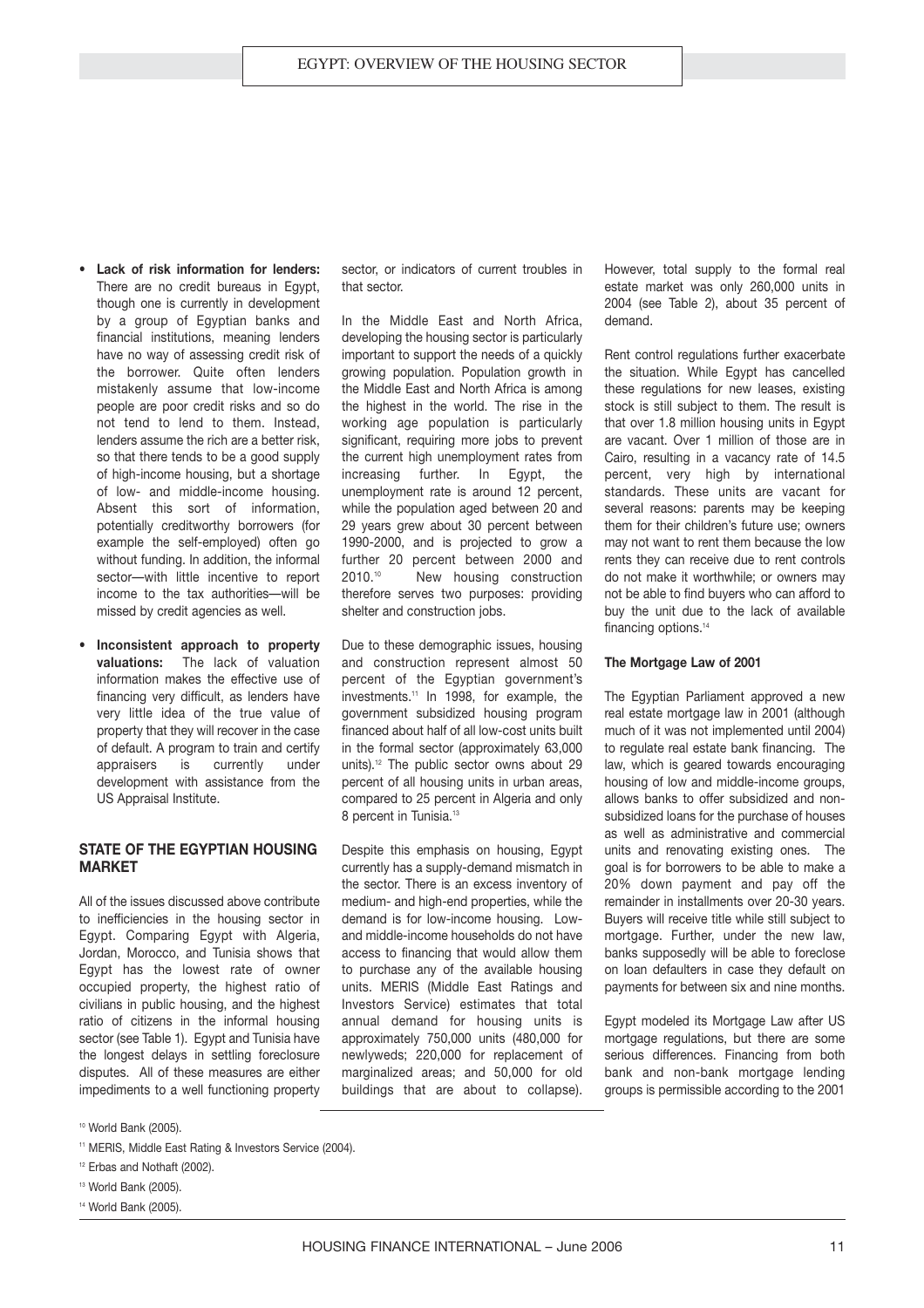law, but the two groups are not regulated identically. If a bank is lending money for housing finance, the contract is between the bank and the buyer, as in the US. However, this type of lending is strictly regulated, including the 5% ceiling on all lending to the housing sector discussed above.

On the other hand, in Egypt the non-bank finance houses, as described under law 148, operate similar to banks but are not limited by strict regulations and lending percentages. A non-bank finance house operates as a third party entity between buyers and sellers. Finance houses purchase properties from sellers, increase the price as appropriate under market conditions, and then resell the property to buyers using the installment method. It is recognized that the lender's lien on the property being financed gives it the rights to benefit from the outstanding percentage of loan to the original purchase price of the real estate. Since it is the buyer who retains the physical rights to possession, the difference in price due to mark-up is the compensation for the outstanding loan-to-value percentage.

To encourage the development of this sector, the government created a program that subsidizes housing payment for three months in the event of unemployment so that the default rate drops and the non-bank institutions are not disadvantaged.<sup>15</sup> Another difference is that leasing companies retain property ownership and can repossess assets without having to follow tedious enforcement guidelines.

#### **Current financing options**

Since the Mortgage Law was passed in 2001, there have been only 16 mortgages completed. Instead, financing is done either with a personal loan or through the housing developer. In either case, loans are for less than 8 years. In addition, since borrowers

are unable to use the property as collateral for the loan, the loans are at high interest rates, making it especially difficult for lowand middle-income households to buy a home.

When developers finance housing, they use an installment system. The down payment is normally between 25 and 50 percent of the purchase price, with the rest of the payments occurring over the next 3 to 8 years. The title does not formally transfer until the entire amount has been paid. The high down payment is a severe constraint, especially for low-income households.

In April 2005, the Egyptian government approved a joint cooperation program between the Mortgage Financing Authority and the National Bank of Egypt. The program is designed to finance mortgages with interest rates at or below 12 percent and a term of 10 to 20 years. While this program sounds promising, it is not clear when or how it will be implemented.

#### **OPPORTUNITIES FOR FOREIGN INVESTMENT/INVOLVEMENT IN THE EGYPTIAN HOUSING SECTOR**

There are opportunities for foreign investment in housing finance, housing construction and associated infrastructure. Possible investment areas include the following:

• **New cities:** In 2000, about 64 percent (42.5 million) of Egypt's population lived in urban areas. By 2025, this number is projected to rise to 83 percent (78.8 million) due to natural population increases and migration.<sup>16</sup> To accommodate this demand, the Egyptian government plans on increasing the number of new urban cities from the current 17 cities to 59

cities by the end of  $2017$ ,<sup>17</sup> creating substantial opportunities for investors in financing, housing construction and infrastructure.

- **New housing developments:** The structural reforms discussed above are necessary before a fully functioning mortgage market can exist in Egypt. In the near term, many analysts suggest that the most potential in Egypt may be in projects that support construction of low-income housing, with a leasepurchase option, rather than in straight mortgage finance (similar to OPIC's Jopa Villas project in Kenya<sup>18</sup>). This way, financiers would be able to support the provision of low- and middle-income housing, and perhaps structure the deal such that a local bank provided financing. These projects could serve as demonstration projects and provide a step in creating a more robust mortgage market.
- **Existing housing:** There may also be opportunities for private financing in the middle-income market. There is high demand for housing among the middle class, while at the same time there are many vacant units. The mismatch exists because households cannot obtain financing to purchase these units. Providing financing will help both buyers and sellers. The new owners will have housing, and the sellers will be able to invest capital that had been locked up in the vacant units in other areas.

#### **Current players**

Some of the international companies and organizations currently involved in the Egyptian housing market include:

- There are 4 firms offering mortgage financing in Egypt, Al Tameer Co., Egyptian Housing Finance Co., National
- <sup>15</sup> It should be noted, however, that Egyptian policy makers (academics, various political parties) are currently discussing changes in the approach to these subsidies. Under the new proposals subsidies would be shifted away from the three month payment and would instead help low income borrowers with down payments.
- <sup>16</sup> PlanBleu.
- $17$  MERIS (2004). These plan would also include the creation of new urban areas around existing cities.
- 18 OPIC is providing finance and insurance for construction of affordable housing units in Nairobi, using a unique, long-term lease-for-purchase program.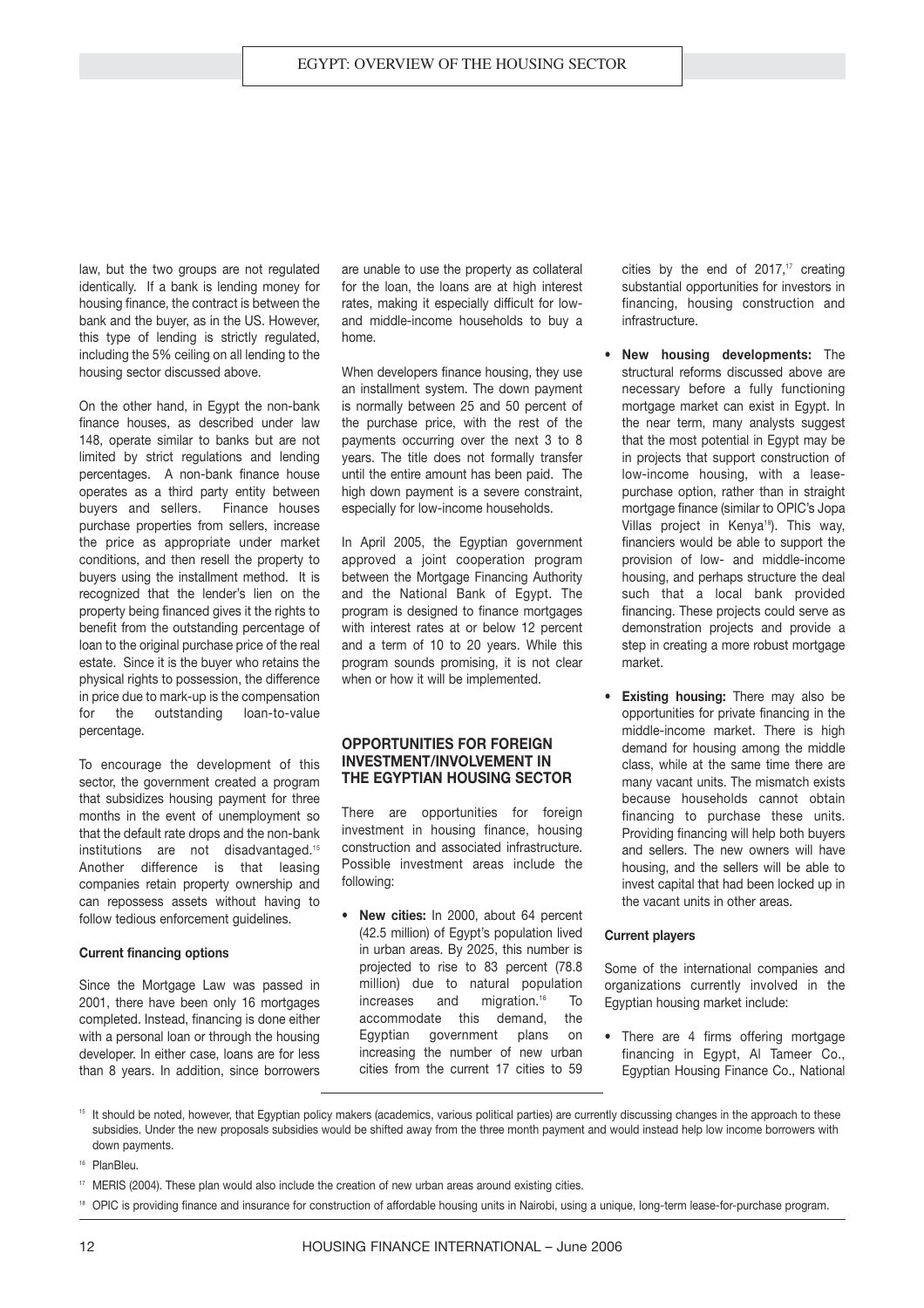Societe Generale Bank, and the Arab Investment Bank.<sup>19</sup>

- Al Tameer has authorized capital of \$86.2 million, and is owned by a consortium of Egyptian banks, both public and private.
- The Egyptian Housing Finance Company (EHFC), a private company dedicated to long-term affordable housing finance, was formed in 2004 with the help of the IFC, who took a \$1.6 million equity share (20%). [Egyptian banks own 50%; the German Company for Investment and Development (DEG) owns 20%; and the Indian Mortgage Finance Corp. owns 10%]. EHFC will target middle class buyers, with a 14% rate and a maximum of 10 years tenor.
- Century 21, ERA, and Coldwell Banker realtors have offices (or officers) working within this market.
- Stewart International, a large US based international company that provides services to support the real-estate financing industry, such as title assurance, and escrow services worldwide; is reportedly in the process of establishing a new holding company to provide these services in Egypt. Stewart reportedly will control 55% of the new company, and its three Egyptian partners {Coldwell Banker Middle East/ Mansour and Maghraby, the Olympic Group, and the Osman Group} will each control 15%.<sup>20</sup>
- USAID's current major project is a \$35 million Financial Services Project, whose objectives are to provide technical assistance, training and information technology to both public and private sector participants in the real estate and finance industries. This five-year project has four parts:
- Legal reform and technical assistance and training to lenders to develop an environment conducive to a fully-functioning real estate finance industry
- Modernization of property registration in urban areas: USAID has a pilot project in two districts in Cairo to create a systematic title registry that they hope to use as a template for the registration process
- Establishment of a credit information system to assist lenders in assessing risk
- Development of a broader range of financial instruments for the capital markets to increase financing opportunities.
- Chemonics International Inc. is implementing the USAID project.<sup>21</sup> The project will provide assistance to the Ministry of Justice (for property registration), the Ministry of Investment (Mortgage Finance Authority and Capital Market Authority), and the Central Bank of Egypt (for credit information services).
- The US Department of Commerce's Commercial Law Development Program is working to help implement and refine Egypt's new real estate legal framework.
- The World Bank is currently in discussions with the GOE on a program that would
	- Expand property registration based on lessons learned from the USAIDfunded pilot registry program
	- Support development of secondary markets for real estate finance.
- Canada plans to support the establishment of a housing and real estate unit within the Egyptian Ministry of Housing.

#### **CONCLUSION**

Home ownership, with well-established property rights, forms the foundation of a healthy financial system. In the U.S., for example, despite the sophistication and scale of the U.S. capital market, mortgages remain its cornerstone. The existence of this large, stable pool of finance – with a welldiversified risk basis (and much of it insured) – has been critical in the development of U.S. capital markets. Moreover, creation of a "homeowner class" is one of the surest methods to help a society achieve longterm political stability. As the preceding review of the Egyptian mortgage market makes clear, the Egyptian government has begun the process of building out the institutional capacity and infrastructure necessary to grow a sector that will bring broad economic and social benefits.

<sup>19</sup> Hafiz (2005).

<sup>&</sup>lt;sup>20</sup> Nametalla (2005).

<sup>&</sup>lt;sup>21</sup> Chemonics is working with the US Mortgage Banker's Association and the Egyptian Banking institute, as well as the following Egyptian firms: Bahaa-Eldin Law Office; Hassouna &Abou Ali; Zarrouk, Khaled & Co.; FinBi Consulting; ARABSOFT; and Quality Standards Information Technology.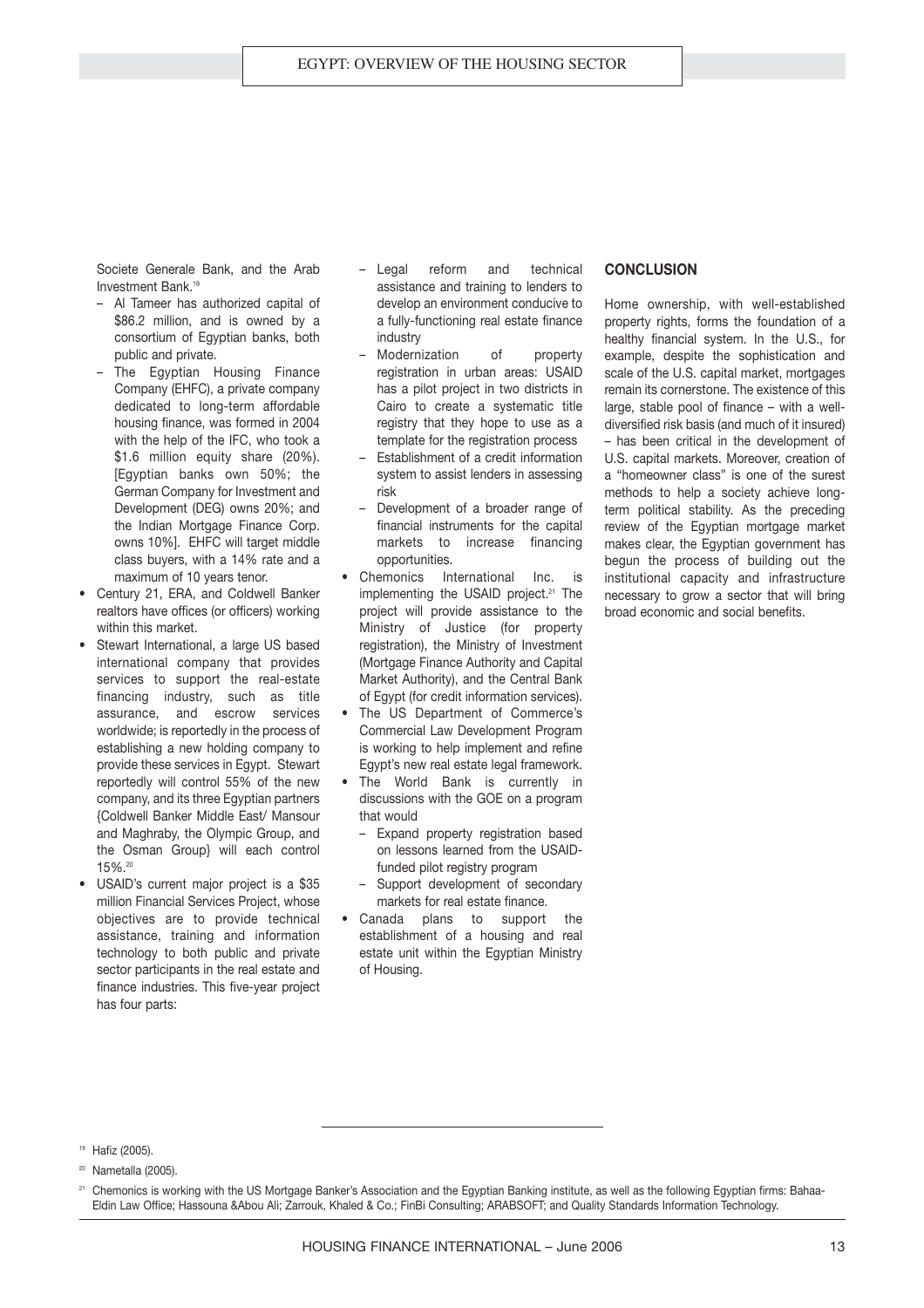|            | Gdp per<br>capita<br><b>\$US-1992</b><br>[A] | House<br>price to<br>income<br>[B] | <b>Housing</b><br><b>Credit</b><br>$(\%)$<br>[C] | Owner<br>occupancy<br>(%)<br>[D] | <b>Public</b><br><b>Housing</b><br>$(\%)$<br>[E] | <b>Informal</b><br><b>Housing</b><br>[F] | <b>Construction</b><br><b>Costs</b><br>$(SUS/M^2)$<br>[G] | Permit<br><b>Delays</b><br>(months)<br>[H] | <b>Foreclosure</b><br><b>Delays</b><br>(months)<br>$[] \centering \includegraphics[width=0.47\textwidth]{figs/fig_1002-100}} \caption{The 1000 of the 1000 of the 1000 of the 1000 of the 1000 of the 1000 of the 1000 of the 1000 of the 1000 of the 1000 of the 1000 of the 1000 of the 1000 of the 1000 of the 1000 of the 1000 of the 1000 of the 1000 of the 1000 of the 1000 of the 1000 of the 1000 of the 1000 of the 1000 of the 1000 of the 1000 of the 1$ |
|------------|----------------------------------------------|------------------------------------|--------------------------------------------------|----------------------------------|--------------------------------------------------|------------------------------------------|-----------------------------------------------------------|--------------------------------------------|----------------------------------------------------------------------------------------------------------------------------------------------------------------------------------------------------------------------------------------------------------------------------------------------------------------------------------------------------------------------------------------------------------------------------------------------------------------------|
| Algeria    | 2,060                                        | 12                                 |                                                  | 45                               | 25                                               | 4                                        | 500                                                       | 2                                          |                                                                                                                                                                                                                                                                                                                                                                                                                                                                      |
| Egypt      | 600                                          |                                    |                                                  | 32                               | 29                                               | 65                                       | 67                                                        | 3                                          | 24                                                                                                                                                                                                                                                                                                                                                                                                                                                                   |
| Morocco    | 950                                          |                                    |                                                  | 46                               | 15                                               | 16                                       | 158                                                       | 3                                          |                                                                                                                                                                                                                                                                                                                                                                                                                                                                      |
| Jordan     | 1.240                                        | 3                                  | 19                                               | 75                               | 12                                               | 15                                       | 150                                                       |                                            | 3                                                                                                                                                                                                                                                                                                                                                                                                                                                                    |
| Tunisia    | 1,440                                        | 6                                  | 6                                                | 67                               | 15                                               | 29                                       | 359                                                       | 12                                         | 24                                                                                                                                                                                                                                                                                                                                                                                                                                                                   |
| <b>USA</b> | 21.790                                       | 4                                  | 44                                               | 61                               |                                                  | 5                                        | 500                                                       | 36                                         | 5                                                                                                                                                                                                                                                                                                                                                                                                                                                                    |
| Turkey     | 1.630                                        | 5                                  | 3                                                | 60                               | 5                                                | 51                                       | 110                                                       | $\mathcal{P}$                              | 6                                                                                                                                                                                                                                                                                                                                                                                                                                                                    |
| Mexico     | 2.490                                        | 4                                  | 18                                               | 83                               | 54                                               | 16                                       | 267                                                       | 3                                          | 6                                                                                                                                                                                                                                                                                                                                                                                                                                                                    |

#### **Table 1: Housing Indicators Comparison, MENA and select countries <sup>22</sup>**

*Definitions: [B] Median House market price to median income; [C] ratio of housing loans to total loans in government and financial institutions (in per cent); [D] percentage of dwellings occupied their owners; [E] percentage of dwellings owned managed and controlled by the public sector; [F] percentage of dwelling not incompliance with current regulations and those that occupy land illegally; [G] present replacement cost per square meter of a median priced unit; [H] median time to get approvals, titles and permits for a 50-200 unit residential subdivision at the urban fringe where residential development is permitted; and [I] typical time from start to finish of foreclosure (including eviction) an a seriously delinquent mortgage.* 

#### **Table 2: Supply of Housing <sup>23</sup>**

|                                               | 2002/2003     |               |               | 2003/2004     |
|-----------------------------------------------|---------------|---------------|---------------|---------------|
|                                               | <b>Number</b> | $\frac{0}{0}$ | <b>Number</b> | $\frac{0}{0}$ |
| <b>URBAN HOUSING</b>                          |               |               |               |               |
| Economy Level                                 | 125,600       | 50.1%         | 131,000       | 50.4%         |
| Medium Level                                  | 32,000        | 12.8%         | 35,000        | 13.5%         |
| Above Medium Level                            | 9.000         | 3.6%          | 10.000        | 3.8%          |
| Total URBAN                                   | 166,600       | 66.5%         | 176,000       | 67.7%         |
| Economy Housing at Rural and Land Reclamation | 84.000        | 33.5%         | 84,000        | 32.3%         |
| Grand TOTAL                                   | 250,600       | 100.0%        | 260,000       | 100.0%        |

 $22$  Erbas and Nothaft (2004).

<sup>&</sup>lt;sup>23</sup> MERIS (2004).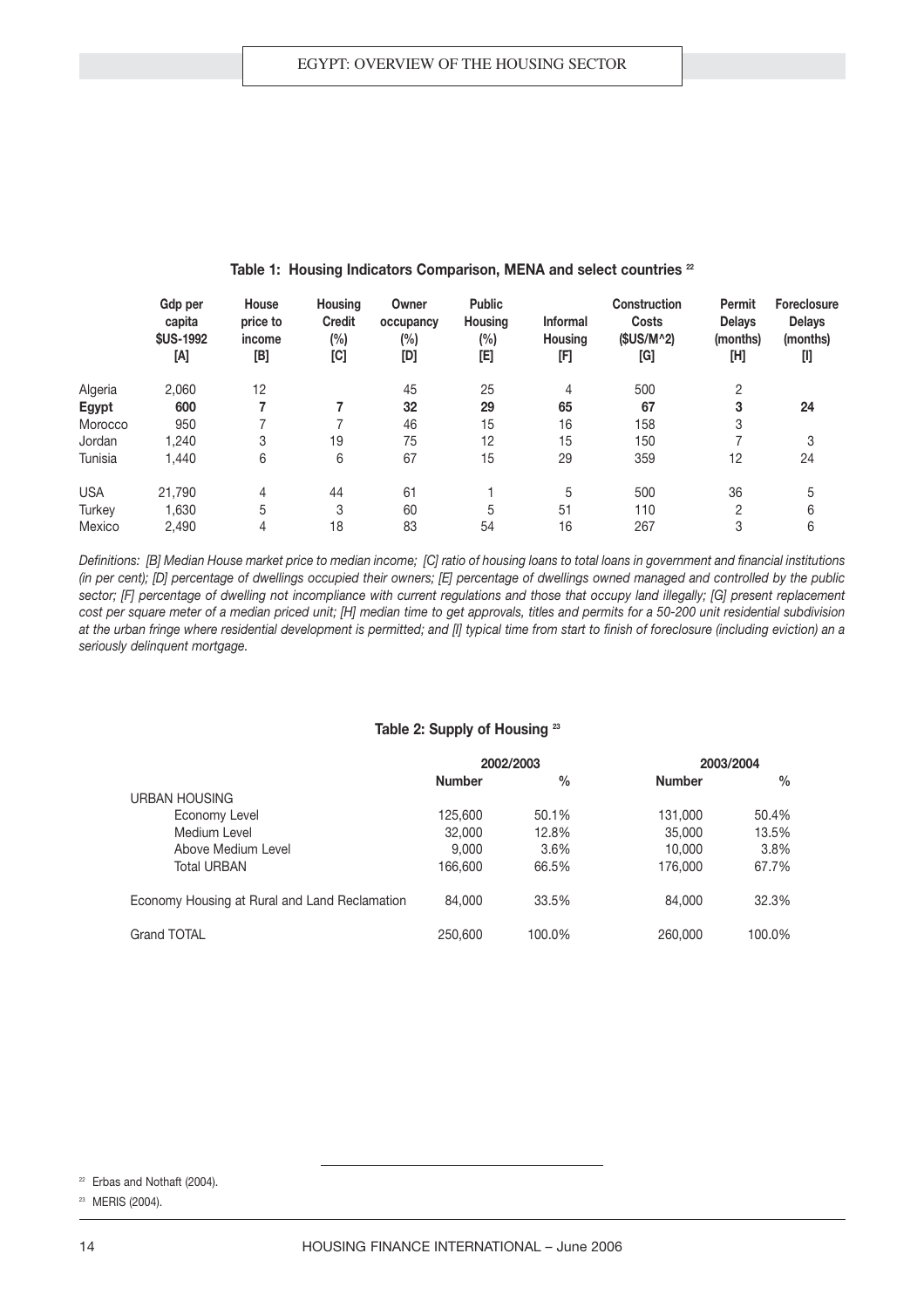#### **Sources:**

- Alesina, Alberto and Dani Rodrik. "Distributive politics and economic growth." *Quarterly Journal of Economics* 108, no. 2, May 1994, pp. 465-490.
- American Chamber of Commerce in Egypt. *Egypt-US Investment*. 19 Aug 2004 http://www.amcham.org.eg/BSAC/ustra de/Investment.asp
- Beck, Thorsten, Ross Levine and Norman Loayza. "Financial Intermediation and Growth: Causality and Causes," *Journal of Monetary Economics*, 46, August 2000, pp. 31-77.
- Boleat, Mark. *Developing Mortgage Finance in Egyp*t. March 2002.
- De Soto, Hernando. *Dead Capital and the Poor in Egypt*. The Egyptian Center for Economic Studies, 1997.
- Diamond, Douglas W. "Financial Intermediation and Delegated Monitoring: A Simple Example," *Economic Quarterly*, Federal Reserve Bank of Richmond, 82/3, Summer 1996, pp. 51-66.
- Eldin, Ziad Bahaa, Mahmoud Mohieldin, and Sahar Nasr. *Prospects of Mortgage Markets in MENA Countries: An Analysis of Financial, Legal and Institutional Aspects with Emphasis on the Egyptian Case Study*. ERF 11th Annual Conference, September 2004.
- Erbas, S. Nuri and Frank E. Nothaft. *The Role of Affordable Mortgages in Improving Living Standards and Stimulating Growth: A Survey of Selected MENA Countries*. IMF Working Paper 02/17, January 2002.
- Galal, Ahmed and Omar Razzaz. *Reforming Land and Real Estate Markets*. World Bank Policy Research Working Paper 2616, June 2001.
- Hafiz, Ayman Abdel. House Finance Dreams Come True, Al Mal Newspaper, 20 Feb 2005.
- Krauss, Joseph. "Title Insurance on the Horizon." *American Chamber of Commerce in Egypt Business Monthly*, April 2005.
- Loza, Pierre. "The Not-So-Real Estates Market," *Al Ahram Weekly*, 2004.
- MERIS: Middle East Rating & Investors Service. *Housing & Development Bank-Analysis*. July 2004.
- Nametalla, Ahmed. "Raising the Roof," *Business Today-Egypt*, June 2005.
- PlanBleu, http://www.planbleu.org/pdf/ demo\_uk\_egy.pdf
- Schumpeter, Joseph A. *The Theory of Economic Development*, 1912, translated by Redvers Opie. Cambridge, MA: Harvard University Press, 1934.
- World Bank. *Housing: Enabling Markets to Work*. World Bank, 1993.
- World Bank. *The Macroeconomic and Sectoral Performance of Housing Supply Policies in Selected MENA Countries: A Comparative Analysis*. April 2005.

www.ahram-eg.com

www.elakhbar.ord.eg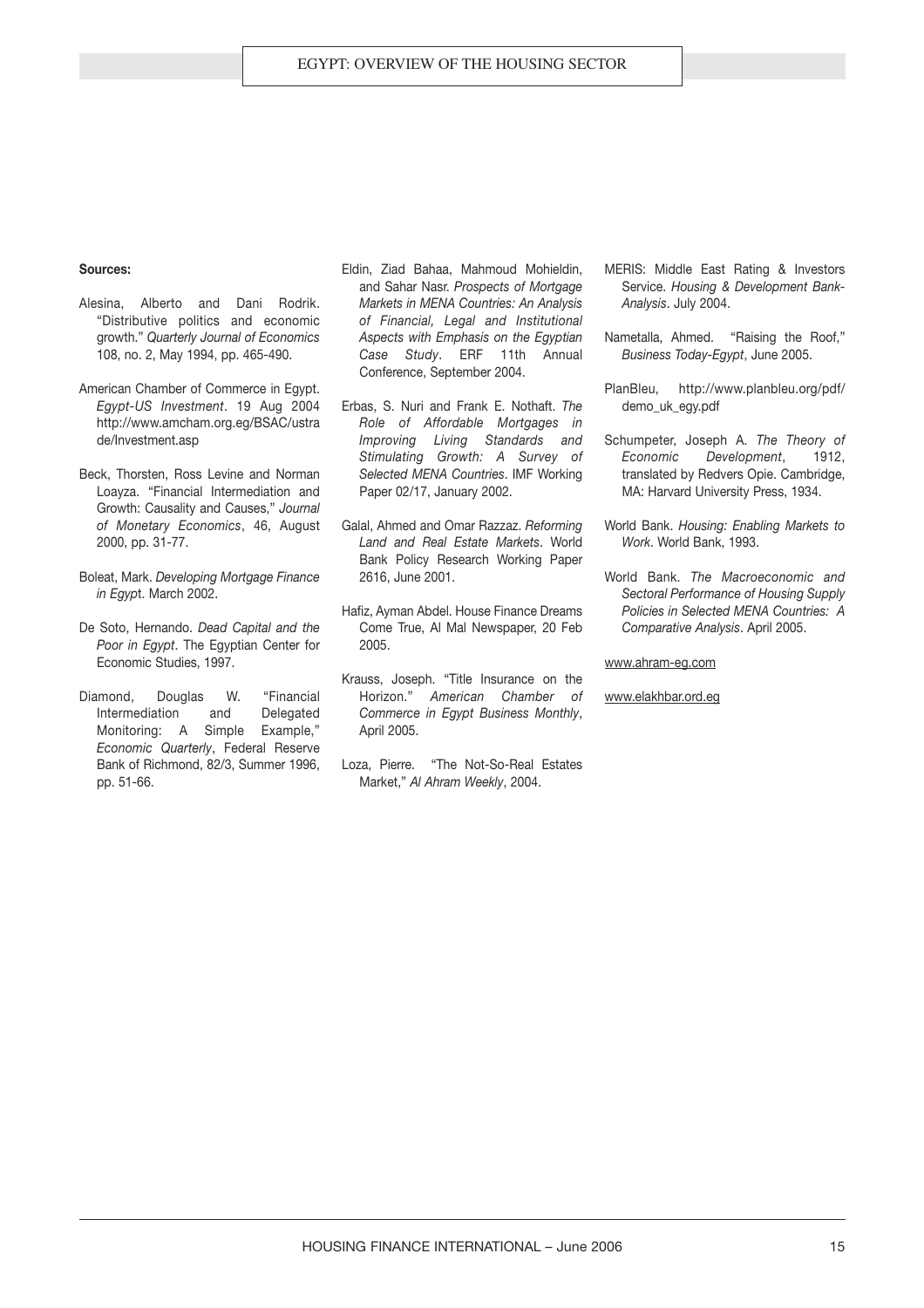# How US-Style Title Insurance is Transforming Risk Management in European Real Estate **Markets**

### By Jean-Bernard Wurm, Managing Director, LandAmerica (Europe)

#### **I. BACKGROUND**

In this paper, we will review the reasons why Title Insurance has become a universal instrument for real estate transactions in the US, and examine the increasingly important role that it is playing in Europe.

Once only available in the US, Title Insurance is now a well-established financial instrument for mitigating risks in property acquisition, financing and securitization in Canada, Latin America, the Caribbean, Asia and Australia.

In Europe, especially Central and Eastern Europe (CEE), the demand for Title Insurance has increased along with the growth and sophistication of cross-border real estate transactions. According to a survey by Jones Lang LaSalle, the flow of cross border investments in Europe reached €46 billion in 2004. It grew 27% in the first half of 2005 to reach  $\epsilon$ 24 billion and there is no reason it should slow down in 2006.

#### **II. WHAT IS TITLE INSURANCE?**

Title Insurance guarantees that buyers and lenders benefit from a clean ownership title. For a one-time premium, it provides coverage against financial loss arising from title defects and other irregularities relating to real estate, such as compliance with zoning, codes and permits. Title Insurance also frees investors and their lenders from having to understand complex legal opinions in various languages, formats, contexts and degrees of reliability. Two aspects should be highlighted:

- Financial Protection Against Both Known and Unknown Title Defects. The original purpose of Title Insurance was to insure against "unknown" defects, with "known" defects shown as exceptions in the policy. That coverage has evolved, and now title companies often provide insurance for "known" or existing defects or title problems.
- Protection Bevond a Legal Opinion. Lawyers provide an *opinion*. Title Insurance provides a *guarantee*. A legal opinion, especially in a large transaction, is fundamentally a disclosure document, in which counsel carefully defines the state of title and related issues, identifying – but not eliminating – risks. Title Insurance goes *beyond* a legal opinion to underwrite risks due to faulty records, ambiguities, negligence, fraud, or even simple mistakes.

#### **III. A BRIEF HISTORY OF TITLE INSURANCE IN THE UNITED STATES.**

Title Insurance was created in the last part of the 19th Century. Until then, buyers could acquire insurance for errors and omissions only from their lawyers.

At that time – as in Europe today – each state in the US operated with different laws for conveyance and property rights. Each had a multitude of counties with different sets of regulations for zoning, permit or deed recording. Certain states operated under a system of deed recording similar to France, others under registration of rights similar to the UK. Title Insurance competed with land registration systems, such as Torrens, which 22 states adopted between 1900 and 1922. After the First World War, the Title Insurance industry began to create a national market and became the preferred mechanism.

It is important to keep in mind that until 1974, US banks could not have offices or branches outside their own state and, some, outside their county. (In Chicago, banks were limited to one branch). Banks that wished to operate nationwide could not rely on their own network to perform due diligence or have local expertise. They required two elements:

- 1. Assurance that there were no potential legal problems for the assets that backed their financing, and
- 2. A common standard throughout the maze of laws and regulations that still exists in the US. Insurers were successful in convincing lenders that Title Insurance was critical for financing residential mortgages. As a national market grew, Title Insurance policies helped standardize loan documentation and create a secondary mortgage market.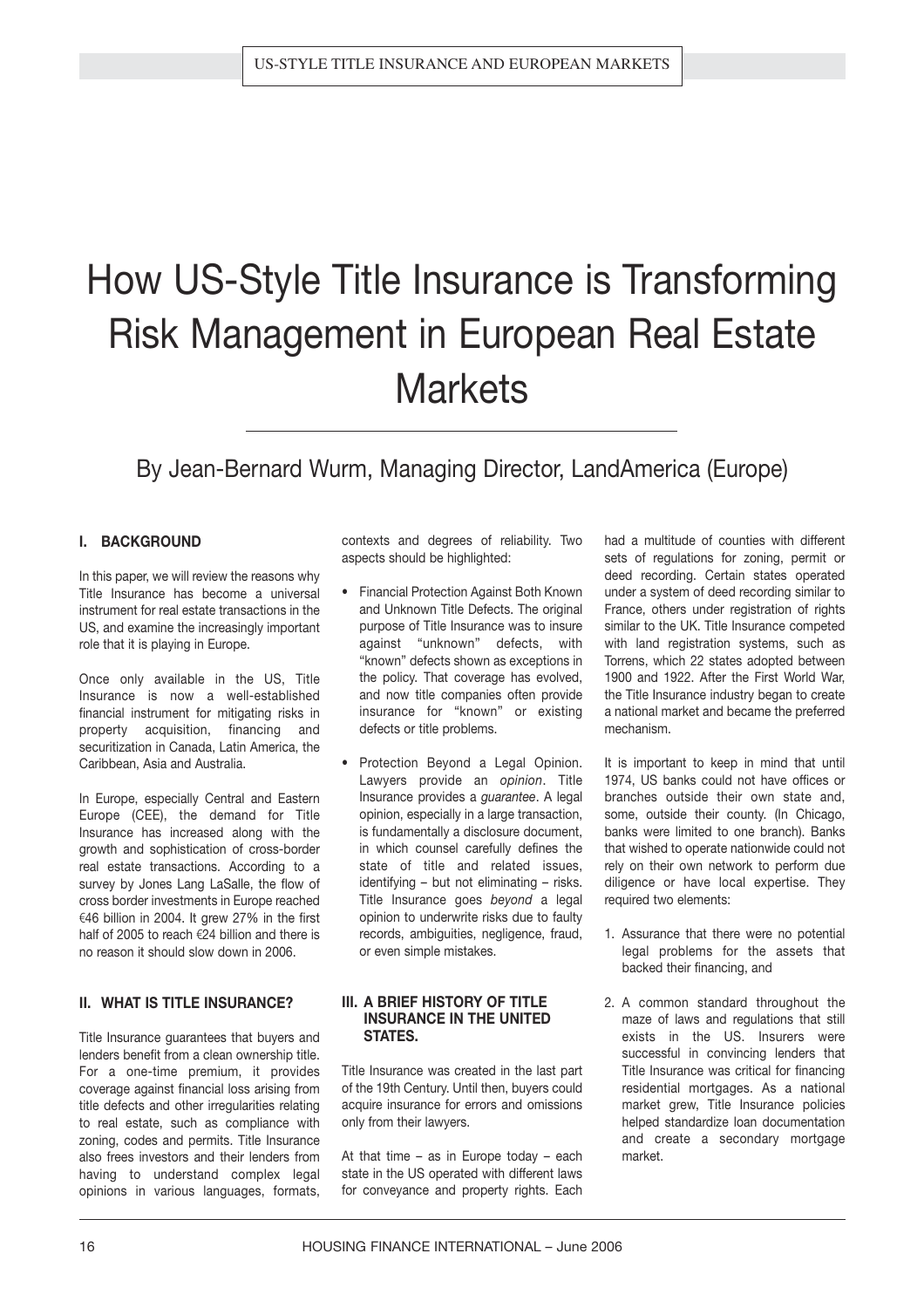The intervention of the Federal government in the housing market during the Depression, and the ensuing evolution of loans into long-term amortizing mortgages, broadened the need for Title Insurance. The trend accelerated with the housing boom that followed World War II and the creation of Federal mortgage refinancing agencies such as FNMA and GNMA. By 1969, the industry passed the \$1 billion mark in total premiums and in 2005, it represented over \$17 billion in annual revenues.

When the securitization market started in the US 20 years ago, Title Insurance was already universally accepted. Every asset behind every mortgage, and every mortgage, whether residential or commercial, already benefited from Title Insurance.

#### **IV. THE EUROPEAN MARKET FOR TITLE INSURANCE**

Until recently, Title Insurance was unknown in Europe except for the UK, where a more limited type of insurance, Legal Indemnity, has existed for over a hundred years. Several American Title Insurance companies, and one European, recently entered the European market and provide coverage similar to ALTA (American Land Title Association) policies in the US. These not only cover *known* defects or restrictive use of a property but also issues that are *unknown* at the time of closing.

Unlike Title Insurance, which covers defects *unknown* at the time of closing, legal indemnity addresses *specific* title flaws or restrictive covenants. Land Registry (the Queen's Registry) only appeared in the UK in the second half of the 20th Century, much later than in the rest of Europe. Consequently, the Registry is of no use for properties that have not changed hands since it was established. The abundant tracks of land not yet entered in the Registry have created a growing demand for policies that will cover defective title or restrictive covenants.

*Defective titles* can include a gap in the chain of recorded ownership, missing documents or invalid signatures. *Restrictive covenants* can affect the use of a property but may no longer be enforceable, such as deeds dating back to the 1850s that limit dwellings on a property to "upstanding Christian families."

These covenants may be so old that it is impossible to determine who has a right to have them enforced, such as church deeds forbidding alcohol to be served on the land. With Title Insurance or Legal Indemnity, a developer can go ahead with a residential project or a shopping center and obtain financing without going through the court system in order to have those problems resolved before starting construction.

Traditionally, the various European land titling systems, through registration or deed recording, appear to have generated fewer errors and claims than in the US. There is, however, no hard data available in most countries to know the exact extent of title litigation taking place every year. This lack of demand to cover domestic direct acquisitions, whether commercial or residential, presents different opportunities for Title Insurance in Europe:

- 1. Notaries or lawyers are only responsible for errors and omissions. Once they have disclosed a potential issue, Title Insurance can assume the risk, freeing the buyer from assuming the risk himself.
- 2. Most European countries have created a favorable regulatory framework for real estate companies, whether unlisted or in the form of REITs. There is an increasing number of indirect transactions – through acquisition of shares of real estate companies or units of Limited Partnerships – that are not recorded in land registry or by a notary. With title insurance, buyers of shares or units can obtain coverage assuring that they benefit from a clean title as of the day of the transaction.

#### *A Two-Fold Benefit: Protection and Standardization*

Acquisition or lending has traditionally been considered safer in one's own country than abroad. There are several benefits to Title Insurance in cross-border transactions:

- The *traditional* role of insurance, since participants often feel uncomfortable with risks taken abroad that they would readily assume in their own country.
- A form of *standardization*. Title insurance provides lenders and buyers with a standard text in English that applies (with only limited variations) in every single country of the European Union and in most CEE countries. For investors or lenders active in cross-border transactions, it can eliminate the need to refer to lengthy legal documentation translated from a variety of languages.
- In large residential portfolios, Title Insurance can greatly simplify the legal due diligence for developers, buyers and lenders. In countries like Spain, where a very high proportion of secondary home buyers are foreigners, providing title insurance can give developers a strong competitive advantage. It can also pave the way for future securitization of the portfolio.

Furthermore, sellers may be not be in a position – or may be reluctant – to provide legal representations and warranties.

- Public companies have to disclose contingent liabilities and carry explanations in the footnotes of their annual reports.
- Private companies may not want to continue having exposure on a property that they no longer own.
- SPVs (Special Purpose Vehicles) that are commonly used may not be dissolved immediately after a transaction and may have to keep a portion of the sales proceeds to back up those "Reps & Warranties."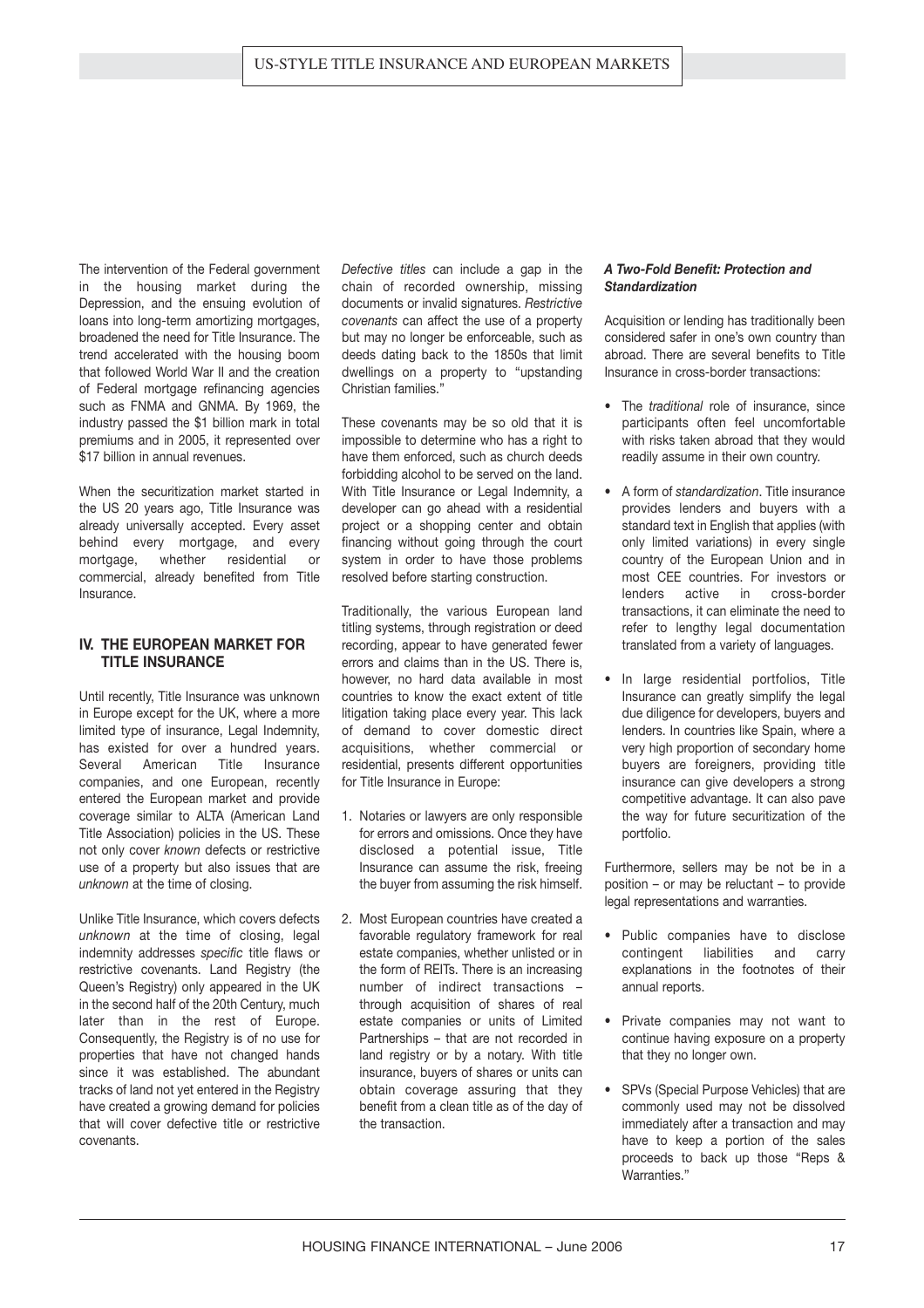#### **V. TITLE INSURANCE: A CRITICAL ROLE TO PLAY IN EUROPEAN CMBS/RMBS SECURITIZATION**

By the time securitization appeared in the US in the late 1980's, title insurance had already become the norm for commercial and residential loans. In Europe, however, the securitization market developed before the appearance of Title Insurance.

#### *Title Insurance Makes Securitization More Efficient*

Securitization in the United States had a dual purpose, one was to absorb the volume of loans that the RTC (Resolution Trust Corporation) put on the market, following the debacle of the Savings and Loans institutions, the second was to make access to home ownership possible for a much larger percentage of the population by creating a secondary mortgage market that can function on a much larger scale.

Title Insurance enhances the efficiency and liquidity of CMBS/RMBS markets by:

- 1. Helping mortgage-backed securities achieve satisfactory credit ratings
- 2. Providing a *private* solution to harmonizing legal due diligence across different laws, regulations and languages, especially critical in multicountry transactions
- 3. Allowing fund managers to respond to investor demands for safety and common standards for legal due diligence and thus helping fulfill their fiduciary requirements.

#### *CMBS/RMBS – A Financial Product Growing in Importance in Europe*

Volumes in Europe lag 10 years behind those in the US. Although European CMBS grew 89% last year (Deutsche Bank, 2005 Review & Outlook for 2006), Europe may *not* witness the sharp increase that the mortgage securitization market experienced in the US after 1995.Source : Commercial Mortgage Alert

There are specific traits of the European securitization market that have, so far, limited its ability to follow the US pattern of growth:

- 1. The European securitization process has been driven more by issuers than investors. While the ESF (European Securitization Forum) and CMSA (Commercial Mortgage Securitization Association) have set up procedures/standards, and are active in lobbying the European governments and institutions to create favorable legal frameworks for the securitization market, there are still no European standards for loan documentation or legal due diligence. Issuers have attempted to follow certain formats, but there are significant differences remain in the information disclosed to the public for each issue.
- 2. The focus of European issuers has been to obtain the most favorable financing rather than unload various risks off their balance sheet.



#### **Figure 1: CMBS Volume Trends: US vs Non-US**

*Source: Commercial Mortgage Alert*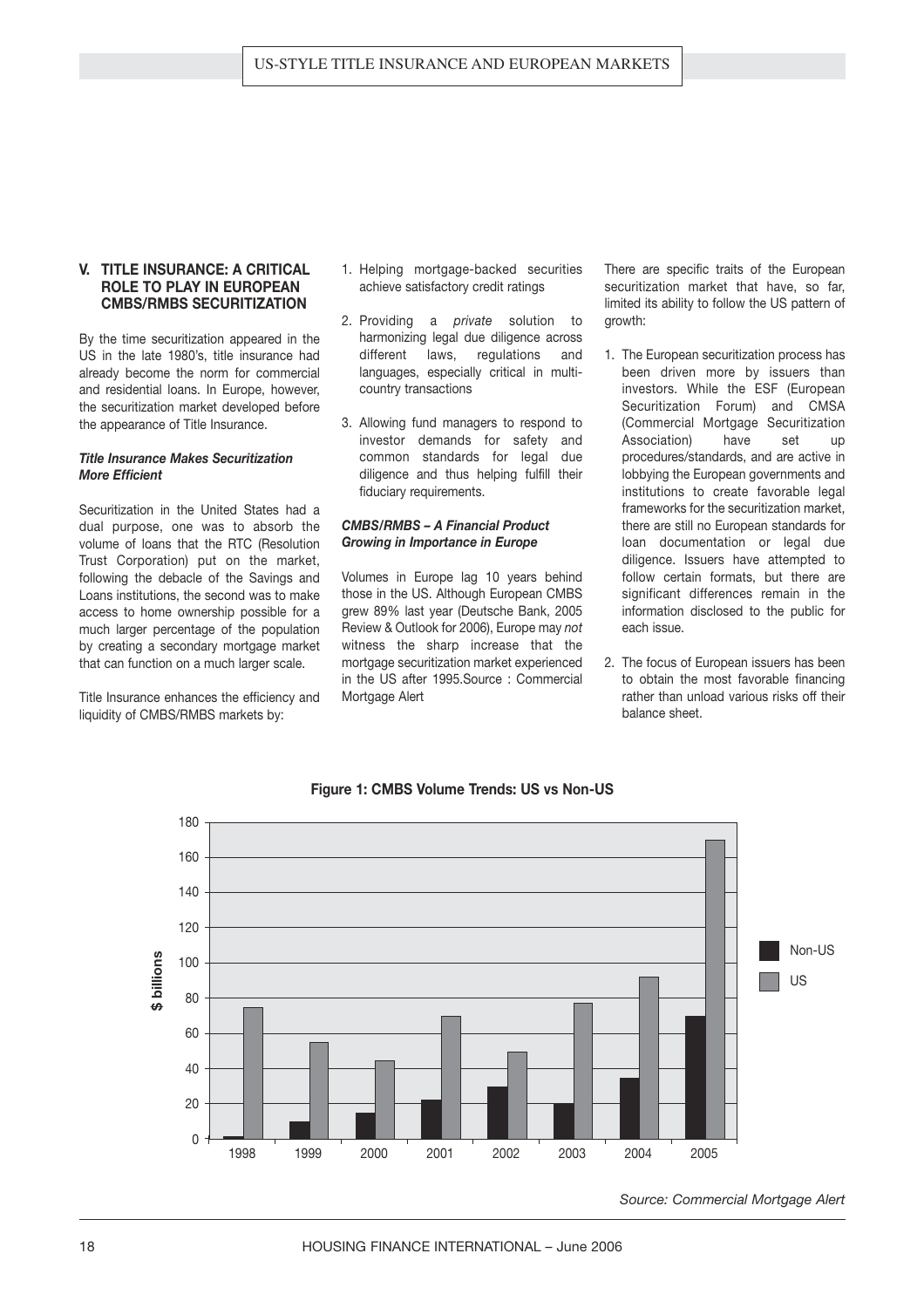AAA tranches in the US represent less than 40%, and AA another 20%, of all MBS issues. By contrast, in Europe, over 90% are AAA and AA, with some issues rated 95% or even 100% AAA.

1. The MBS market continues to be dominated by the UK, which still represented 60% of new issues in 2005. The percentage of Pan-European securitization was only 4% last year, but is expected to grow significantly.

For Pan-European issues, it is much easier to provide rating agencies and investors with a standard title policy that covers all countries, rather than with translations of legal documentation from different jurisdictions, languages and formats.

2. There will also be new market entrants from countries where the "perceived" legal risks are much greater and the need for title insurance more compelling:

"Industry analysts predict that Russian mortgage lenders could have \$45 billon of MBS outstanding" (Asset-Backed Alert 3/17/06), and Turkish bank, Isbank, is considering \$1.4 billion MBS program (Security News, 3/13/06).

3. Single-borrower/single-property issues where title conditions are easier to grasp, represent 28% of transactions to date, but this percentage is expected to diminish.

In the wake of Basel II implementation, Title Insurance can play a key role in broadening the risk profile of European MBS issues.

#### **VI. SUMMARY AND CONCLUSIONS**

The formation of a global real estate market in Europe over the last 20 years has created a context similar, in many ways, to the situation in the US at the end of the 19th Century: investors and lenders operating through different jurisdictions, with different laws or rules, as well as very different methods to record and guarantee title.

Title Insurance has evolved into a universal standard in the US real estate market with over \$17 billion in annual premiums in 2005. While no one expects the European need for Title Insurance to generate similar volumes, demand for Title Insurance has increased in Europe due to the rising volume of crossborder transactions, the increase in indirect real estate transactions, and the development of a securitization market as a tool for home ownership to a much larger percentage of the European population.

As for securitization, real estate professionals, bankers and rating agencies are becoming increasingly aware of the role Title Insurance can play in simplifying and expediting issuance, covering known and unknown legal risks, thereby enhancing the safety and liquidity of CMBS/RMBS markets.

While there are efforts to harmonize mortgage markets within the European Union, it may take years to move forward. Title Insurance provides a private solution that allows investors, as well financial institutions, to benefit from a vast unified market. In addition, there is a growing demand from American and European investors, rating agencies, and auditors for additional disclosures as well as stronger guarantees.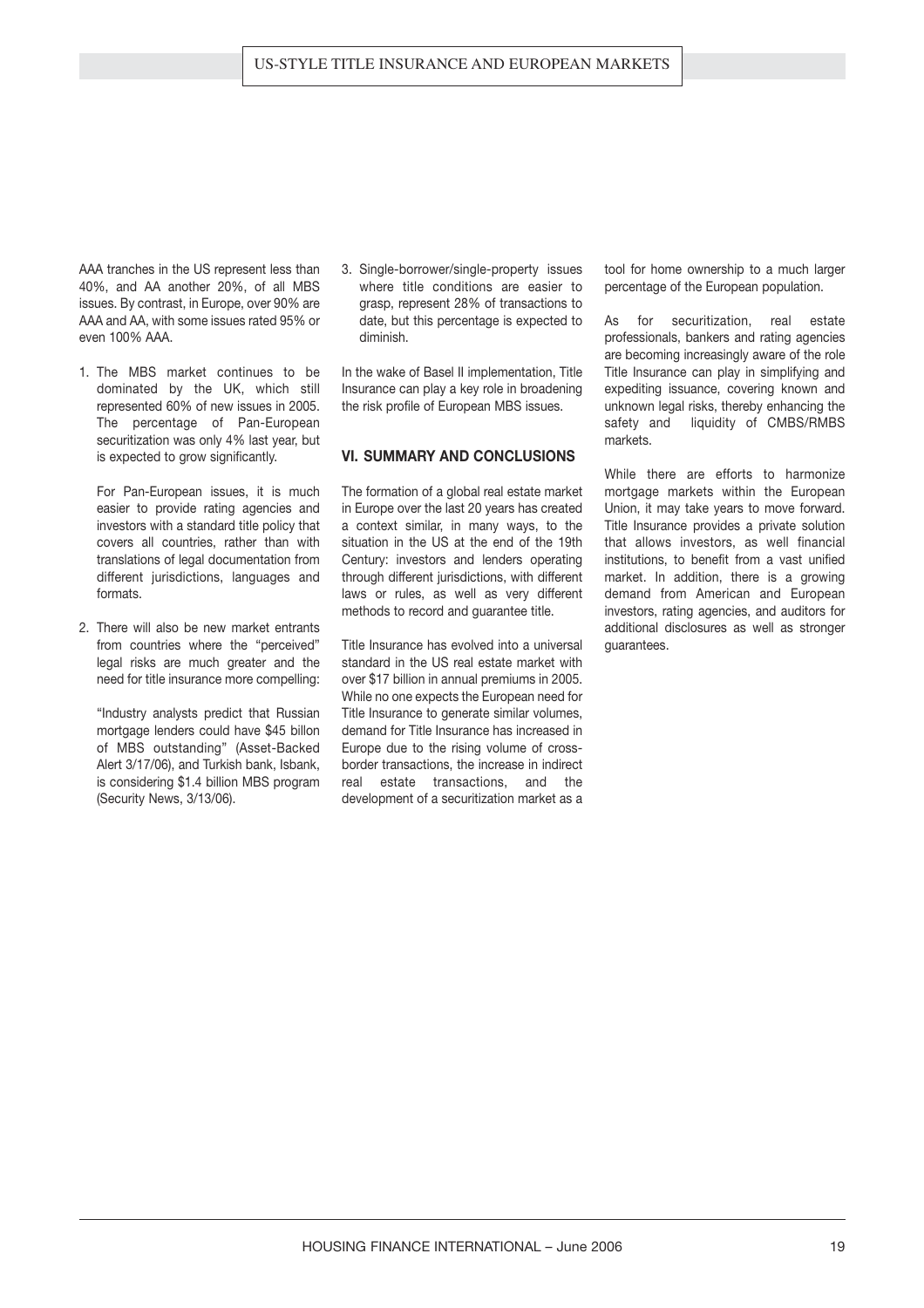# The Remaking of Housing Policy: The New Zealand Housing Strategy for the 21st Century

By David C. Thorns, Director of the Social Science Research Centre and Professor of Sociology at the University of Canterbury (New Zealand)

#### **Introduction**

Analysing shifts in policy requires us to appreciate that they are embedded in the past as well as in the present. Parsons in a recent examination of policy development argues that "it is existing policies which set the agendas for new problems and provide the discourse within which problems will be constructed" (Parsons 1995:231). Understanding the development of New Zealand's housing strategy for the 21st century requires us to understand both the past transformations that occurred through the 1980s and 1990s and the future predictions with respect to the shape of New Zealand's future population, tenure shifts and increasing diversity (NZ Housing Strategy, 2004, 2005).

Housing policy through the 1980s and 1990s was reshaped, as part of the wider restructuring of New Zealand's welfare state, economic strategies and social policies that took place at that time. At the beginning of the 1980s, New Zealand was coming to the end of a quite sustained period of extensive social and economic intervention initiated by the Labour government of the 1930s. This particular pattern was broken in the radical agenda of economic reform followed by the fourth Labour government, which came into power in 1984 (Boston and Holland 1990, Thorns 1992). Some analysts have described this set of changes as a shift from the 'first way'

of New Zealand's welfare development to its 'second way', which was constructed around a strong neo liberal agenda. The current post 1999 agenda, then can be interpreted as New Zealand's version of a 'third way' influenced by movements in other social democratic societies and particularly articulated by the Blair Government in the United Kingdom and the Clinton Administration in the USA (Dalziel 2001, Giddens 2001).

In order to explore these changes first an identification of the significant restructurings that took place in the 1980s and early 1990s will be undertaken. This will show how these led to a remodeling of housing policy. Second, the post 1999 moves towards a more interventionist and social development state and a reconfiguration of housing policy will be examined. Finally, the question of whether this marks a return to the pre-1984 set of arrangements or a new form of state practice and policy engagement will be addressed.

#### **Neo Liberal Turn 1984 to 1999**

The reforms of the 1984 to 1999 period were radical and extensive and led to the dismantling of many of the central components of the welfare state that had been a part of New Zealand's social and economic development from the late 1930s.

Through these policies New Zealand was more firmly integrated into the global economy in a way that was thought would improve its competitive edge and internal efficiency. Improved productivity would then lead to faster rates of economic growth and improved overall financial performance. Thus, like a number of other developed western countries during this period, state assets were privatised, new forms of management for state enterprises were introduced creating state owned enterprises (SOE's), to be run as private companies and return a dividend to the government. In the public sector new management practices were introduced bringing in a more 'corporate' style and new performance based employment contracts. The chief executives of the new SOE's and Ministries were now on an annual performance agreement that set the objectives they were to deliver over the next year. The result was a shift within the public sector to an emphasis on mission statements, goals, strategic plans and performance measures. Such practices have tended to "erode trust between managers and workers and has spawned a new industry of reporting, appraisal and "audit explosion' (Low, 2005:30).

The new regime of state practice that was created was grounded in the idea of the "market" and of the sovereign consumer. The state was "hollowed out" with central functions and activities contracted out to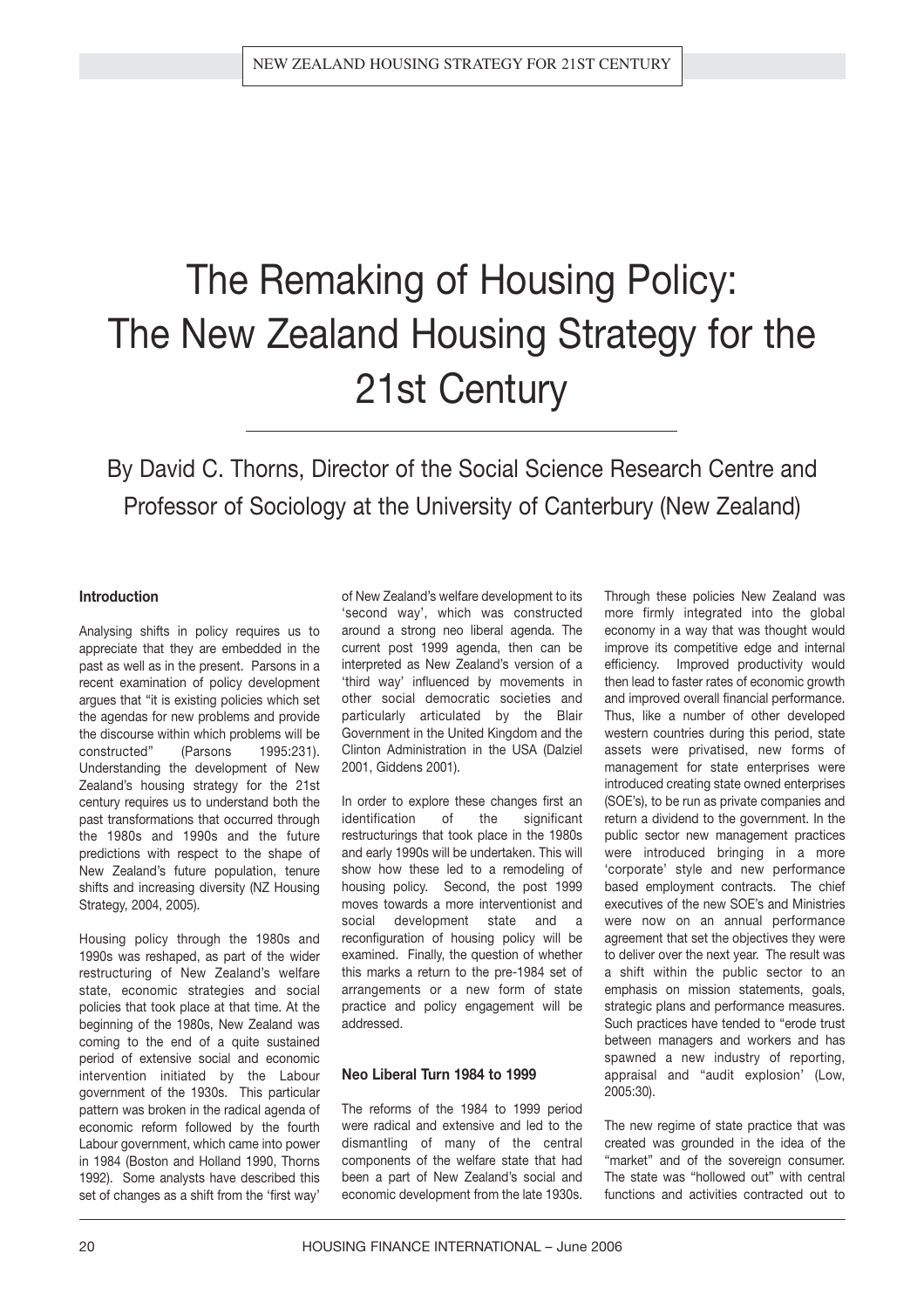other agencies both private and voluntary/community based. This process led to the blurring of the boundaries of activity and policy delivery between the state, private and voluntary sectors. The state thus adopted new ways of shaping the outcomes of its policies with an emphasis on the "governance" of activities rather than their direct provision (Rhodes 1997). The state thus becomes in some ways more pervasive and controlling rather than less. This is partly achieved through the ways that new public sector management practices operate with the state assessing its performance by its capacity to commodify and displace aspects of what were previously publicly provide goods and services with either market ones or those individually arranged by "responsible citizens" (Brodie 1997, Yeatman, 1994). Under this model citizens became consumers and accountability is measured in terms of efficiency and this is interpreted as achieved through the market.

The outcome of the reforms was not as positive as the advocates had suggested Hazeldean 1998, Kelsey 1995). The reforms did not in fact deliver the greater productivity and overall improved economic conditions and increased wellbeing that was given as the reason for the extensive reform strategy. On many indicators New Zealand was in fact worse off in 1999 than it had been in 1984. The initial impact appears to have been had been to depress rather than enhance economic performance with economic growth virtually static for the first 8 years of the reforms only recovering in 1992 which though above the pre reform rate of 2.7% annually was at (3.3%) still below that of our major trading rival Australia (4.2%) (Dalziel 2001). Further, New Zealand had markedly increased the differences between low and high income earners leading to a much more unequal income distribution and unemployment rose significantly in the early part of the reform period to be 10.9% in 1991. Thus by the mid-90s, considerable debate had emerged as to the net benefits of pursuing this essentially neoliberal agenda especially within the Labour Party which was now in opposition.

#### **Housing Policies: The 1980s-1999**

Housing during the time of the fourth Labour Government was not extensively reformed and there was a continuation of a mix of policies which included both supply side subsidies in the form of low interest loans to Local Authorities for housing

**Figure 1. Housing Assistance: Selected OECD Countries**

through to housing benefits to assist with rent for low income households. Some new initiatives were added to encourage home ownership – still seen as the ideal housing option- in the form of sweat equity, and home ownership savings schemes (National Housing Commission 1988). Further the Housing Corporation, a multipurpose organization, which both 'funded' and 'provided', escaped extensive restructuring. The resistance to reforming the housing sector, at this stage, appears to have been a reflection of strong institutional resistance from the multi-purpose Housing Corporation and the sensitivity of the Labour Government to the political implications of further radical reform after 1987 (Campbell 1999, Thorns 2000). As housing was not included in the first wave of reforms, the lack of change can also be linked to the splits that occurred in the Labour Government in the late 1980s that weakened the position of the radical economic reformers within the Government.

Pressures and advocacy for change were present during the time of the Labour Government. In both the briefing papers to the incoming government in 1984 and after the 1987 election, strong arguments were made, particularly from Treasury, for a radical change to housing policy along the



#### **Housing Assistance**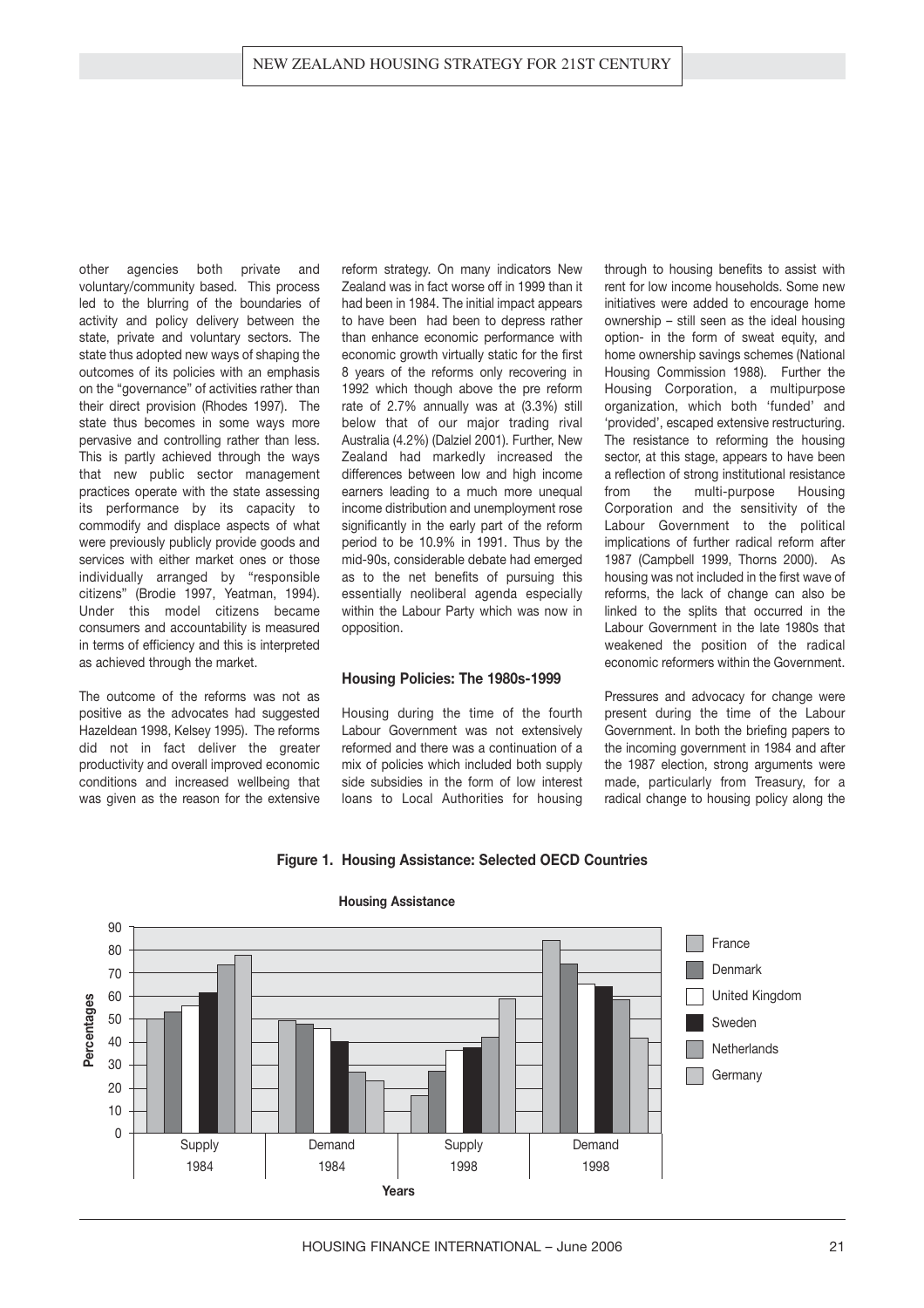lines of the reforms that had swept through the other areas of Government policy (Treasury 1984, 1987). The advocacy, in line with global trends at this time, was for a shift towards a greater reliance upon demand side intervention. Figure 1 shows the shifting pattern of supply and demand side policy interventions in housing across a number of OECD countries and shows, that in all cases, there was a progressive shift towards a greater emphasis on demand side measures over this period.

The election of the National party to government in 1991 continued the pattern of change instituted by the fourth Labour government. However some aspects were intensified. In the first budget of the new government in 1991 welfare benefits were cut in order to encourage the movement of beneficiaries into the workforce (Boston 1999:13).

Housing was also in the sights of the new government for reform. In 1992 *The Housing Restructuring Act* was introduced. This changed both the administration of housing, and the nature of support provided. The Housing Corporation created in the early 1970s, as a multi purpose state organization, was abolished. Responsibility for policy advice was separated from the delivery of housing services. Thus the recently created Ministry of Housing (1988) assumed a more significant role and became the sole source of policy advice. The management of public housing was transferred to a new entity called Housing New Zealand (HNZ), which had the main responsibility of managing the state rental stock. A new form of income assistance was introduced as the principal means of assisting low income people into housing, the Accommodation Supplement (AS)(1993). This was a targeted measure of assistance delivered through the new agency that was created for the management and administration of all state welfare benefits Work and Income New Zealand (WINZ). The administration of the Accommodation Supplement was thus taken away from a specific housing related entity and placed within the general framework of targeted income assistance support. The Accommodation Supplement

was based on income and assets tests and could be utilized for assistance in meeting the cost of state or private sector rental or towards home ownership. In order to bring greater efficiency and competition between the rental sectors the rents for state houses were set to rise in three steps to market rents. Those who were unable to pay these rents, as they were in excess of 25% of their income for rental or 30% of their income for house purchase, would qualify for the Accommodation Supplement. The government argued that the cost of the Accommodation Supplement would be equivalent to the current expenditures on income assistance for low-income tenants. However, over the course of the 1990s the cost of the Accommodation Supplement rose steeply, as it was an uncapped allowance, and thus responded to the relative cost of housing and income levels (Campbell and Thorns 2001, Waldergrave 2002). One of the consequences of the cutting of a series of welfare benefits (unemployment etc. in the 1992 budget, was that the number of low income tenants in receipt of Accommodation Benefits and then the Accommodation Supplement grew. The cutting thus did not achieve a net reduction but rather created a transfer of people from one set of benefits to another (Higgins 1999, Murphy 1999).

The Accommodation Supplement was expected to increase choice, as it was available across all sectors and for both rental and ownership. Its advocates thought it would reduce the marginalisation of State beneficiaries, as it gave them greater choice, as they were no longer locked into State housing. The Accommodation Supplement was also intended to increase the supply of rental housing as landlords obtained improved returns and thus would be encouraged to investment more in the sector. Improved quality and competition created as a result of these moves to 'market forces' were expected to create a better supply of housing and a more competitive pricing structure.

The reforms thus addressed the limitation of choice through extending the range of options for low-income households and the problem of creating an adequate supply in areas of high demand. However, the outcomes found were not consistent with expectation. The supplement went largely to those already on other benefits such as the unemployment, sickness, and domestic purposes benefits, or on National Superannuation. Further, the majority went to existing Housing New Zealand tenants as their rents moved upwards towards market rents (Colmar Brunton 1996). Little of the money went into home ownership, so the idea that the AS would be available across a range of tenures did not eventuate. As part of the overall package of change, reflecting a desire to 'privatise' public assets, the government decided to sell down the public housing stock. In 1992 when HNZ was formed it had 69,928 state houses. However, by 1999 the number had been reduced to 58,866 through the sale policy.

The net effect of the changes to housing policy brought in with the 1992 reforms, were to increase rather than decrease housing related poverty through increasing the proportion of household income going on housing costs (Murphy 1999, Thorns, 2000). The level at which the Accommodation Supplement was paid out did not provide a sufficient level to compensate for increased rents, in either the public system, where the levels of rent, moved to market rate, or the private sector. Nor did the expected expansion of the housing stock take place. However, housing is not just about rent levels. People have commitments to both the house as this is their store of memories and meanings that combine to create their sense of "home", and to their local neighbourhoods and communities (Perkins and Thorns 1999, Low 2005). What this shows is that housing markets are slow to adjust, as it takes time to create new forms of stock. This was shown by the difficulties faced by HNZ in its attempts to release housing that was under occupied. Houses, under this new policy, for example occupied by single tenants and couples were now subject to steep rent increases as they moved to 'market rents' rather than being based on tenant income. The lack of smaller units meant that many were unable to move but had their rents rise and thus an increased proportion of their income consumed by housing which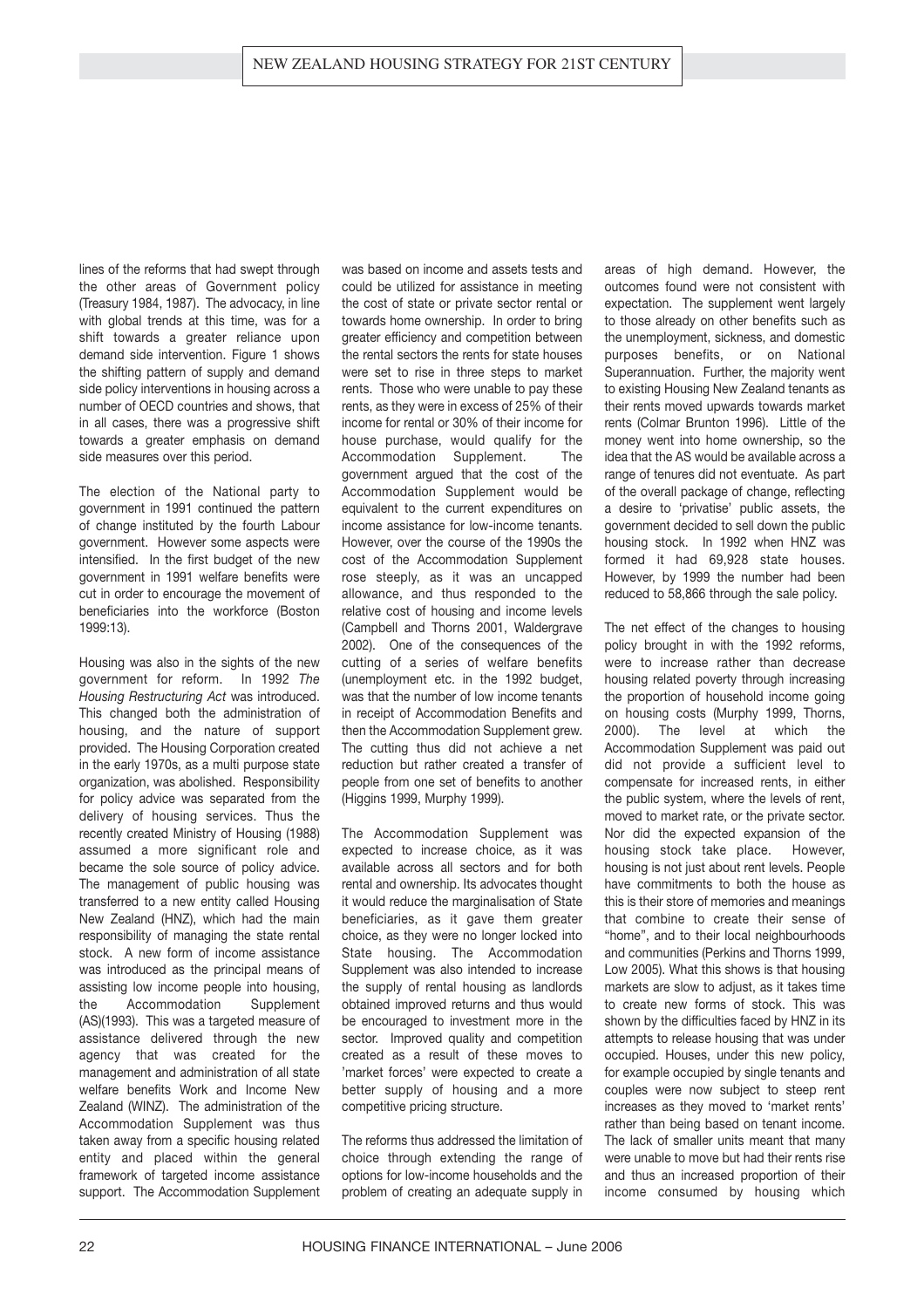contributed to increased levels of poverty. The other problem that arose was the constantly increasing level of expenditure on the accommodation supplement, which started at \$340 million and rose to over \$800 million by the end of the 90s. This led to demands for even greater targeting to contain the cost of welfare benefits (Campbell and Thorns 2001).

During the 1990s research into the housing system was substantially reduced within the public system. The National Housing Commission was abolished in 1988 and with its demise the research programme that it had supported ended. Within Government the new Ministry of Housing was interested only in research which examined aspects of the operation of the Accommodation Supplement. Wider questions were not addressed so significant housing research capacity was lost. Research continued within the Universities but this was not closely linked into the policy process and, for the most part, was critical of the reliance on the Accommodation Supplement and drew attention to the way that housing costs were contributing to the growth of household poverty. Also action groups were active in trying to shift policy and organize resistance to the rise in rents to "market rates" and the levels at which the Accommodation Supplement was being paid. These various forms of critique and action found new support when the election of 1999 brought a centre left coalition government into power. The return of state house tenants to an income related rents regime emerged as one of the "pledges" given during the 1999 election campaign by the Labour party. Honoring this pledge provided Labour's housing policy with its initial direction.

#### **Changing Political Agendas 1999-2005**

The 1999 election brought into office a centre-left coalition government of Labour

and the Alliance (a slightly to the left of Labour grouping<sup>1</sup>). The new government marked out a rather different approach to economic and social policy. In respect to economic policy, they created a Ministry of Economic Development, which indicated a return to a more pro-active stance with respect to government policy. However, they still maintained a strong commitment to the need for fiscal balance and to the global free trade agenda that necessitated the creation of competitive international  $markets<sup>2</sup>$ . They actively sought to encourage innovation, and the growth of the knowledge economy. The prime objective of economic policy was still to create economic growth and a competitive internal environment. Markets were not ignored, but still held a central place in this economic strategy. The move to evidence based policy is seen as one of the corner stones of the new government social agenda and here they are drawing upon a 'third way agenda'

In New Zealand, unlike in the UK under the Blair Government, although there was no specific definition of what counts as evidence, there was a similar incorporation of a broad spectrum of ideas into the understanding of the evidence base for social policy. It includes rigorous new research carried out by experts through to community and stakeholder consultations around specific areas of policy development. It mixes those who are inside and outside of Government and looks to create a pool of social scientists that have policy analysis as well as applied research and evaluation skills. One result of the loss of expertise and capacity arising from the policies of the 1980s and 1990s was that there was a "capability" problem and a lack of experienced researchers to respond to the changed environment. This has led to increased attention on how to rebuild capability.

The shift towards the 'evidence-basedpolicy' formulation has had a number of significant impacts upon the social science sector within New Zealand increasing demand for social researchers and creating a strong growth in the demand for and use of 'evaluation" research within Government. In respect to housing policy this shift has also been significant and has led to the creation of new research, evaluation and policy development capacity.

#### **Impacts on Housing Policy**

In the election campaign of 1999, one of the pledges that Labour made, if elected, was that they would return rents for State house tenants to an income related basis. Therefore, in 2000 the Housing Restructuring (Income Related Rents) Amendment Act was passed. This particular piece of legislation reintroduced income related rents for State house tenants, and prevented the further sale of any more public rental stock. The allocation of state rental was to be based on need, thus criteria had to be developed and allocation procedures put in place. A further change was in the organization and administration of housing with a new entity to be created. In 2001 the Housing New Zealand Corporation (HNZC) was formed to replace the Housing New Zealand (HNZ) and the remains of the old Housing Corporation. The new organization had a broader mandate than simply managing the state rental stock. It was once again to include a policy and research capacity. This was to enable the identification of future needs and ensure that the housing sector in general was well placed to provide affordable, decent housing to New Zealand families now and in the future. However, the policy role is divided between HNC and the Ministry of Housing which, was re named the Department of Building and Housing in 2004, and given a focus around regulative aspect of building and a continuing responsibility for the management of the residential tenancies legislation.<sup>3</sup>

Alliance was made up of New Labour, the Greens, Liberals ( former Social Credit and Mana Motuhake.

<sup>2</sup> Labour for example is currently neogiating a Free Trade Agreement with China – among the first of the OECD countries to do so.

<sup>3</sup> The Department was established on 1 November 2004 when the Ministry of Housing was renamed the Department of Building and Housing, and building policy functions were added to its role. On 30 November (2004) the functions of the Building Industry Authority were added. A range of other functions will also be added over a 14 month period.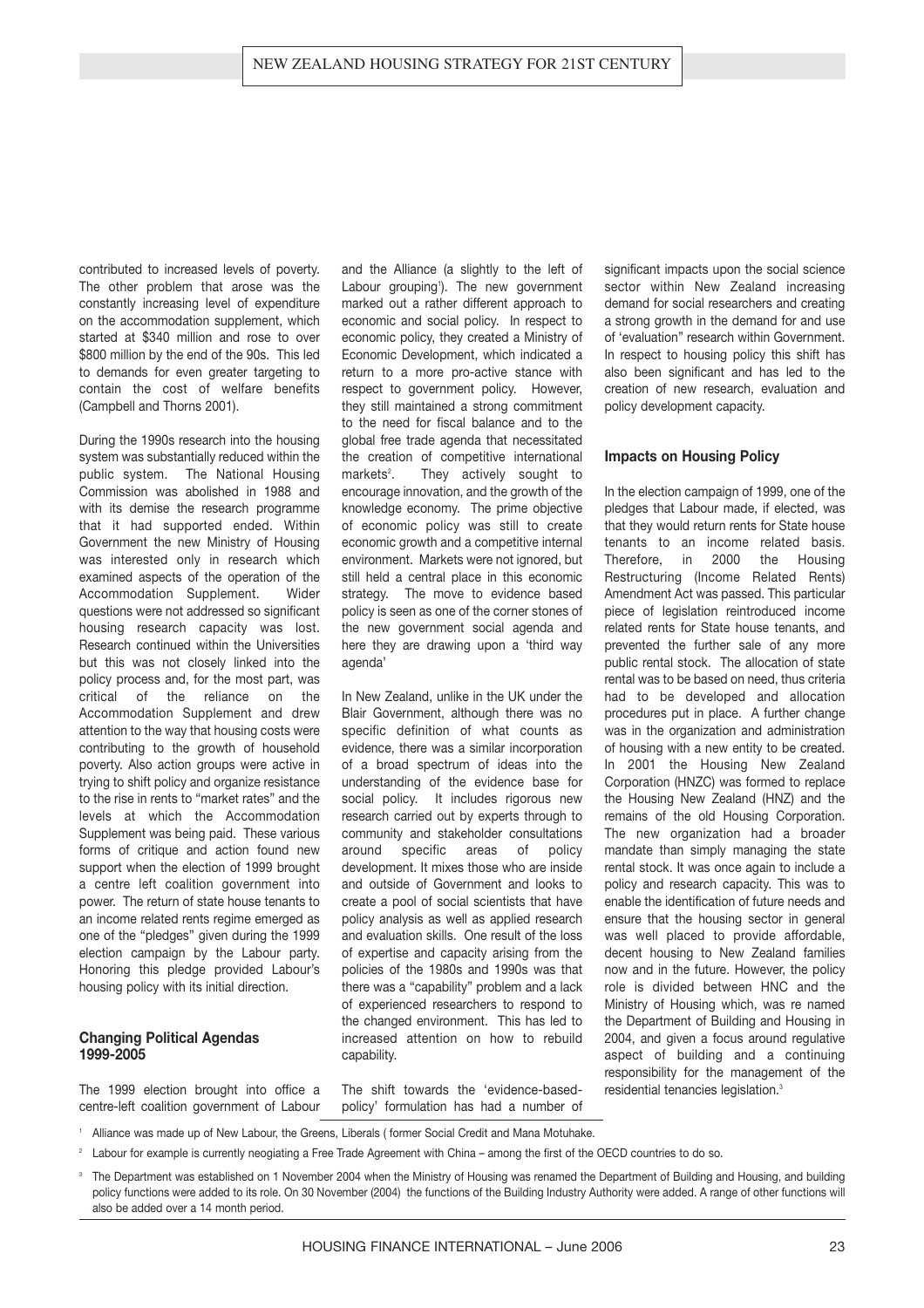#### **Table 1 Home Ownership Trends**

|                  | 1991  | 1996  | 2001  | 2006  | 2011           | 2016  |
|------------------|-------|-------|-------|-------|----------------|-------|
| % Home Ownership | 73.80 | 70.70 | 68.00 | 65.80 | $\sim$<br>ו טט | 61.80 |

*Sources DTZ 2005.*

|  |  | Table 2 Projected Numbers of Owned and Rented Households |  |  |  |
|--|--|----------------------------------------------------------|--|--|--|
|--|--|----------------------------------------------------------|--|--|--|

|        | 2001    | 2006      | 2011      | 2016      |
|--------|---------|-----------|-----------|-----------|
| Owned  | 978.860 | 1,021,120 | 1,050,010 | 1,080,090 |
| Rented | 461.440 | 531,880   | 597,980   | 667,930   |

*Source DTZ 2005.*

The new organization was to be a socially responsible agency and no longer had to make a profit. In the future government would compensate the Housing Corporation of New Zealand for loss of income created through the new incomerelated rents policy. Further, the stock of public housing was once again to rise with the government putting in place a scheme to purchase, lease and build further public housing. The new regime of income related rents, initially aided about 40,000 state tenants (Murphy 2003 a and b). The measure was a targeted one and took into account both the income of partners and any income from savings. Once they were over the income and assets thresholds set, rents were then adjusted to market value and assistance was similar to that provide under the Accommodation Supplement to non state tenants. This policy brings in a degree of fairness in the assessment of state and non state tenants and thus reflects the desire within the policy for horizontal equity.

The second major initiative of the new government was the development of a National Housing Strategy. The development was guided by a steering group in which Housing New Zealand Corporation was the lead agency, but also included representatives from Treasury, Department of Prime Minister and Cabinet,

Ministries of Social Development, Housing, Health, Pacific Island Affairs, and Te Puni Kokiri<sup>4</sup> . A series of stakeholder groups were established to consider a range of topics including the development of home ownership, research capacity, needs of youth, Maori etc. A draft strategy was presented to Cabinet in December 2003 with the period of public consultation from March through April 2004 before the final strategy was released in May 2005.

One of the key features of the new housing strategy is an explicit recognition that housing is an instrument of social and economic policy, and thus must have a wider range of components than simply demand side income supplementation. The document recognizes changes in home ownerships rates, affordability, and demographic changes, particularly the pattern of household formation and the growing number of younger Maori and Pacific peoples. The fall in home ownership rates was particularly amongst younger age groups and low in come households. For these groups normal loans from trading banks were not bridging the deposit and income gap thus Government intervention and support was seen as necessary to provide a way for low income families to achieve the New Zealand ideal of owner occupation.

The home ownership rate over the ten years from 1991 to 2001 has fallen from 74% to 68% (see table 1) and is predicted to fall further through to 2016. This is particularly apparent in the 25-44 year old group with a 44% decrease in homebuyers amongst this group (Housing Strategy 2004:37) and within this group low income households have experienced the greatest reduction. A range of implications for housing policy and wider social policy arise from this decline, given that home ownership is still seen as the desired housing outcome by the majority of the population and is still strongly endorsed by government. Perhaps the most significant is the increased demand that will be created for rental accommodation with an expected increase of over 200,000 units needed by 2016. The rental market in New Zealand is largely made up of small operators, many of whom have seen real estate as an investment and capital asset rather than as a long term rental activity and thus tend to spend little on maintenance and improvement.

Table 3 provides data on the affordability index (see Table 4) for the twenty years from 1981-2001. The index shows how shifts are related to changes in incomes and house prices. House prices rose more strongly than incomes from 1981 to 1986 leading to a greater proportion of household income going into housing. From 1986 through to

Te Puni Kokiri is the name for the Maori Development Ministry. Since 1980s New Zealand had been developing a "bicultural" partnership with the indigenous Maori population based on the Treaty of Waitangi signed in 1840 between the Crown and Maori chiefs.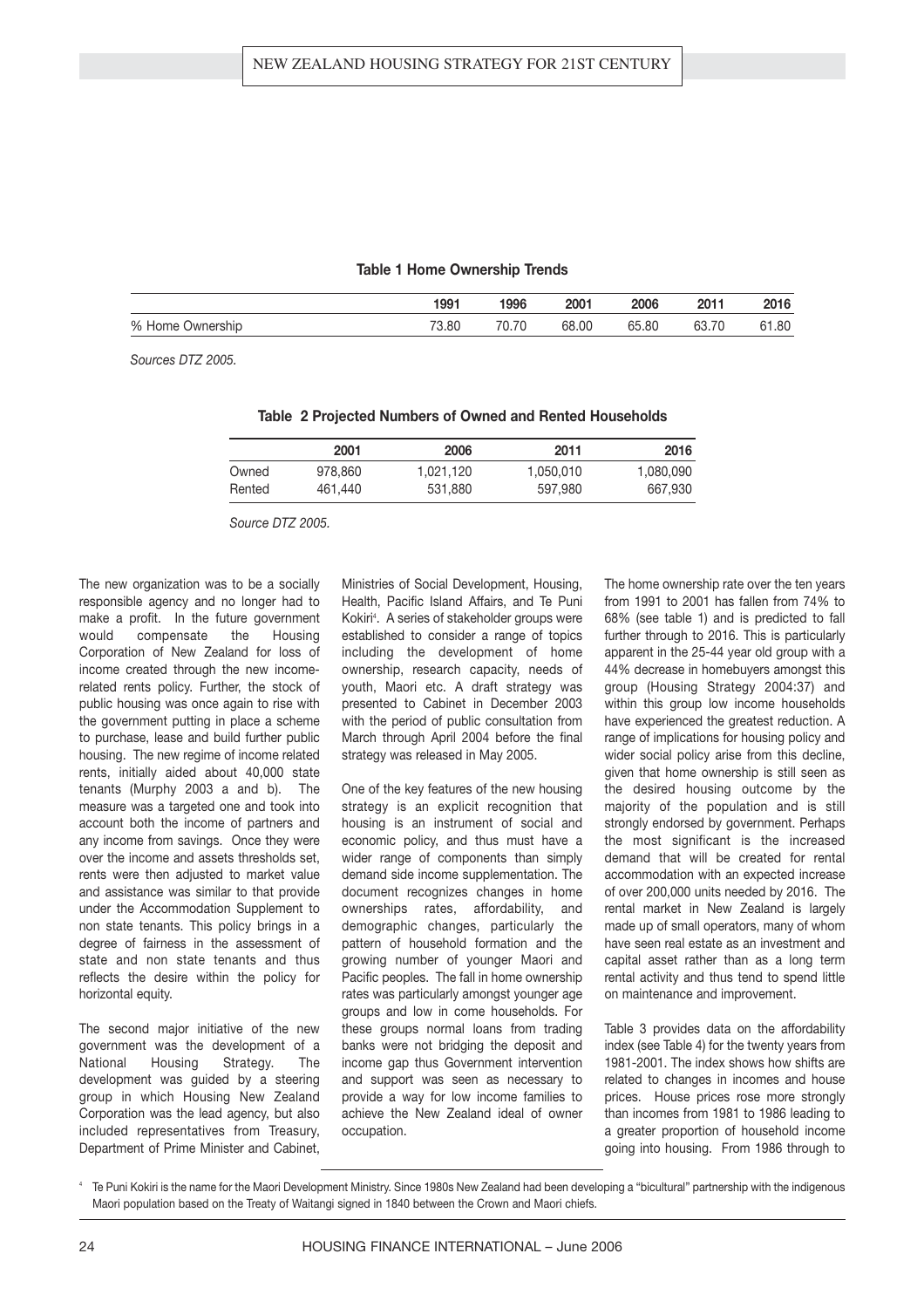#### **Table 3 Social Rented Housing**

| <b>Social Housing Tenure</b> |        |        |        |        |        |  |  |
|------------------------------|--------|--------|--------|--------|--------|--|--|
| Year                         | 1981   | 1986   | 1991   | 1996   | 2001   |  |  |
| Housing New Zealand          | 56,979 | 56,091 | 63.552 | 52.671 | 52,500 |  |  |
| Local Government             | 16.158 | 16,653 | 15.420 | 14.781 | 14.115 |  |  |

*Sources DTZ 2004.*

| <b>Region</b>             | 1981  | 1986  | 1991  | 1996  | 2001  |
|---------------------------|-------|-------|-------|-------|-------|
| Auckland                  | 34.3% | 50.1% | 38.9% | 45.0% | 37.3% |
| Wellington                | 24.9% | 45.2% | 35.8% | 30.6% | 30.0% |
| Nelson/Tasman/Marlborough | 33.9% | 53.4% | 41.1% | 38.7% | 33.3% |
| Canterbury                | 24.4% | 44.3% | 37.5% | 35.9% | 29.8% |

*Source DTZ 2004.*

*\*Affordability Index assumes a 25% deposit and represents the proportion of the median household income required to service a 25 year loan on the balance of the median sale price. The higher the index the less affordable the property as it requires a higher percentage of gross household income to service the debt. (DTZ New Zealand 2004:149).*

2001 the index shows that for all but Auckland there was a steady improvement in affordability. However from 2001 there has been a strong housing boom with prices rising much more rapidly then incomes leading to a decline in affordability and a rising proportion of income being required to meet housing costs. This has raised the current concern for affordable housing especially for those entering the market for the first time and those on below average incomes. The highest annual increase was in 2003 with a 23% rise, falling to 14% in the year June 2004-2005. These increases were well ahead of both the inflation rate and the level of wages increases obtained over this period. Both of these were under 3%.

In the post 2001 pattern there are a number of regional 'hot spots' where prices have risen even faster than the overall average. One example is the Nelson region at the top of the South Island sustaining house prices rise increases of 59% from 2003 to 2005. Here growth in prices has been stimulated by overseas buyers attracted to the region by its location and where access to cliff tops and water is still available at globally

relatively modest price levels. Auckland as New Zealand's largest city, with strong growth from migration, also continues to be a housing market where affordable housing is difficult to find and provide. Around 70% of the new construction required for both rental and home ownership through to 2016 is expected to be in the Auckland region.

The net effect of these recent changes in affordability has been a decline in housing options especially for single income and beneficiary families and an increased pressure upon the Government to become more interventionist to assist these disadvantaged groups. For example a Salvation Army sponsored report in 2005, advocated a range of additional strategies for low and modest income families to obtain home ownership. These included shared equity, a 'right to buy policy' for the sale of state houses to sitting tenants, a new government supported savings scheme and a scheme for government leasing, at a discounted price, of government owned land in high housing cost areas for key workers (Smith and Robinson: 2005).

#### **National Housing Strategy**

The new National Housing Strategy is underpinned by a vision "that all New Zealanders will have access to affordable, sustainable, good quality housing appropriate to their needs" (NZ Housing Strategy 2004:19). The document, then identifies nine principles that will guide and influence future housing policy. These principles range from the recognition of the pivotal role of housing to provide shelter, which is seen as a basic human need, through to the fact that decent housing must be affordable and of good quality and an acknowledgement of the increasing diversity across the population. Further the policy identifies two direct roles for the government. The first is to regulate the housing market and housing quality and the second is to provide assistance to lowincome households having difficulty accessing affordable and suitable housing. Both of these shifts in thinking arise from the perceived failures of the single demand side subsidy offered via the Accommodation Supplement to address the needs of lower income households to find adequate housing. The policies are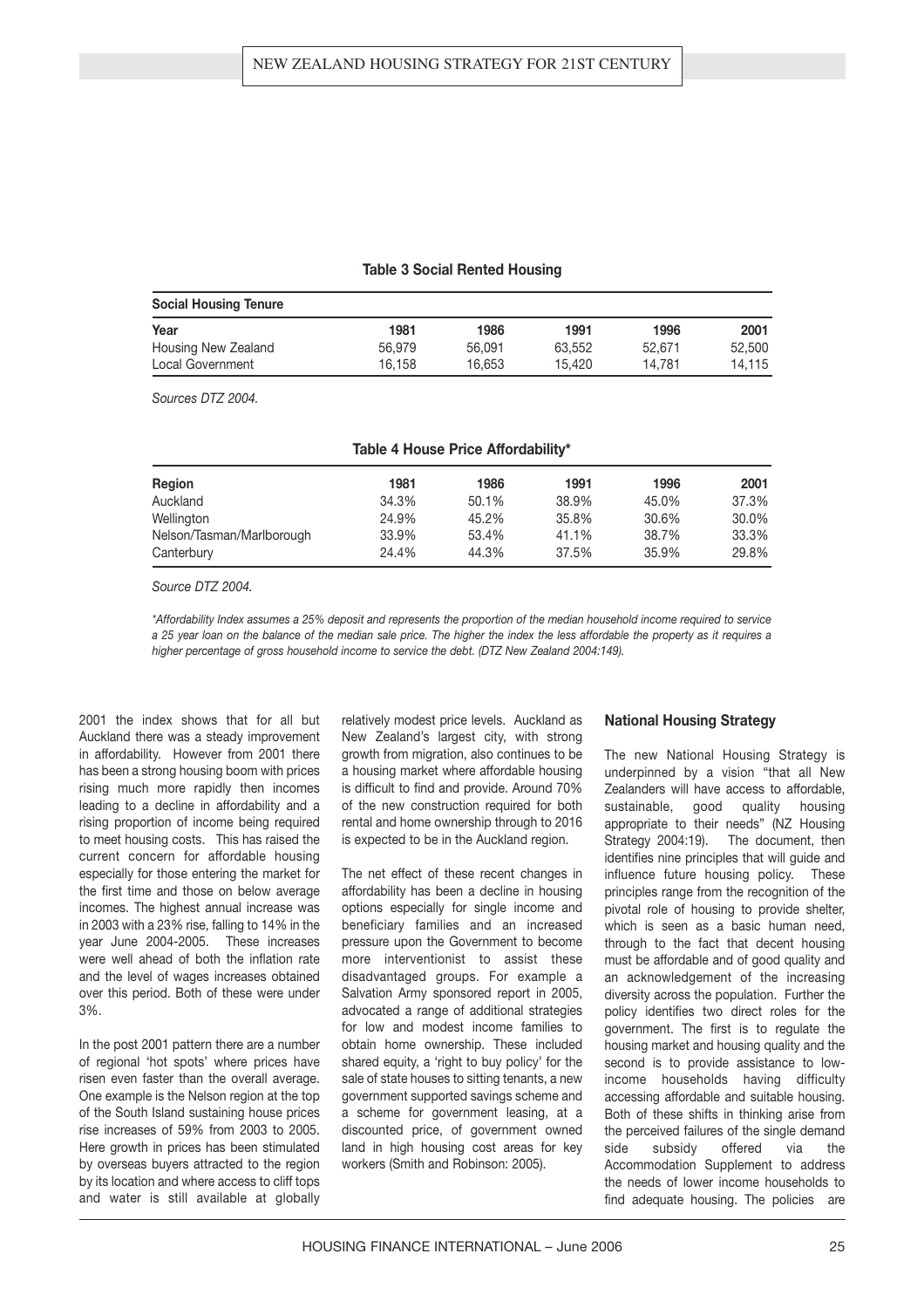intended to meet this objective have been the assistance delivered either through state rental, which as we noted earlier, has been once again increasing over the past five years, and income supplementation through the Accommodation Supplement. In addition to this, the government has also piloted a home ownership insurance scheme through the newly created Kiwi bank and has provided some funding to stimulate activity by local government and other community based social housing providers especially Maori iwi<sup>s</sup>.

The government's housing policy identifies as one of its tasks to "actively explore the potential of a variety of interventions to deliver good housing to meet the specific needs of targeted groups and markets". This clearly marks a significant shift from the hands-off approach of the previous period of housing development during a more market-oriented neo liberal phase of government and a retreat from income supplementation as the sole form of housing support.

The final principle identified in the vision statement is the need for housing policy and interventions to be informed by "solutions focused evidence based research". In order to achieve this, the Centre for Housing Research Aotearoa New Zealand (CHRANZ) was established in August 2003. The mission of the centre is to "invest in rigorous, independent and relevant housing research to support policies and practices that meet New Zealand's changing and diverse housing needs" (NZ Housing Strategy 2003:58).

CHRANZ has since its inception funded a range of research projects into the New Zealand housing system and the links between housing and social, economic and environmental outcomes. In the 2004-5 year CHRANZ has funded research into Tenure Aspirations, Affordable Housing, Maori Housing experiences and a project investigating the future shape of housing.<sup>6</sup> This work is seeking to build an improved

research base and understanding of the dynamics of change within the New Zealand housing environment. In the 1980s and 1990s, under the more market-based analysis and policy-making that took place, at this time, systematic research into the housing system was largely neglected and the internal capacity of the government housing sector to carry out research was run down. Thus one of the challenges for the new Centre has been to regenerate capability within the housing research sector.

#### **New Forms of State Practice**

In reviewing the housing sector during the last five years it is clear that significant changes have taken place in policy-making, the research environment and in the stance of the New Zealand state to intervention in housing policy. The changes to state practice have been seen by some as a retreat from neo-liberalism, with its sole reliance upon markets and demand side, consumer subsidies, as the solution to providing modest and low income households with access to affordable and decent housing. What is emerging to take the place of these limited solutions is recognition of the need for a broader range of policy tools. However, much of this is still to be achieved in the future. The New Zealand Housing Strategy identifies a range of areas that are under review and the 2005 budget introduced a new "kiwi" savings scheme. The scheme is a voluntary workbased savings scheme due to start in 2007 to help New Zealanders save. Savers are able to select their own funds and can change providers giving opportunities for banks and other financial institutions to play a role in the scheme. Savings are primarily for retirement and lock in until the age of eligibility for New Zealand Superannuation is reached, currently 65. The Government will offer an upfront contribution of \$1,000 per person to be 'locked in' until the recipient reaches the age of eligibility for NZ Superannuation or for five years. After three years of savings the Government will offer to the savers a first home deposit of \$1,000 per year of membership of the scheme up to a maximum of \$5,000 for five years. This means that eligibility for the home owner loans would not be until 2010. The government during 2006 will develop a list of approved providers and the scheme will be regulated by a trust deed similar to registered superannuation schemes. Further details of the scheme will be developed with the approved providers, once these have been determined, prior to the schemes start date of April 2007. Critics of the scheme have suggested that the likely contribution to addressing the current housing affordability problems are slight and that the future contribution is dependant on the behaviour of the market over the next 5 years.

The new form of state practice is something thus of a hybrid as it continues a number of the key policies from the neo-liberal reform period particularly the accounting, transparency, contractual and reporting requirements which tend to disaggregate policies and programmes and thus work against the whole of government emphasis which is supposed to be more central now within policy development. It also reflects a shift from direct provision to an emphasis on partnerships and thus to the "governance" of activities through a range of strategies including outsourcing , contracting and forms of quality control that maintain the capacity of the state to "steer" the system.

Further the commitment to a greater level of local partnership models and an increased emphasis on evidence and research to underpin policy and the empowering of local communities is still largely within a framework of government contracting. Thus in many cases, this does not represent a significant shift in power and control but increases the level of surveillance and management that central government has over local activities (Larner and Butler 2003; Saville-Smith and Thorns 2001).

<sup>5</sup> In 2003 the Government allocated \$63m to a 4 year programme of social housing demonstration projects to be developed in partnership with iwi (Maori tribal groups), third sector housing providers and local government.

<sup>6</sup> CHRANZ research completed and currently being carried out can be found on its web site.www.chranz.govt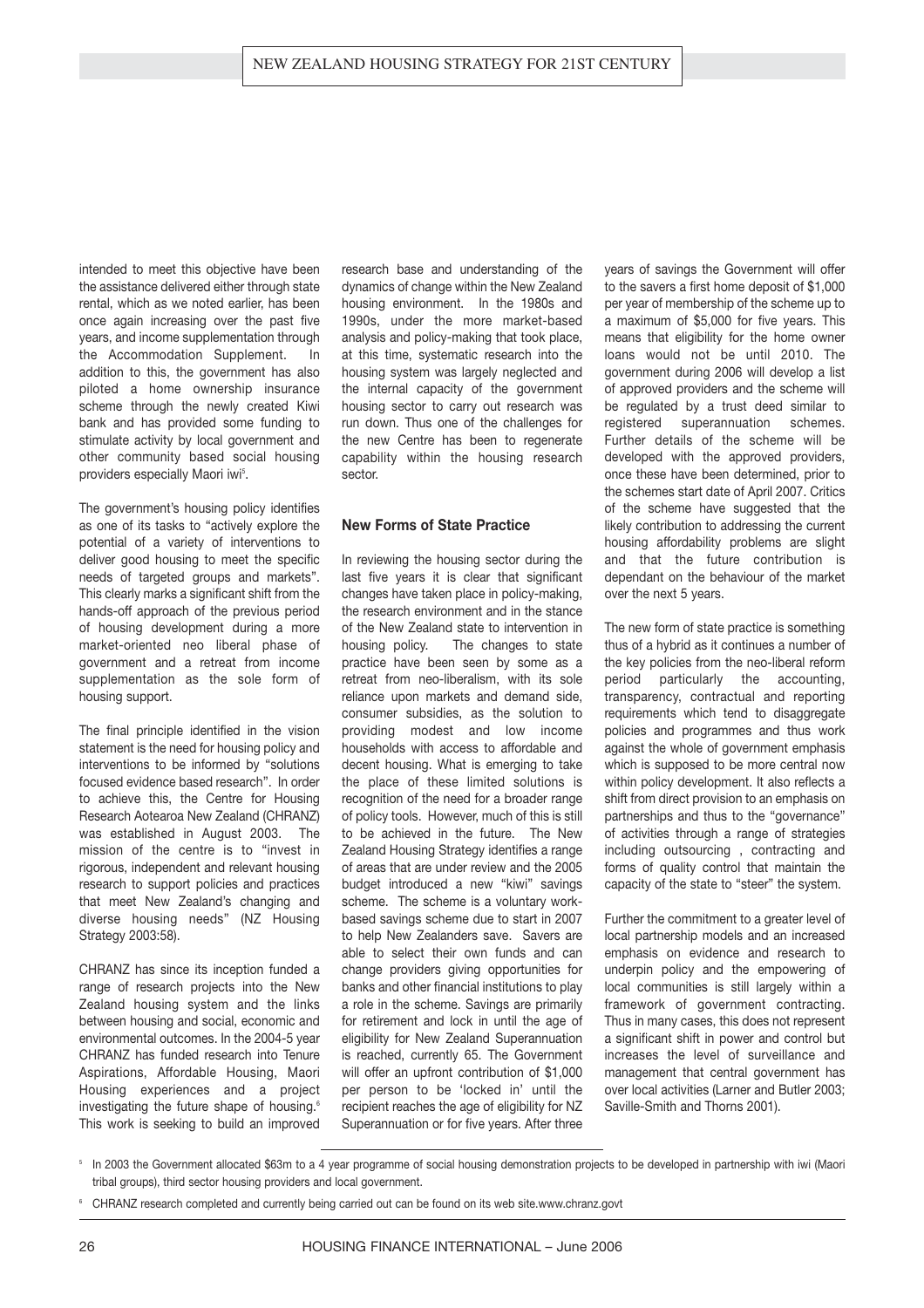A desire to encourage greater participation by local government and third sector and the Kiwi (Maori) authorities in housing delivery is present at the policy level. The state no longer wishes to be the sole or only provider of social housing. This is clear in the housing strategy document, where they talk about and look for ways in which others can be incorporated into the mix.

The present emphasis on evidence based policy formation and the idea of focusing on what works has become a significant part of the new pattern of state practice. The government convened major policy and evaluation conferences, have been key show cases for this new policy thrust and have centered on bringing together the research, policy-making and community sectors to discuss ways in which they could work better together, sharing their knowledge and expertise. However, limited debate has emerged around what counts as evidence, which is a critical component of such arguments.

The major changes in housing policy that have been identified are part of a broader set of initiatives that are currently reshaping state practice around new forms of partnerships and an emphasis on evidence based policy formulation. The debates surrounding the move to the Accommodation Supplement in 1992 were mostly around the extension of the neoliberal agenda to housing and the shifts in international practice. It is an interesting comment on local knowledge that the consultants appointed to design the Accommodation Supplement in 1991-2 were drawn from the USA (Thorns 2000, Campbell 1999, Murphy 1999, 2003a). By 1999 there was an evidence base for the argument that the Accommodation Supplement, far from solving the problems of the former housing policy regime, would create a greater amount of housing related poverty and not substantially increase housing choices. However, it was a political decision – the campaign pledge by Labour to restore income related rents for state house tenants - that created the first post 1999 change. Subsequently housing has been incorporated into the wider 'social development" agenda of the Government

and has been linked into a social development strategy with its underpinnings of an "evidence based" approach.

Housing policy in New Zealand is increasingly being framed around questions of future housing and embracing more than the state sector with the idea of creating new forms of public/private partnerships. Further future growth in the not for profit sector is seen as necessary to expand the options for lower income households which are not seen as a key target market for the major trading banks. Social housing, in terms of publicly built and rented housing is only one small component of such a strategy. Macro economic policy and a wider set of interventions into both the demand and supply of housing are now on the table. Government though is not returning to the pre 1984 position of being itself the major provider. The new preference is to be a facilitator of others through partnering and providing guarantees and looking for more flexible forms of assistance that recognize the increasing diversity within New Zealand in both life courses and in its population and household structures. The success of these new directions will need to be assessed over the next 5 years as the Government seeks to implement its new housing strategy

#### **References**

- Boston, J. and Holland, M. (1990) (Eds) *Fourth Labour Government* 2nd Edition, OUP, Auckland.
- Brodie, J. (1997) Meso Discourses, State Forms and the gendering of Liberal-Democratic Citizenship. *Citizenship Studies*, 1.2. 223-242
- Brosnan, David (1997) "Housing New Zealand as a case study of the Crown-Owned Enterprise model." *Public Sector*, 20, 3 6-9, August[?] 1997.
- Campbell, S. (1999) Restructuring New Zealand Housing Policy 1990-1998: An institutional analysis. *MA Sociology*, University of Canterbury.
- Campbell.S and Thorns, D.C. (2001/2) Changes to New Zealand Housing Policy at the beginning and end of the 1990s, *Housing Finance Review*, 11-17.
- Colmar Brunton (1996) *Key Findings Quantitative Report into The Accommodation Supplement*. Department of Social Welfare and Ministry of Housing, Wellington.
- Dalziel, P. (2001) A Third Way for New Zealand. In Giddens, A (ed). (2001) *The Global Third Way Debate*. Polity Press, Cambridge
- DTZ New Zealand: (2004) *Housing Cost and Affordability*, Centre For Housing Research, Aotearoa NZ, Wellington
- DTZ New Zealand. (2004) *Changes in the Structure of the Housing Market Vol 1*, Centre For Housing Research Aotearoa NZ, Wellington.
- Giddens, A (Ed). (2001) *The Global Third Way Debate*. Polity Press, Cambridge.
- Hazeldine,T. (1998) *Taking New Zealand Seriously*, Harper Collins, Auckland.
- Kelsey, J. (1995) *The New Zealand Experiment: A World Model for Structural Adjustment*. Auckland University and Bridget Williams Books, Auckland.
- Larner, W. and Butler, M. (2003) Headline Local Partnerships in Aotearoa/New Zealand. *Research Report Local Partnerships and Governance Research Group*. University of Auckland, Auckland.
- Larner, W and Walters, W. (2004) Global governmentality: governing international spaces. In Larner, W. and Walters, W. *Global Governmentality*, Routledge, London.
- Low, S. (2005) Housing Policy Analysis, Palgrave/Macmillan, London.
- Mahrey, S. (2003) *The Third Way and How I got on to it*. www.beehive.govt.nz/View Document.cfm?DocumentID=16977.
- Murphy, L. (1999) Housing Policy. In Boston, J., Dalziel, P. St John, S (Eds) *Redesigning the Welfare State in New Zealand*, Oxford University Press, Auckland.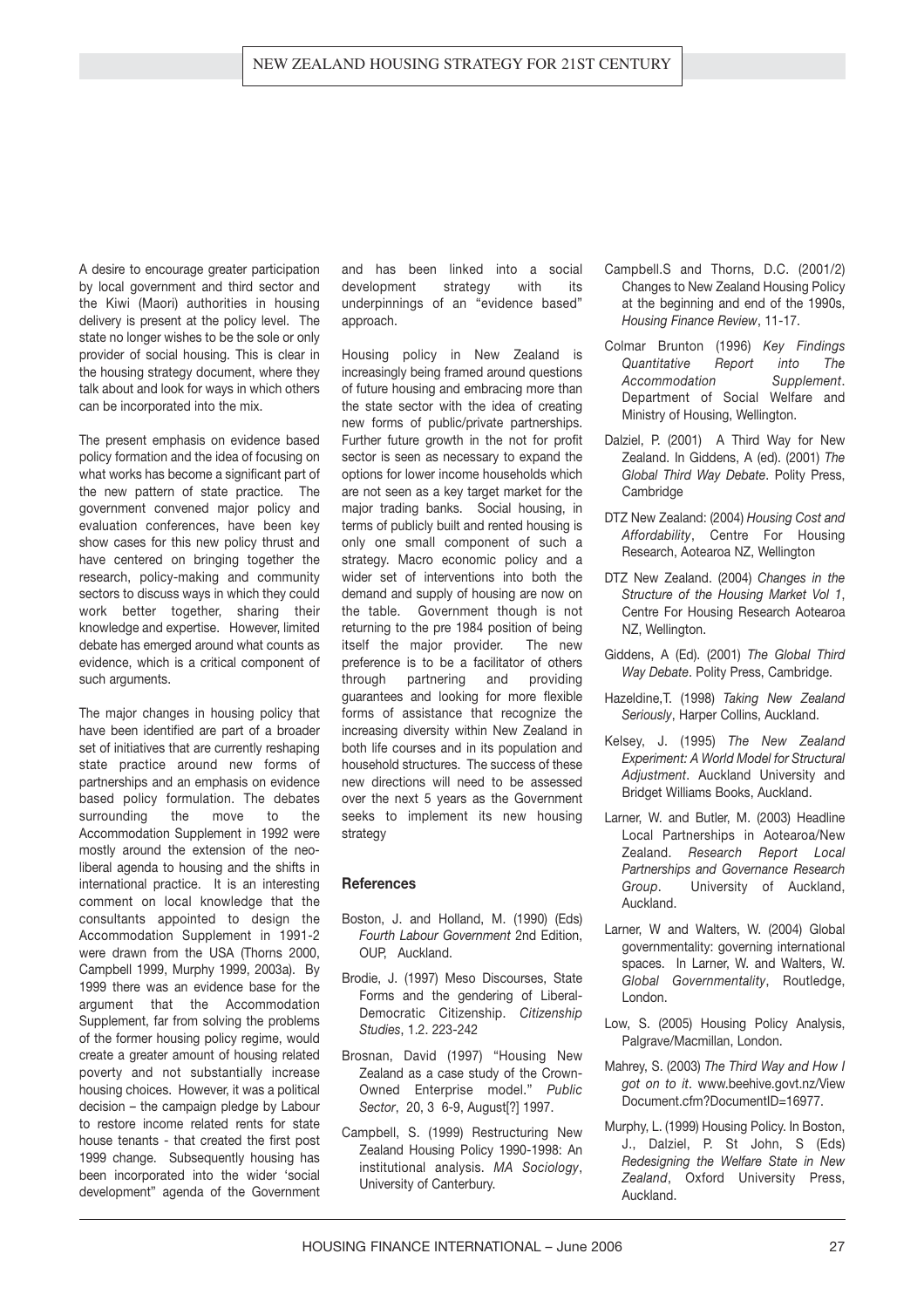- Murphy, Laurence and Robin Kearns (1994) "Housing New Zealand Ltd: Privatisation by stealth." *Environment and Planning A*, 26, 623-637.
- Murphy, L (1997) New Zealand's Housing Reforms and Accommodation Supplement Experience, *Urban Policy and Research*, 15, 4, 269-278.
- Murphy, L. (2003a) To the market and back: Housing Policy and state housing in New Zealand. *Geojournal* 59, 2, 119-126.
- Murphy, L. (2003b) Reasserting the social in social rented housing policies: politics, housing policy and housing reforms in New Zealand. *International Journal of Urban and Regional Research*, 27, 1, 90- 101.
- National Housing Commission (1988) *Housing in New Zealand: Provision and Policy at the Crossroads*. Government Printer, Wellington
- New Zealand Housing Strategy (2004) *Building the Future: Towards a New Zealand Housing Strategy* (Draft for Discussion), Wellington.
- New Zealand Housing Strategy (2005) *Final Policy Document*, HNZC, Wellington.
- Parsons. W. (1995) *Public Policy: An Introduction to the theory and practice of policy analysis*. Edward Elgar, Aldershot.
- Perkins, H.C. and Thorns, D.C. (1999) House and Home and their Interaction with Changes in New Zealand's Urban System, Households and Family Structures, *Housing, Theory and Society*, Vol 1, 3 , 124-135.
- Rhodes, R.A.W. (1997) *Understanding Governance: Policy Networks, Governance, Reflexivity and Accountability*. OUP, Buckingham.
- Saville-Smith K., and Thorns D.C., (2001) *Community based Solutions for Sustainable Housing*, CRESA, Wellington.
- Smith, L. and Robinson, B. (2005) F*rom Housing to Homes*, Salvation Army Social Policy Unit, Manukau City.
- Thorns, D. C (, 2000) Housing Policy in the 1990s: New Zealand a Decade of Change. *Housing Studies*, Vol 15, 1, 129- 138.
- Thorns, D.C. (1986) New Zealand Housing Policy: Continuities and Change, *Housing Studies*, 8,3, 82-191.
- Thorns D.C. (1992) *Fragmenting Societies?; A Comparative Analysis of Regional and Urban Development*. International Library of Sociology, Routledge, London.
- Thorns, D.C. and Spoonley, P. (2005) Innovative Networking: A National Social Science Network in New Zealand. Paper presented at the First International E-Social Science Conference, Manchester, UK, June 22-25.
- Treasury (1984) *Economic Management*, Government Printer, Wellington.
- Treasury (1987) *Government Management*, Government Printer, Wellington.
- Treasury (1990) *Briefing to the Incoming Government*, Government Printer, Wellington.
- Waldegrave, S. (2002) Allocating Housing Assistance Equitably: A Comparison of in-kind versus cash subsidies in New Zealand. *Social Policy Journal of New Zealand*, 18, 62-78.
- Yeatman, A (1994) *Post-Modern Revisionings of the Political*, Routledge, New York.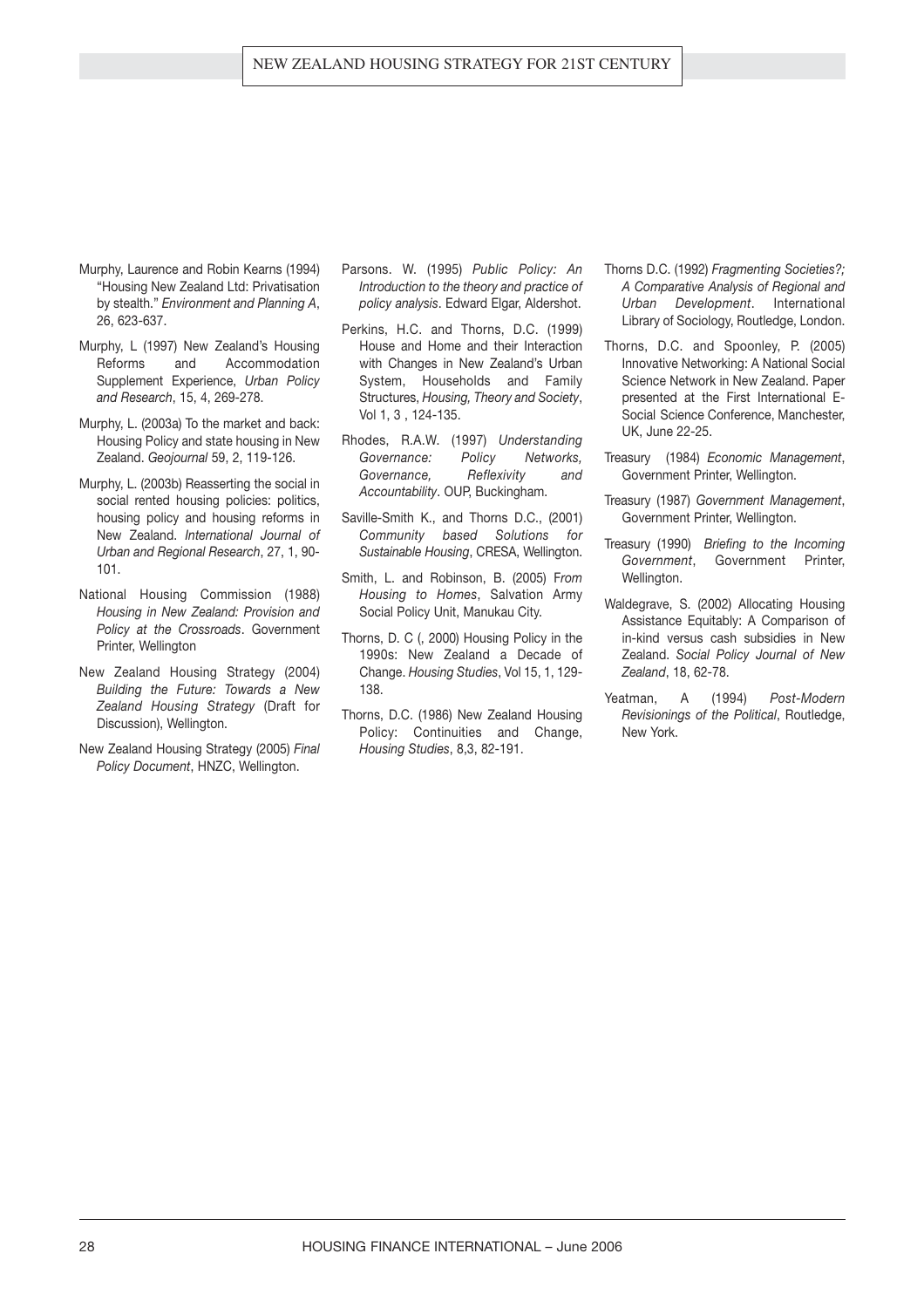### Home Loans – Recent Trends in Sri Lanka

### By S. H. Piyasiri, Senior Deputy General Manager, National Savings Bank, Sri Lanka

There is a rising demand for home loans in Sri Lanka. The market has grown at a compound rate with the escalation of per capita income and changing patterns of consumption and saving habits in the recent past.

Sri Lanka is an island situated in the Indian Ocean with a population of 19 million. Its GDP has been growing by an average of 6% for the last 3 years. GDP per capita stood at US\$1,200 in 2005. The Colombo Consumer Price index - the official price index to measure inflation – showed growth of 11.1% in the year to January 2006 compared to 8.8% one year ago. The overall rise in consumer products and the rise in international commodity prices contributed to domestic inflation during 2005. The unemployment rate, which is around 8%, has remained unchanged for the last 3 years. In the banking and financial sector, the Average Weighted Price lending Rate (AWPR) of commercial banks stood at 12.1% in January 2006. However, during the same period, the Average Weighted Deposit Rate (AWDR) remained as low as 6.34%. The rate of interest charged on housing loans currently varies from 11% to 15%. These spreads suggest that the banks in Sri Lanka keep very high margins even for secured lending.

#### **The key factors triggering the progressive growth of home loans on the demand side are:**

a) Declining interest rates over the past year have encouraged investment in properties rather than in low income

yielding government securities and term deposits.<sup>1</sup>

- b) Rapid rises in income in the private sector, which makes housing more affordable. Increasing income levels have shifted consumption to areas such as housing.
- c) Tax benefits extended to borrowers. which have further reduced the effective cost of borrowings.
- d) The demand arising from migrant workers and Sri Lankans residing abroad. Many Sri Lankans residing abroad prefer to invest in housing in Sri Lanka, as an alternate means of investment. Migrant employees who work and reside abroad, desire to have a house of their own in Sri Lanka once they return to the country. Therefore they invest their hard-earned money on real estate for two specific reasons: first, the return on investments is comparatively high due to the appreciation of prices; second, they cannot expect a real positive return on their bank deposits due to negative interest rates prevailing in the country.

Certain factors on the supply side have also supported growth in housing finance. They are:

a) Emerging competition in the housing finance sector between lenders; this has resulted in lenders charging lower rates of interest and offering more and better facilities.

- b) An increasing number of new entrants to the housing finance market such as foreign and local commercial banks.
- c) The introduction of several new products by lending institutions to meet the needs of a wide variety of customers . Floating rate mortgages, branded housing loan products and expansion of loan portfolios by lending institutions by way of securitization, are new to Sri Lanka.
- d) Increasing collaboration between lending institutions and housing developers. Such collaboration minimizes legal issues relating to mortgages, thus making it easier to purchase a property. In Sri Lanka, housing loans are mostly obtained for individual house building. The development of land by developers and condominiums are rather new in Sri Lanka. In the case of developers who develop land for sale, banks are now in collaboration with them to ensure clearance of title for the entire land so that the bank need not clear title for each block. This has minimized legal issues for individual house builders.
- e) Introduction of home loans at floating rates which have become popular among borrowers, since the cost of borrowing at short term rates is comparatively less than long term fixed rates. This is mainly due to the perception among borrowers that they could enjoy lower short-term rates as the variable rate product is new to Sri Lanka.

<sup>1</sup> In Sri Lanka the real return on savings is currently negative: i.e. - the rate of inflation is higher than the interest rate on deposits. Therefore, people prefer to invest in properties.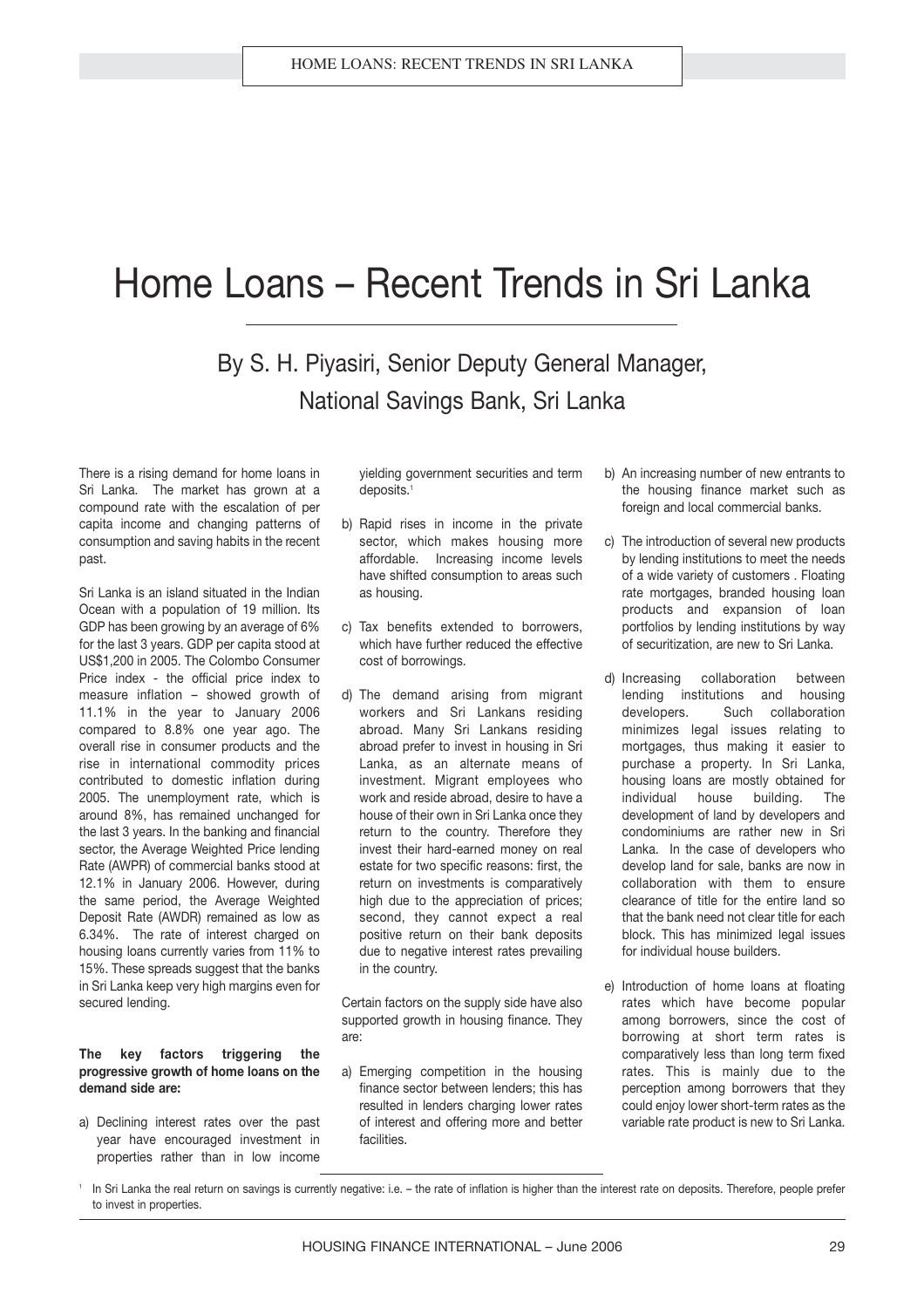#### **Demand for Housing**

The annual demand for housing in Sri Lanka is estimated at a rate of 80,000 to 100,000 units. This number is expected to substantially increase in the future. In addition, there is a growing demand for condominium units in the Western provinces of Sri Lanka from expatriates and Sri Lankans residing abroad.

The construction of high-rise apartments has become a lucrative business and the number of such buildings in the city area is increasing rapidly. The Apartment Ownership Law No 11 of 1973 has been amended by Act No 45 of 1982 and further amended by Act No 39 of 2003 giving more and more authority and flexibility to apartment owners and lenders.

There are a large number of houses all over the country which require upgrading. The latest figures published by the Department of Census and Statistics have put the number of fully and partially damaged units after the Tsunami at 77,561.

#### **Major Players**

State owned institutions play a major role in the housing finance market in Sri Lanka. Traditionally, the housing finance market has concentrated on State funded sources since housing development strategies in Sri Lanka have been mainly initiated through State owned institutions. The Government concentrates mainly on affordable housing for low and middle-income earning groups. This policy includes subsidized housing loans, participatory housing schemes for low-income groups and apartment complexes in urban areas for middleincome groups. In urban areas, shanties are cleared and the land is released for development of apartments for shanty dwellers. The income derived from the acquired and released land would be sufficient to construct apartments for shanty dwellers who abstain from the right of living on the land acquired.

State owned lending institutions include State Mortgage & Investment Bank (SMIB), Housing Development Finance Corporation (HDFC), National Housing Development Authority (NHDA) and the National Savings Bank (NSB). These institutions have a combined market share of 65 % of the housing finance market.

However, Government sponsored housing finance strategies have become more and more non-viable due to the non-availability of government funds for these institutions. The government now realizes the need to develop a self-sustaining housing finance market with the participation of private institutions.

Currently, state owned commercial banks and local and foreign private commercial banks which have aggressively entered the housing finance market, play a major role in these activities. For example, NDB Housing Bank Ltd. (NDBH) commenced its operations in 2001 as a bank specializing in housing finance and is the only specialized private sector housing finance institution at present. NDBH is an extremely small entity with an asset base of US\$ 14.5Mn and a market share of around 2%. Therefore it is yet too early to evaluate its performance.

In addition, certain micro-finance institutions introduced housing loans to their members as a part of an attempt to develop the living conditions of the poor. This scheme is becoming more and more popular among the members of such communities, as the processing of loans is less cumbersome when compared with that of traditional housing finance. Micro-finance institutions release loans to their members for housing purposes only on a group guarantee. The cumbersome documentation procedure of title reports, extracts, approved building plans, etc is not followed and no mortgages are involved.

#### **Source of Finance**

Housing development lacks Government funding due to budgetary constraints. Consequently, activities of institutions such as the National Housing Development Authority are confined to recoveries only. Other State owned institutions such as SMIB and HDFC depend on deposit mobilization and funds borrowed from the debt market for their mortgage market activities. In contrast, the NSB funds its housing finance operations by deploying 100% of its own mobilized funds. NSB's current strategy for enlarging its retail portfolio has helped its housing finance operations immensely, as it is one of the viable and productive areas of finance that the NSB is permitted to operate, within statutory limits. Most commercial banks deploy their own mobilized funds for housing finance operations. Although the AWDR in Sri Lanka is around 6%, the current lending rates vary from 11% to 15%, demonstrating a wide gap between deposit terms and loan terms. However, the banking community claims that high margins are due to taxes on banking operations such as corporate tax at 35%, VAT on certain banking operations at 20% and stamp duty etc. The other main contributory factor is the high nonperforming loan (NPL) ratio currently prevailing in Sri Lanka.

Since the debt market is not yet adequately developed, access to long-term funds for housing finance still poses difficulties. Most banks use short-term funds from savings and current accounts and deploy these funds to disburse long term housing loans, thereby creating an asset-liability mismatch. In Sri Lanka, the Central Bank does not specifically require lending institutions to prepare a duration gap analysis periodically, in order to verify their asset-liability mismatch. Although there are no specific regulatory provisions, the Central Bank of Sri Lanka nevertheless continuously monitors the asset liability mismatch of banks in order to ensure their liquidity.

The Employees' Provident Fund (EPF) provides housing loans to its members through State banks, retaining the fund balance of members as collateral. There has been a steady demand for loans under this scheme since loans are granted purely on the recommendations of the EPF. The main drawback of this scheme is that borrowers use the EPF loan scheme to make early withdrawals from their Provident Fund balance, which would otherwise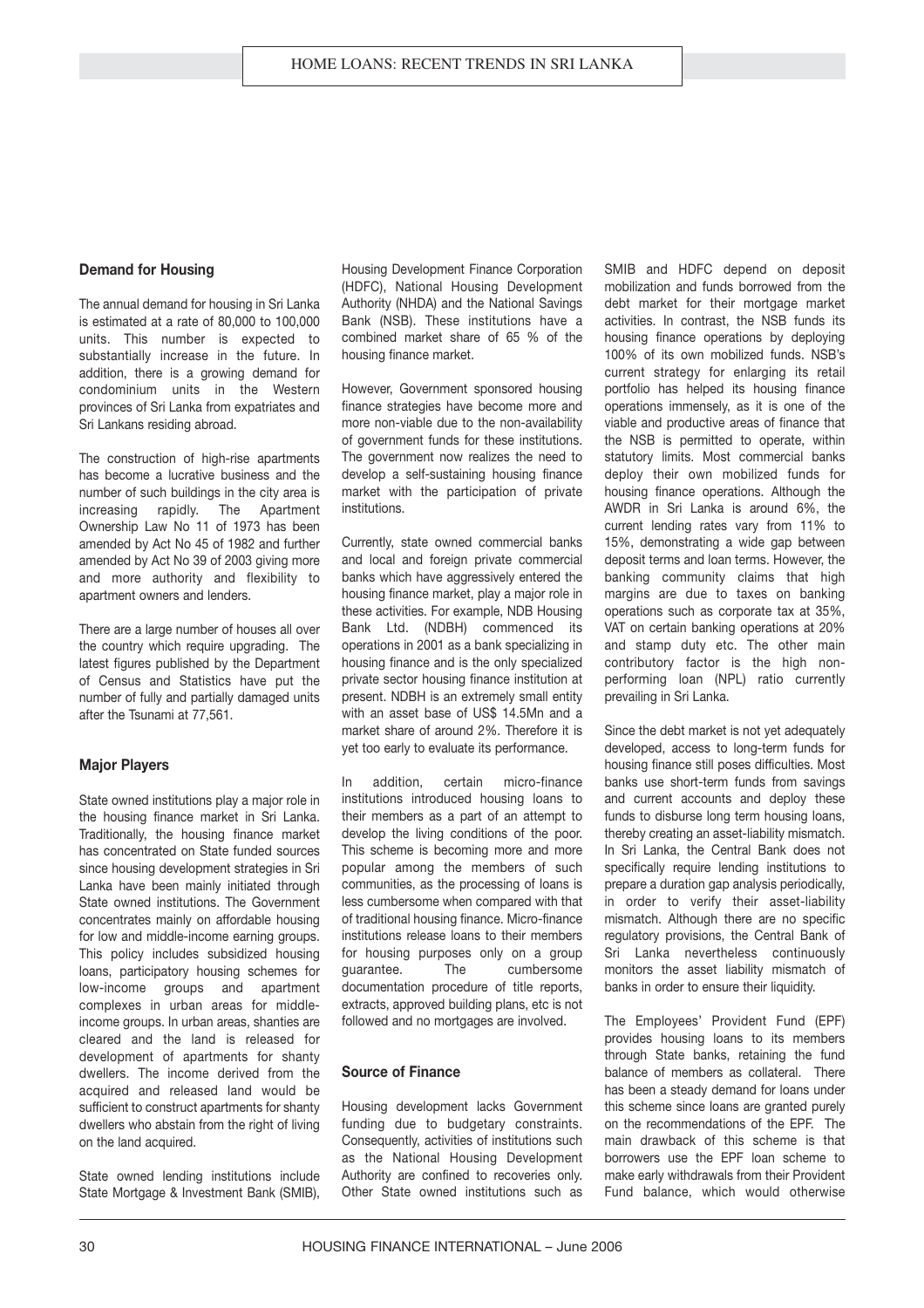become available to them only on reaching the age of 55 years.

In order to overcome the lack of funds for long term housing loans, housing finance institutions could develop credit instruments backed by their mortgage portfolio, thus enabling lending institutions to issue mortgage backed securities to raise long term funds. HDFC has already issued Mortgage Backed Notes to raise funds from the debt market. However, the absence of a proper legal framework, the lack of uniformity in arranging such notes, and the lack of understanding by the players are some of the hindrances in developing a secondary mortgage market in Sri Lanka.

#### **Loan Products**

Most loan products offered are fairly standardized because the demand for loan products is mostly uniform.

The common features of currently available housing loan product are shown in the table below.

The attempt made by certain lending institutions to add value to loan products has not been a success due to lack of demand for such value additions. For example, some lending institutions offered a loan package that includes building materials at a discounted price, but the response to such schemes has not been encouraging.

Cross selling of products and services to the prospective borrowers is also not very popular in Sri Lanka. In the Indian market, on the contrary, cross selling is very popular. For example, a person looking for a housing loan is also offered a life insurance, home protection insurance, personal loans and other banking products.

Going beyond standardized housing products, the National Savings Bank offered to its customers loans for the improvement of their living conditions. They could get finance from the NSB to beautify their houses through new furniture, landscaping, curtaining, air-conditioning etc. As a result, a bare building could be converted into a home by furnishing, landscaping, curtaining and providing many more extra facilities such as hot water, air conditioning, internet connection etc. NSB also offers loans to existing home loan customers, for personal consumption purposes such as education, health, purchase of consumables and motor vehicles.

#### **Fixed or Floating Rates of Interest**

Most new entrants to the home finance market have introduced variable interest rates on housing loans. The interest rate, the financial cost of the loan, is not fixed during the tenure of the loan. Instead, the interest rate is benchmarked against a certain index. As the benchmark rate moves up or down, the cost of the loan too changes at pre-determined intervals, usually once a month or quarter. The interest rate on floating rate mortgages may be re-set at predetermined intervals, on either monthly or quarterly basis, so that the interest component either goes up or down depending on the movements of the benchmark rate. The borrowers could be at a risk in instances where the rate of interest goes up.

Most government banks still follow the fixed rate system for home loans. Although it is a fixed rate, the lending bank enjoys the right to change the rate at its discretion, even upwards. Practically this does not happen in Sri Lanka.

There are three important factors which one needs to consider before opting for one type of loan over the other. The long-term expectation of interest rates is the first and most important determinant that needs to be considered when opting for a particular type of loan. If one expects rates to rise in the first years, but then decline gradually over the following years, a floating rate product would be preferable. The other option of going in for a fixed rate product and then switching over at the end of the year will entail additional costs such as prepayment fees and may not make financial sense.

The attraction of a floating rate home loan is that it is not subject to pre-payment charges. This would appeal to individuals who expect lump sum money, which could be used to reduce their loan exposure.

When considering a fixed rate home loan over a floating rate loan, the important consideration for the customer is that if the interest rates were to rise, he would be protected from the interest rate risk.

Fixed rate loans are generally priced higher when compared with floating rate products. The difference in interest rates depends on the long term expectation of interest rates. If the borrower thinks that the rate will move up only to the extent of the difference, he will be indifferent to the options available. The deciding factors then, should be when he thinks the rates will increase, and also the long term expectations of interest rates.

In conclusion, there is no exact answer to whether one should go in for a floating or a fixed rate loan. It is a business decision that should be taken by the borrower. However the guidelines given below would help borrowers to arrive at a decision. In a falling interest rate scenario, it is always advisable for the borrower to go for a floating rate

| Loan to value ratio                                                        | <b>Security</b>     | <b>Rate of interest</b> | <b>Duration</b> | Upper age limit | <b>Method of Recovery</b>                                            |
|----------------------------------------------------------------------------|---------------------|-------------------------|-----------------|-----------------|----------------------------------------------------------------------|
| 75% of Forced Sale<br>Value or purchasing<br>price, whichever is<br>lower. | Primary<br>Mortgage | Fixed Term              | 15 to 20 years  | 65 years        | Equated monthly<br>instalments<br>calculated on<br>reducing balance. |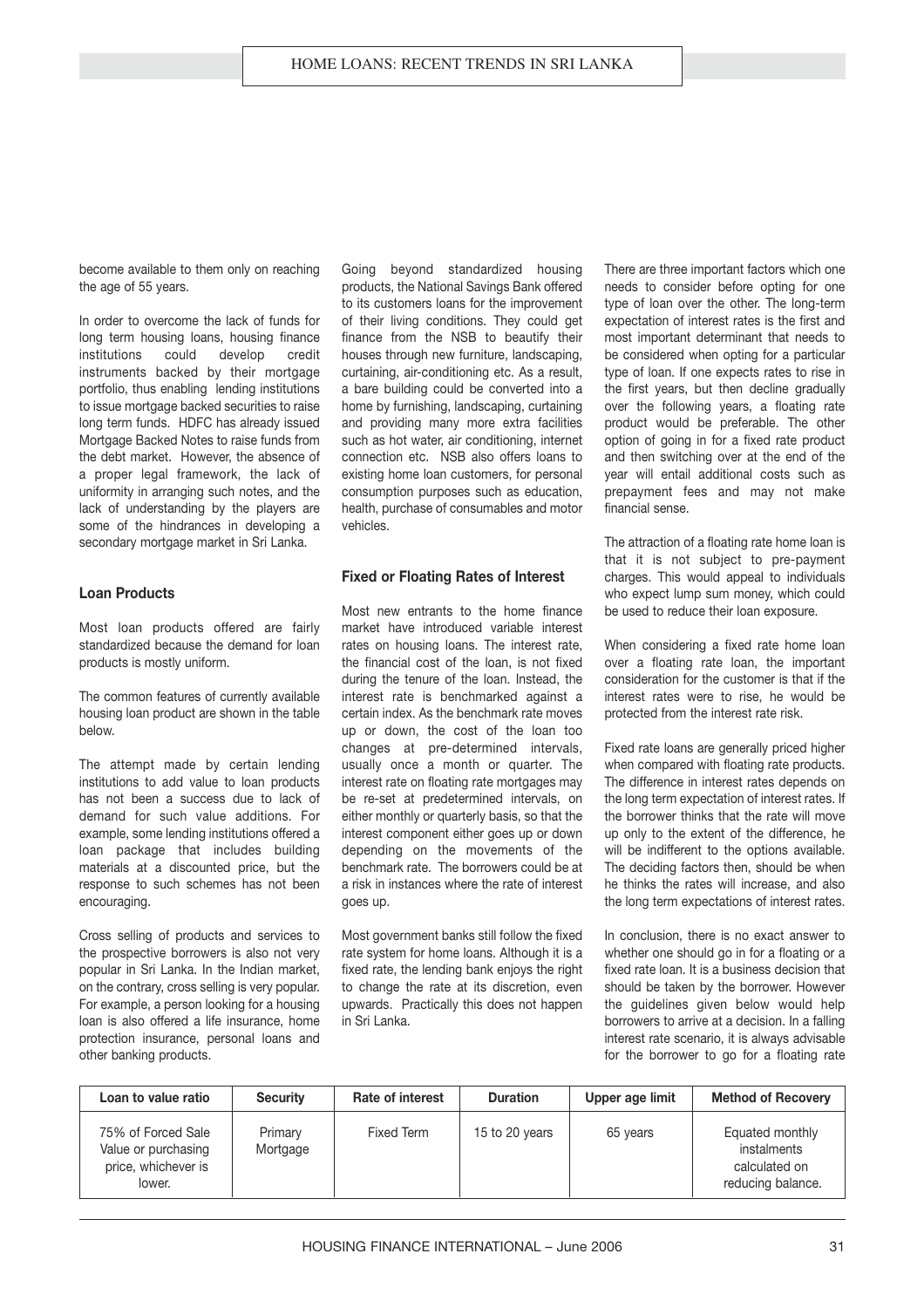mortgage and in a rising interest rate scenario, to go for a fixed rate and lock on a long-term contract. If the borrower intends to fully settle the loan prior to the agreed term of the loan or make lump sum payments without a penalty, the floating rate mortgages are more appropriate since there are no pre-payment damages involved. The lenders of floating rate mortgages will lift or lower the interest rate taking into account the movements of the market rates which results in the borrower having to pay more or less than the originally agreed amount. Therefore if the borrower prefers to pay a fixed amount during the tenure of the loan, a fixed rate mortgage would be more advisable. When the rates are relatively low in the market compared to the historical information, it would be advisable to go for a fixed rate in order to enjoy lower interest rates on long-term basis.

#### **Collection Ratios and Provisioning**

Collection ratios of housing finance institutions in Sri Lanka are estimated to be in the range of 80 – 95%. In certain cases the non-performing loans (NPL) ratio is around 20%. The following reasons have been attributed to such high default ratios:

- 1) Political interference in granting loans.
- 2) Defaulted loans being written-off by successive governments.
- 3) Lack of credit information and credit ratings.
- 4) Inefficiency in government-owned banks.
- 5) Loopholes in regulatory provisions in taking action against defaulting customers.
- 6) Social and cultural problems, eg auctioning of a residential house could be difficult due to social pressure.

However, NPL ratios of most lending institutions are relatively better, since the majority of NPLs fall in the 3 – 6 month category and the 6 – 12 month category. The NPLs falling within the loss category, ie over 18 months, are relatively low.

Most banks follow the provisioning direction mandated by the Central Bank. Currently

Licensed Commercial banks and Licensed Specialized banks are mandated to provide 20% for sub-standard category, 50% for doubtful category and 100% for the loss category after deducting the realizable value of the collateral giving due consideration to the minimum haircut of valuation and the age of the NPL.

#### **Tax Incentives for Housing Finance**

Taking into consideration the grave need to construct sufficient houses for the country, the government has introduced incentives to housing lenders, borrowers as well as to property developers. The Budget for 2004 reduced the corporate tax rate applicable to specialized housing finance lending institutions to 20%. Tax concessions are also available for individuals who obtain loans for specific housing purposes. Accordingly, interest paid on housing loans could be deducted from statutory income in the tax declaration. Concessions are also available for individuals on capital payments of housing loans and the rental income received subject to limitations.

#### **Parate Rights**

Parate rights, ie the right to execution whereby lending institutions can sell debtors' mortgaged assets without intervention of the court, have been accorded to some selected lending institutions by the Central Bank. Banks that do not fall under this preferential treatment complained about this regulation, pointing out that they would be discouraged from entering into the housing finance business.

#### **Issues in Developing the Housing Finance Sector**

The enforcement of Parate Execution rights do not seem to be very effective. Social and political pressure has been brought upon state owned banks to abstain from Parate action. Even after the execution of Parate rights, lending institutions are sometimes hampered in their efforts to obtain possession of such properties. The existing Parate regulations do not entitle the banks to obtain possession of foreclosed property. Therefore the lending institutions need to seek assistance from the courts which is a lengthy and time-consuming procedure.

In order to protect the interest of lenders, it is highly recommended that suitable amendments should be made in order to include the right to obtain possession of mortgaged property without intervention of the courts.

The high rate of stamp duty on the purchase of property has also become a serious problem to borrowers. If stamp duty rates could be reduced, buyers will be motivated to declare the true buying prices to lending institutions.

On the positive side, the government has extended tax concessions to individuals as well as to lending institutions which are dealing with housing loans. The recent amendment to the Rent Act No7 of 1972 which was originally in favour of tenants has drastically removed the problem encountered by house owners with regard to renting of houses.

#### **Conclusion**

Recent experiences demonstrate that the formal housing finance sector continues to be elusive to the lower income groups. This needs to be addressed by the government by introducing concessionary housing loan schemes for low-income groups, credit guarantee schemes and re-finance schemes for housing finance lending institutions.

Further efforts of the government are required to strengthen foreclosure laws and land records. It would also be inevitable that expansion of mortgage insurance and credit bureaus should be encouraged.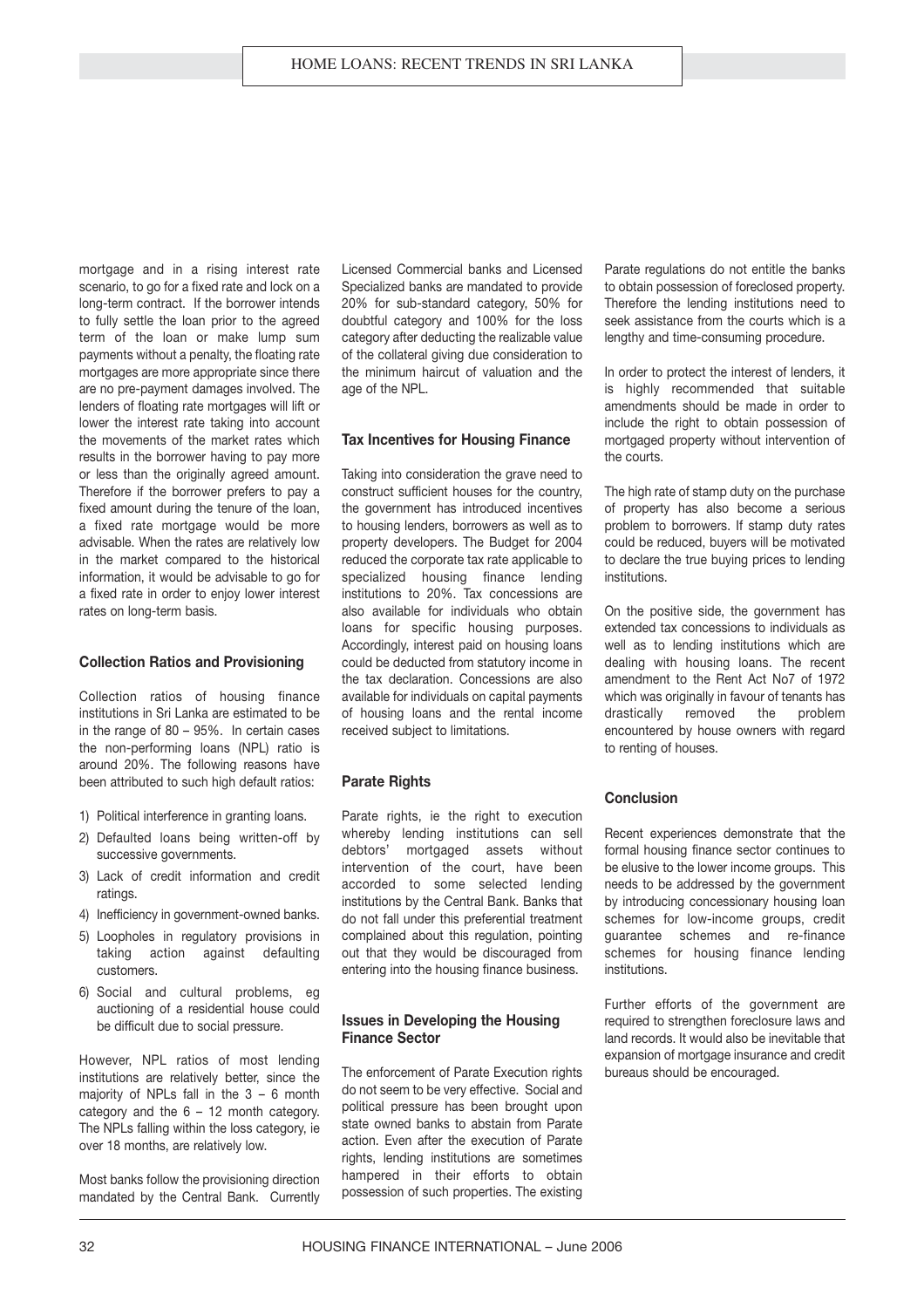#### **References**

- Central Bank of Sri Lanka, Annual Report 2004.
- International Union for Housing Finance Publications, The 25th World Congress.
- Fitch Ratings Lanka Ltd, Housing Development Finance Corporation Bank of Sri Lanka Report, August 2005
- Fitch Ratings Lanka Ltd, State Mortgage & Investment Bank Report, October 2003.
- Fitch Ratings Lanka Ltd, NDB Housing Bank Report, August 2004.
- Apartment Ownership Law No. 11 of 1973, No. 45 of 1982 and No. 39 of 2003.
- Rent Act No. 7 of 1972, 34 of 1976, 10 of 1977, 55 of 1980 and 26 of 2002.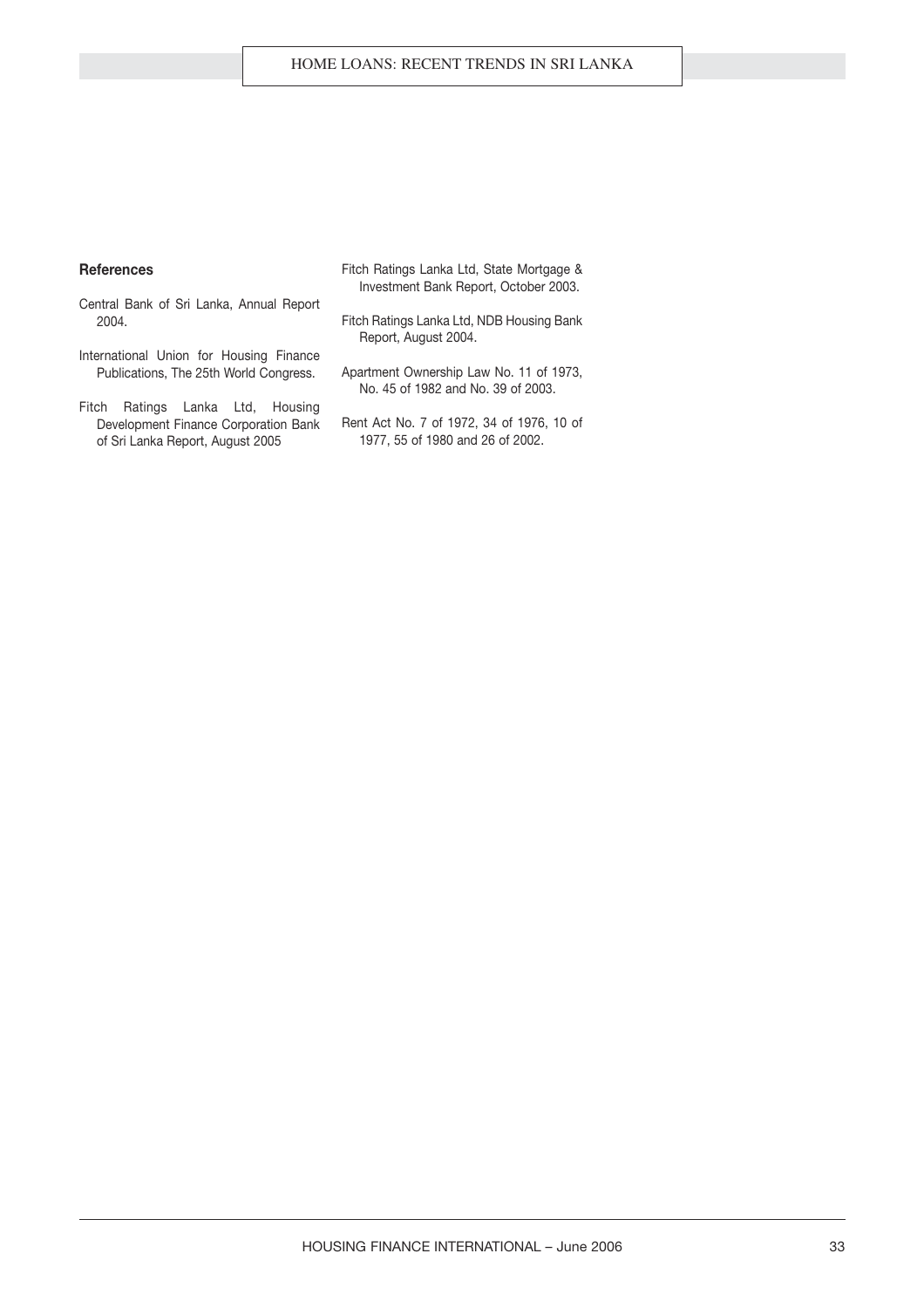## Local Authority Housing Policy in Japan: Is It Secure To Function As Safety Net?

By Yumiko Horita, Graduate School of Science and Technology, Kobe University (Japan)

#### **1. Introduction**

In the post-war period, Japan experienced rapid economic growth and public bodies spent large amounts of money on largescale developments of community facilities and motorways. Public bodies for housing, such as local authorities or the Housing and Urban Development Corporation (HUDC) and the Government Housing Loan Corporation (GHLC) provided housing and financial assistance, took significant roles in housing provision at that time.

However, due to changes in the social and economic conditions of the country since the 1990s, these policies are no longer suitable for many people in meeting their housing needs. As a result, Japanese housing policy is now in a phase of major changes.

Consequently, the Panel on Infrastructure Development, which is a consultative body for the Ministry of Land, Infrastructure and Transport (MILT), proposed a *New Concept of Housing Policy* in September 2003 and published the *Interim Report for the Institutional Framework of New Housing Policy* in December 2004. In addition, coalition government parties have begun formulating a new basic act for housing. The Japan Federation of Economic Organizations has also made a concrete policy proposal and recommended the

formulation of a basic act for housing and the built environment. In accordance with the interim report and movements in political parties and business circles, the MILT published the *Outline of Housing Policy Reform* and begun considering major issues concerning housing policy and new reform policies.

The fundamental point of the new policies would be a market-driven housing industry that would limit public controls as much as possible. The goal of the new policy is to rely solely on the market and to relinquish government control of the housing market.

The government documents emphasize four strategic fields:

- 1. development of a new housing financial system based on the free market
- 2. improvement of the function of the private housing market
- 3. reform of the public rented housing system towards restructuring a housing safety net<sup>1</sup>
- 4. regeneration of the built environment for urban areas.

This paper focuses on the third strategy as mentioned above which prominently reflects the direction of Japanese Housing Policy. The first part of the paper will show how past policies have made the public housing system dysfunctional through illustrating the transformation of policy on public rented housing. The second part will illustrate the new policy and discusses the thesis that it will never bring improvement in the public housing system.

#### **2. Transformation of the policy for public rented housing**

The Public Housing Act was formulated in July 1951, and has been one of the three pillars of Japanese post war housing policy<sup>2</sup> . The purpose of this Act is to contribute to stability in people's livelihoods and to promote welfare by developing and allocating low-rent housing to people with low incomes in order to ensure healthy and cultured living. The Act defines the system of local authority housing. The central government subsidizes the construction costs of local authority housing that meet the uniform criteria under the Act.

At the time of enactment, there were two types of income criteria and two corresponding subsidies. Tenants with income lower than 10,000yen who were able to live in a small house received government subsidies for two-thirds of all construction costs. Tenants with incomes between 10,000 yen and 20,000 yen who were able to live in a slightly bigger house received subsidies to cover half of their

<sup>1</sup> Housing safety net means function to secure living for people who find it hard to get it in the market.

<sup>2</sup> The three pillars were the Local Authority Housing (Public Housing Act), the Government Housing Loan Corporation and the Housing and Urban Development Corporation (currently renamed to Urban Renaissance Agency).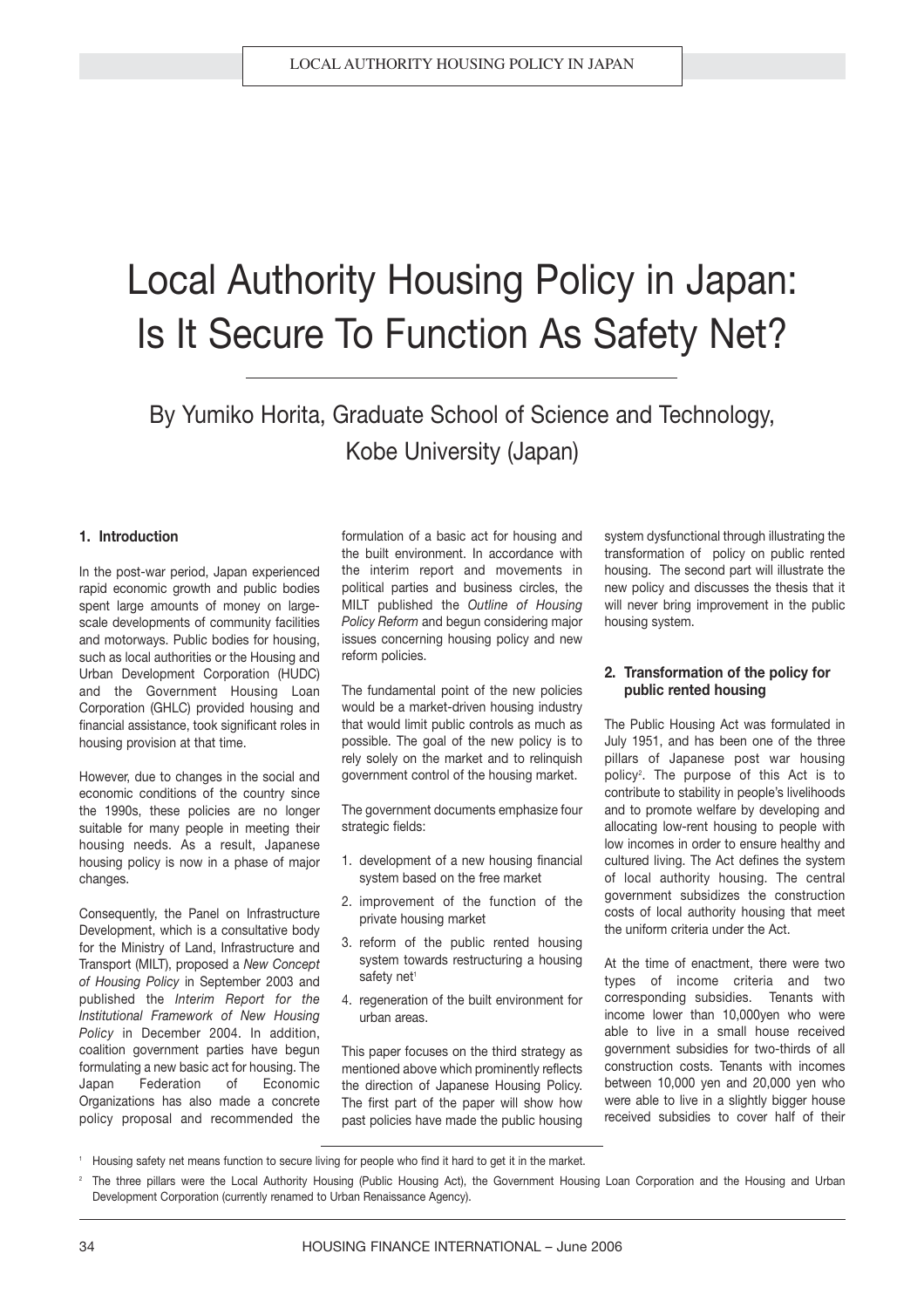construction costs. At that time, the average income for working class men was approximately 13,000 yen. Under these income criteria, 80% of all households were entitled to local authority housing (see Figure 1).

The central government made a 3-year construction plan, to be implemented between 1951 and 1966. Local authorities were required to implement the plan. During the first fiscal year, 27,436 units were built and after that local authorities built 50,000 to 60,000 units annually. In 1961, the Housing Construction Plan Act was formulated. This Act required the central government and local authorities to make 5 year housing constructions plans and to set the numerical target for housing construction during the designated period<sup>3</sup>. As a result, the provision of local authority housing was promoted but its actual contribution to the plans was insignificant. For example, local authority housing accounted for approximately 7 % of the total number of houses actually provided under the first 5-year plan (1966-1970). The targets set out in the 5-year plans were achieved with the help of the private sector's great efforts. Although it seems that housing policy in the post-war period emphasized the three pillars that provided for public housing and finance, the promotion of middle-income homeowners was actually a more significant issue at this time.

In spite of the 5 year plans, the housing shortage had not been solved. The Public Housing Act 1951 was amended to restrict the entitlement of local authority housing to the lower income group because the amount of public housing provided by local authorities was limited. By 1973, the total number of households had exceeded the total number of houses. Rising land prices and construction costs made it difficult for local authorities to provide houses. As new construction of local authority housing decreased, the system was criticized for promoting inequality between people living in local authority housing and those who are eligible, but not living there. Rents in local authority housing were considerably lower than private rental rates. Tenants living in local authority housing can continue to live there unless their income grows beyond the criteria. People who were not eligible for local authority housing, had to live in lowquality private rented housing with higher rents, until they won a drawing lot to receive local authority housing<sup>4</sup>. In the middle of the 1970s, the income criteria were changed to allow tenants whose income levels were in the lowest 33% to be entitled to local authority housing.

In the 1980s, the entitlement expanded from family households to single households, but was limited to the elderly, physically and mentally disabled individuals, and welfare recipients. In the middle of the 1980s, rising land prices and the onset of the bubble economy made it very difficult for local authorities to provide housing. However, the increase in income levels allowed people to purchase their own housing. The need for local authority housing shrank and new construction of local authority housing decreased.





*Source: Sumimoto Yasushi (1997), Ministry of Land, Infrastructure and Transport (2005)*

The target set out for the first 5-year plan was 6.7million units.

There has been high competition for living in local authority housing. The number of applicants has been ten times, on average, the number of vacant units even now in metropolitan areas.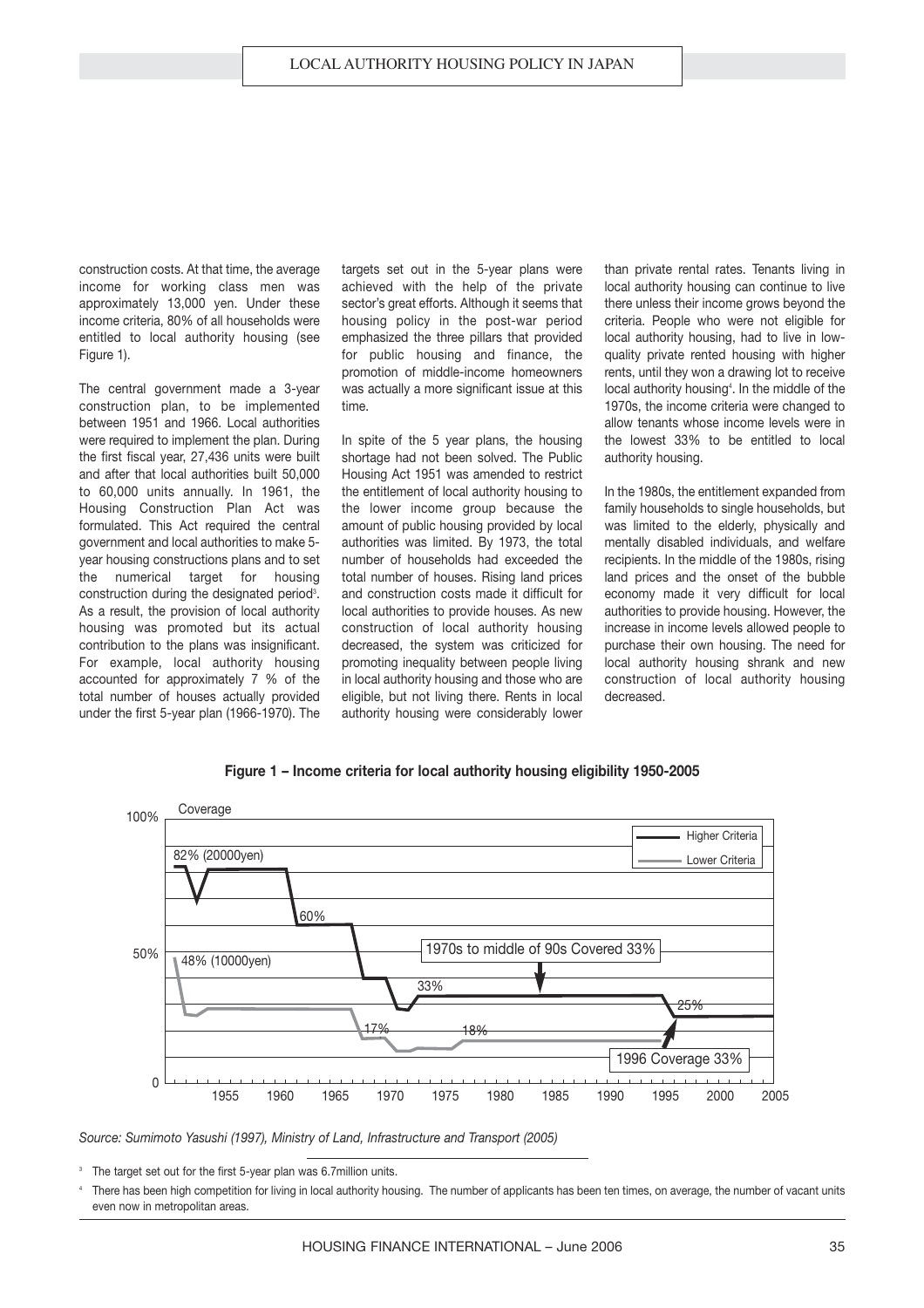|       | 1985      | 1990      | 1995      | 2000      | 2001      | 2002      | 2003      |
|-------|-----------|-----------|-----------|-----------|-----------|-----------|-----------|
| PF    | 776.379   | 1,201,936 | 837,959   | 752,205   | 805,502   | 876,671   | 917,384   |
| GHLC  | 358,335   | 409.292   | 531,661   | 388,706   | 279,628   | 188.734   | 163,392   |
| LA    | 44,600    | 40.978    | 39,436    | 28,293    | 26,876    | 25,646    | 22,922    |
| UR    | 20,082    | 17.657    | 16.762    | 14,872    | 11.460    | 9.717     | 7,888     |
| Other | 36,676    | 37,246    | 44.512    | 45.767    | 50,392    | 50.248    | 48.497    |
| Total | 1,236,072 | 1,707,109 | 1,470,330 | 1,229,843 | 1,173,858 | 1,151,016 | 1,160,083 |

**Table 1 – The number of new constructions**

PF = private finance [0]

GHLC = Government Housing Loan Corporation

LA = Local Authority

UR = Urban Renaissance Agency (Housing and Urban Development Corporation renamed)

*Source: Housing construction statistics (1991) (1996) (2002b) (2003b)*

In 1996, a major amendment was made to the Public Housing Act. Since then, local authority housing has been provided and managed under the amended Act. There are five significant points in the amended Act. First, the two types of income criteria have been unified and the new income criteria are tighter than in the past. Tenants with income in the lowest 25% are entitled to local authority housing (see Figure 1). There is discretionary supervision for the elderly and disable individuals. The upper limit for them is income in the lowest 40%.

Second, the rent calculation system was also changed. The rent level for each household could be set according to their income and housing conditions such as size, location, and age of the house. In addition, local authorities were required to charge market rents to higher income tenants. It was an incentive for them to get out of local authority housing.

Third, the amended Act allowed the local authorities to purchase or lease houses built by the private sector and other public housing institutions and to utilize private sector resources. Three years before the amendment, the specific high-quality apartment programme was launched. This programme allowed the government and the local authority to provide subsidies for private landlords to build high quality housing which were aimed at providing a

portion of the construction costs and rental income. In 2001, another programme was enacted to subsidize well-equipped, highquality houses, to be built by private builders and landlords for the elderly. The diversification of affordable housing has been desirable. However, the proportion of the housing stock using diversified methods has been insignificant so far. Methods are still not well designed, and local authorities and private landlords are reluctant to implement some of them.

Lastly, although the provision methods were diversified, new housing construction shrank (Table 1). Local authorities no longer provided additional units when they rebuilt existing old housing stock. The minimum ratio of new housing units to existing units changed from 1.2 to 1.0. Local authorities have not necessarily increased the size of the housing stock. Rebuilding without increasing housing numbers has restricted the increase of affordable housing.

While we have looked at several reforms of local authority housing until 1996, it is evident that these past reforms have decreased the provision of local authority housing. As a result, welfare dependent people are concentrated into the local authority housing sector. Although disadvantaged people like low-income elderly and single mother households are concentrated in local authority housing,

intensive housing management and welfare services to tenants have been reduced. The past reforms have already made the local authority housing system dysfunctional.

#### **3. New Policy on Local Authority Housing: is it really new?**

The government showed in the official documents that local authorities had been playing the role of providing a housing safety net but their role has been no longer effective because demands have become varied due to social, economic and demographic changes. These changes have brought on a need for reform; the principal aim of the reform is to allocate the limited number of local authority housing fairly and effectively. It appears that the government will implement a new reform for local authority housing to work as a housing safety net.

#### **(1) Change the entitlement for local authority housing**

To ensure fair distribution, the target range would be narrowed. In order to narrow the target range, the government indicates the necessity of several measures; besides income reviews, assets and savings will be<br>taken into consideration as well taken into consideration as Additionally, income criteria will be regularly reviewed. On the other hand, relaxing the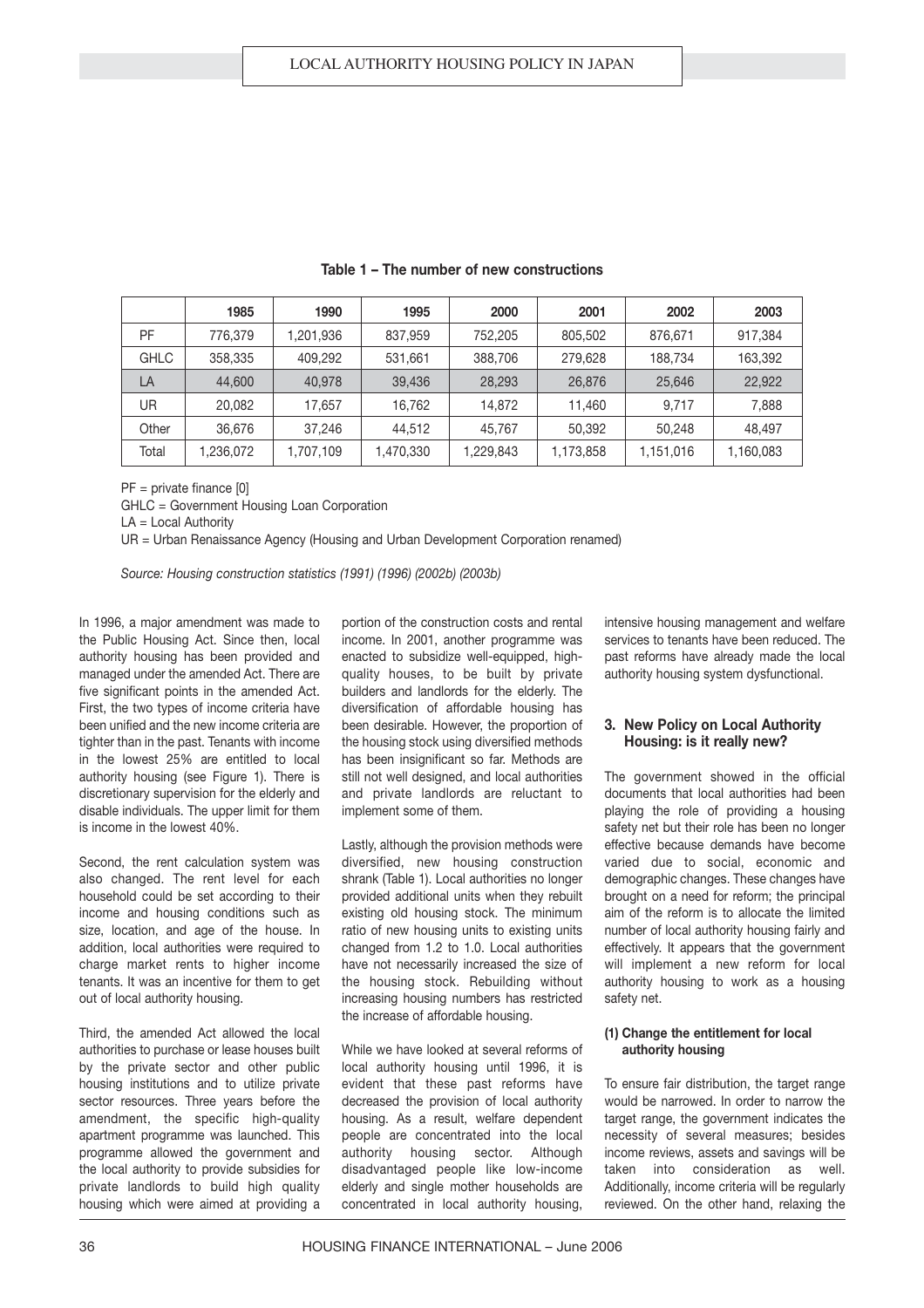entitlement is also considered. It is for individuals who need urgent and short-term housing such as victims of domestic violence or other crimes and families with children under 6-years-old. The main point of the reform is that the local authority housing should be allocated to the most socially and economically disadvantaged people.

#### **(2) Modify the rent calculation system**

As stated before, rents have currently been set with tenants' income and housing conditions. The government indicates a need to reflect on regional differences of income and rent levels and to impose much higher rents for tenants whose income is beyond the criteria in order to promote eviction.

#### **(3) Change the subsidy system**

Subsidies restricting usage on the construction of local authority housing will be abandoned. Instead, a local housing subsidy will be enacted. This new system provides subsidies for local housing, which will cover not only public housing, but also part of private housing. However, since the new subsidy will be shared between the public housing and private housing, there will be less money to be allocated to public housing. In fact, national expenditures for housing in 2005 were 20% less than in 2004.

However, this development could have a positive effect. Under the new system, local authorities are required to make a Local Housing Plan. The new plan could allow local authorities to have a stronger grip on the allocation of housing provision and related subsidies. The plan mainly focuses on public housing development, but it is possible that local authorities could have a much more significant role in achieving the comprehensive plan for housing development and management.

#### **(4) Promote the utilization of resources in the private sector**

Provisions for affordable housing would not be confined to public direct provision. For

example, the Private Finance Initiative (PFI) can be used for providing and managing affordable housing, including local authority housing. In 1999, the Japanese Government passed the Act for PFI which promotes the use of the resources of the private sector (funding ability, management skills and technical capabilities) for the construction and financial and technical management of public facilities. Japanese PFIs are modeled after British PFIs. Concerning public housing, the government has encouraged new development and rebuilding of existing public housing stock by PFI. Local authorities which want to use PFI models for rebuilding the existing housing stock invite private companies to bid for rebuilding projects. However, it is not certain that local authorities can properly control private activities. In Japan, local authorities have relatively weak power when it comes to regulating urban planning and housing development. As stated above, it is a crucial point how the new Local Housing Plan can influence private activities.

#### **(5) Link housing with welfare services**

Since there are large numbers of elderly people who live in local authority housing, housing can be combined with welfare service centres to function as day care centres or nursing homes. Part of this idea has already been implemented. However, it cannot be seen that it has solved the problems because services have not always been delivered to people who really need them. There are large numbers of elderly people in local authority housing for whom it would be difficult to deliver detailed services tailored to personal needs. This shows that combining facilities like housing and a welfare service centre is not enough or not suitable for their needs.

In conclusion, it is obvious that the ideas of local authority housing reform fundamentally reinforce the wrong tendencies which were already embedded in the past reforms. It is unlikely that this new reform could improve the housing safety net effectively.

#### **4. Current situations and the priorities of the policy**

In the light of the points of the previous section, this section illustrates the problems that have occurred in local authority housing and attempts to examine how the new reform can change the situation.

#### **(1) Concentration of disadvantaged people**

The concentration of disadvantaged people is not only a recent problem. It began in the early 1960s with the second amendment of the Public Housing Act. However, it appears that the problem has rapidly progressed. There has been a growth in demand for lowrent housing due to an increase in elderly and single-mother households.

For example, look at the tenants' profile in the case of Osaka Prefectural Housing. There are 138,000 units owned and managed by the Osaka Prefectural Government (OPG) and approximately 128,000 households are occupied. It is the second largest amount of housing stock owned by local authorities in Japan.

According to the statistical documents, 74% of the households are in the lowest income rank (see Table 2). 64% of households in the lowest rank have an income of less than 20,000 yen per month. In addition, the tenants' profile is rapidly aging. Elderly households have increased by 5.5% in the four years from 1998 to 2002. Younger households in the age ranges of 20-30 years and 40-50 years have decreased.

In fact 70? of all households in Osaka Prefectural housing are categorized as in need of special treatment. For example, households including elderly aged over 60 years, disabled individuals, welfare benefit recipients and single mother households are eligible for special categories. This ratio has increased by 10% during the last decade. The same situation has occurring beyond the Osaka Prefectural Housing scheme.

As part of the new reform, it is proposed to expand the entitlement to disadvantaged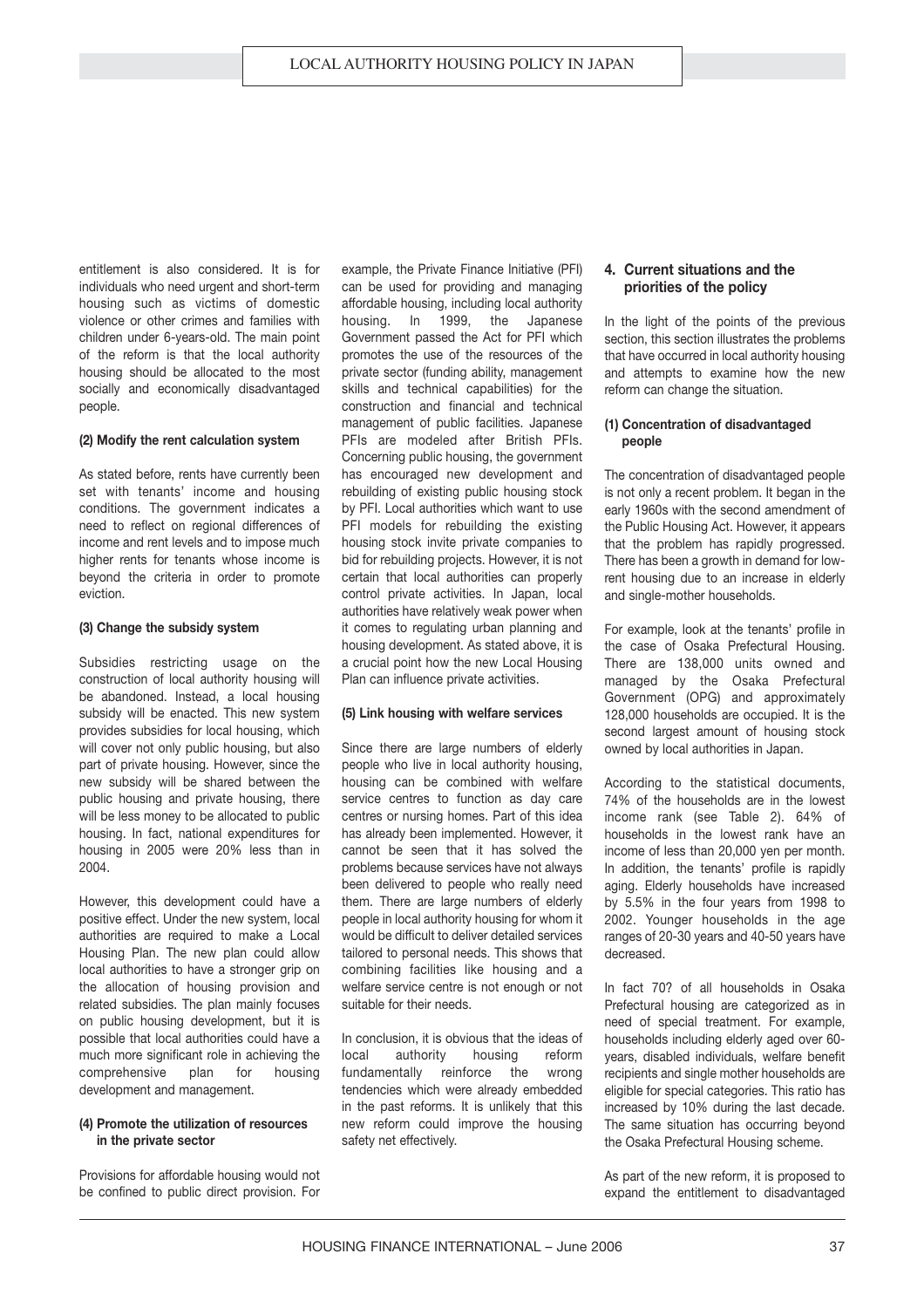| Income ranking |                   | Income range (yen) | Ratio of household living |  |
|----------------|-------------------|--------------------|---------------------------|--|
|                | highest<br>lowest |                    | in houses provided by OPG |  |
|                | 0                 | 123,000            | 74%                       |  |
| Ш              | 123,001           | 153,000            | 6%                        |  |
| Ш              | 153,001           | 178,000            | 4%                        |  |
| IV             | 178,001           | 200,000            | 3%                        |  |
| V              | 200,001           | 238,000            | 4%                        |  |
| VI             | 238,001           | 268,000            | 2%                        |  |
| VII            | 268,001           | 322,000            | 3%                        |  |
| VIII           | 322,001           |                    | 4%                        |  |

#### **Table 2 – Income ranking and ratio of households in 2002, Osaka Prefectural Housing**

OPG=Osaka Prefectural Government

*Source: Osaka Prefectural Government Housing Management Report (administrative Internal Information)*

households and individuals. By expanding the entitlement, it would help them have access to low-rent housing. However, it is doubtful that the local housing authority will be able to accommodate additional disadvantaged people, because most of the old housing stock is not fitted with accessible features for the elderly and disabled and cannot be linked with welfare service sectors. There are already large numbers of tenants who require welfare services. There is a discrepancy between what tenants need and what local authorities provide. Social isolation and solitary death in apartments have occasionally happened in the public rented housing estates. This happens partly because tenants do not effectively receive services that they need. If disadvantaged populations were concentrated in the public housing sector, more intensive care and services would be needed. It can be said that the link between housing management and welfare services is currently insufficient. Policy-makers have realized these problems, but have not shown concrete measures for achieving solutions. The reform should give highest priority to the issue of establishing a linkage between housing management and welfare services.

#### **(2) Housing Management issues**

The most significant issue in housing management is that the tenants' associations are no longer viable. In local authority housing, there are still some tenants' associations. They are selfgoverned and take on daily management tasks such as cleaning communal areas and parking management. However, there is a lack of personnel for administration of the association and daily management because most of the tenants are elderly or disadvantaged. Local authority housing estates usually do not employ managers in the estates, except 'renrakuin', who distribute administrative notices.

Younger and working households can be expected to take a significant role in communities, although their income is often higher than the criteria. Currently, many of these people are being evicted because they no longer meet the income criteria. The public housing sector is losing human resources to look after the community. See Figure 3 to find the decrease in the number of households whose income has gone beyond the criteria since 1997. According to the amendment in 1996, local authorities have strictly carried out the evictions of applicable households. The same trend can be found in Osaka Prefectural housing.

Another issue is rent arrears. Figure 4 illustrates the amount of rent arrears and the ratio of rent collection. Since the middle of the 1990s, following the amendment and the economic downturn, rent arrears have increased. The number of evictions carried out on households in arrears is also increasing (see Figure 5). Most arrears are of one or two months. Arrears tend to be seen as personal problems. However, if a rent collector or housing manager contacted and consulted with these households in time, the number of households that have a large amount of arrears for a long time, who would eventually be evicted, would decrease.

Housing management problems that we have seen so far have been generated by inconsistencies of the past policy. The past policy tended to concentrate welfaredependent individuals without linkages between housing management services and necessary welfare services for tenants. The new policy will again have the same inconsistency as the past one. If local authority housing is provided for welfaredependent individuals and households,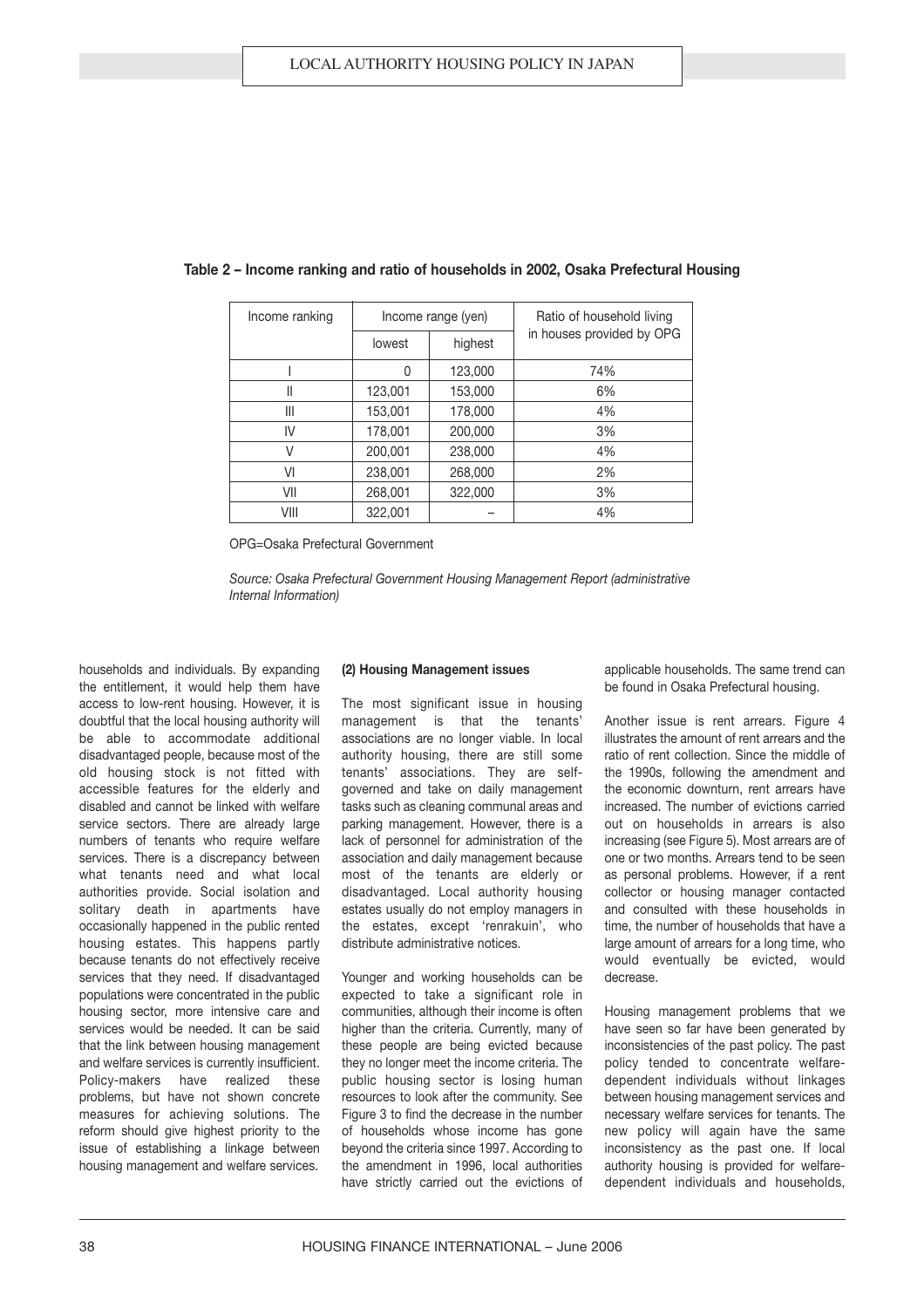

#### **Figure 3 – Number and ratio of households whose incomes exceed the minimum criterion to be eligible for public housing**

*Source: Osaka Prefectural Government Housing Management Report (administrative internal information)*

intensive management, including housing, health, and social services should be provided together.

#### **(3) Problems related to housing (re)development**

New construction has been restricted by the financial crisis of local authorities and further constrained by the policies that aim to shrink the role of the public sector. In the case of Osaka Prefectural Government, most of the total units provided by the government are rebuilt units (see Figure 6).

Three issues should be pointed out regarding the (re)development of local authority housing. First, a large number of houses built in the 1960s and 1970s will reach the end of their infrastructural duration. Most local authorities have faced financial crisis so they are not able to raise additional money for rebuilding those.

The second issue is a shortage of affordable housing. There are many people paying high rent in low-quality private rented housing, even though some of them are entitled to local authority housing. In the 1980s, the Osaka Prefectural Government estimated this number at approximately 70,000. This is a problem not only for local authority housing, but also for private housing because both sectors cannot provide affordable housing for low-income people. There have been very few effective





*Source: Osaka Prefectural Government Housing Management Report (administrative internal information)*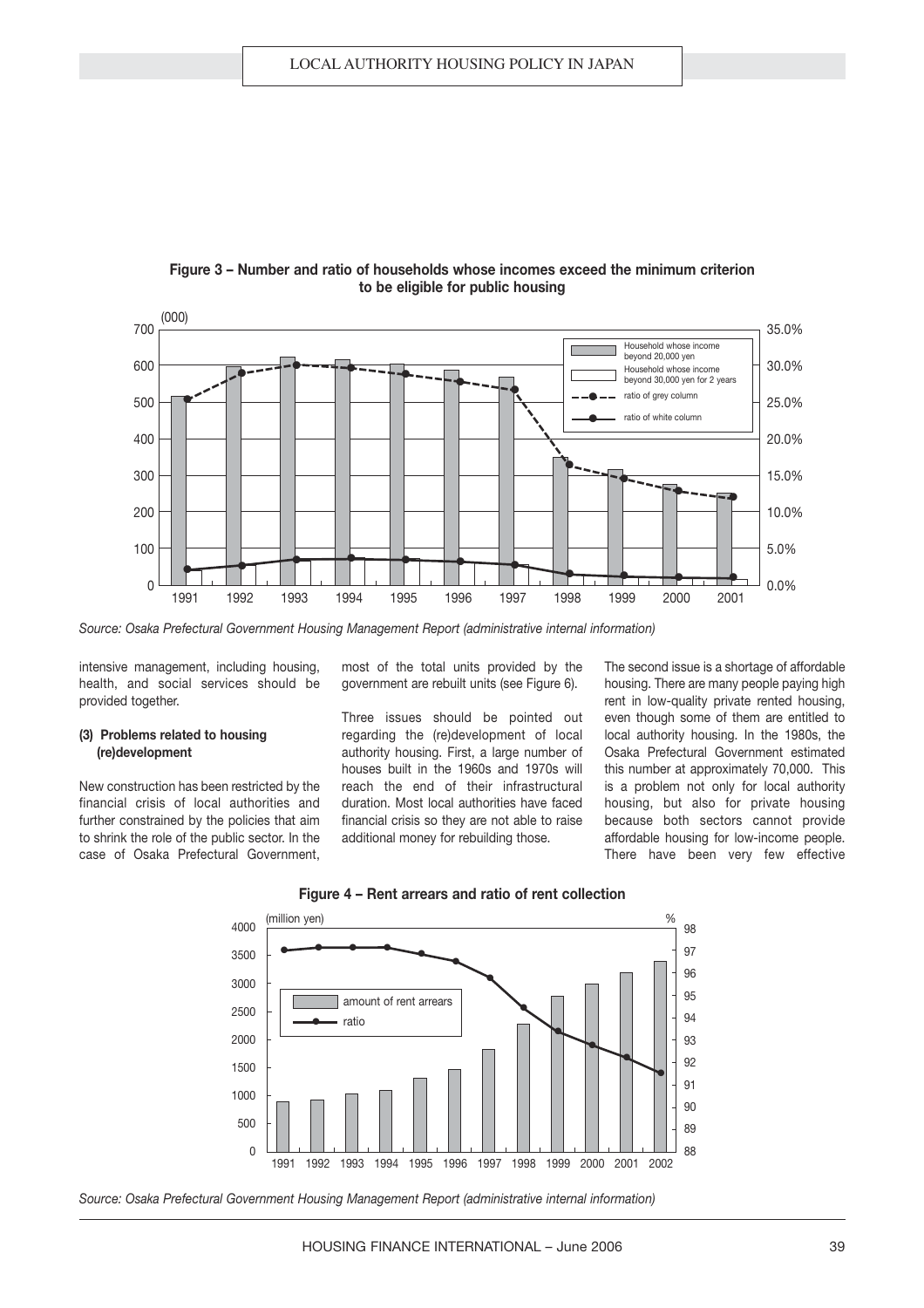

#### **Figure 5 – Legal suits for rent arrears**

*Source: Osaka Prefectural Government Housing Management Report (administrative internal information)*

measures in Japan for controlling the provision of affordable housing for lowincome people. The provision of affordable housing largely depends on local authority housing. Currently, new construction of local authority housing has been restricted and improvement of existing stock has not been sufficiently implemented. It can be expected that the gap between the demand and supply for low rent housing will expand. It is necessary to increase the numbers of affordable houses in a variety of ways in order to meet various housing needs.

For that purpose, local authorities will be required to investigate local housing needs accurately and to control housing provision in both public and private sector through allocating the limited resources effectively. Under the administrative and financial reform, subsidies for construction costs of local authority housing are abandoned and replaced by a local housing subsidy. It seems that new subsidies could possibly be used for a wider variety of affordable housing. At least the government should not decrease the level of the subsidy. It is necessary both to provide public money to private and non profit organizations adequately and to control them to provide and manage good quality of affordable housing. So far, local authorities have not had enough control of private construction activities and of the comprehensive planning of local housing (not only local authority housing but also other tenures). It is urgent that local authorities consolidate both.

The third issue is high-rise apartments. Many local authorities build high-rise apartments. Due to the financial crisis, they sell a part of the land where the existing stock is located and then use the proceeds from the sale to cover the rebuilding costs. Inevitably, rebuilt housing should be a highrise structure because the available land becomes smaller and local authorities are required to rebuild at least the same number of units as before (Figure 8). Local authority housing in urban areas tends to be highrise. However, this does not seem appropriate for a concentration of elderly people.

<sup>&</sup>lt;sup>5</sup> Housing for the victims of the Great hanshin-Awaii earthquake has accommodated more elderly people than other local authority housing. The survey was conducted in 2004 by our research group. It was a questionnaire survey to tenants who live in housing built for victims of the Great Hanshin Awaji earthquake.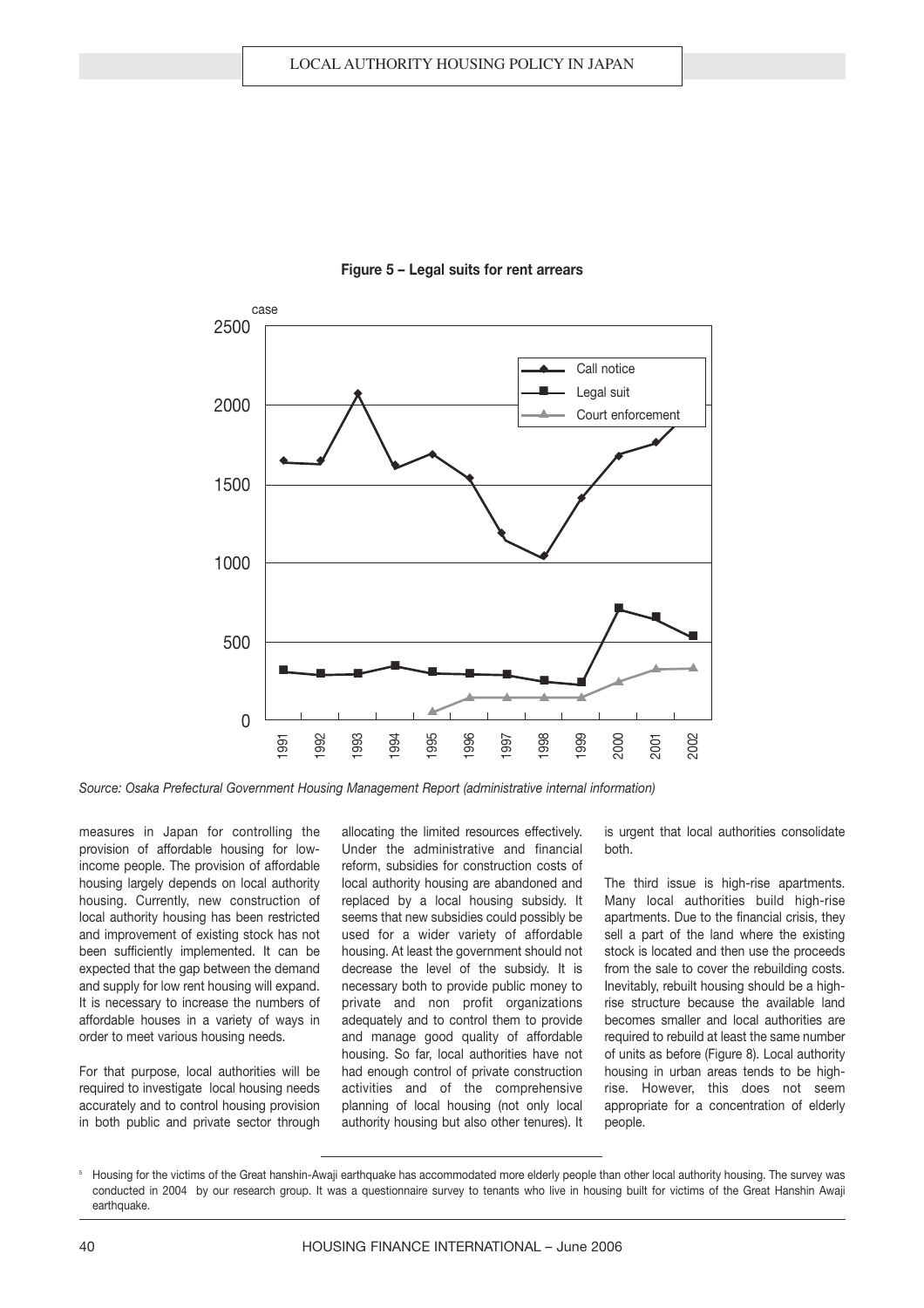

#### **Figure 6 – Number of new construction and rebuilding units**

*Source: Osaka Prefectural Government Housing Management Report (administrative internal information)*

#### **Figure 8 – Method of existing local authority housing estates**